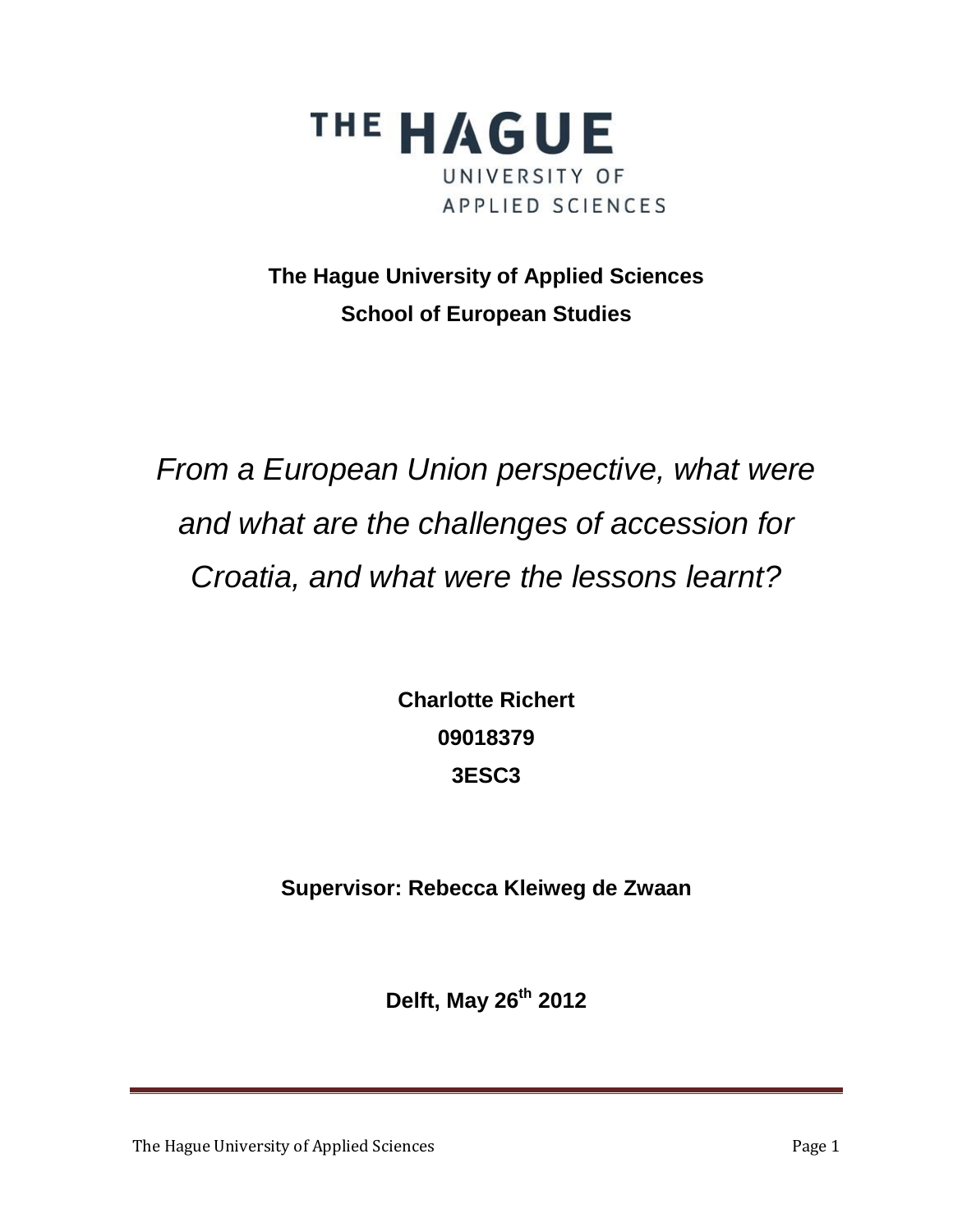# **Executive Summary**

<span id="page-1-0"></span>The objective of this dissertation was to research the challenges of accession that Croatia faced in order to become part of the European Union. In order to better understand why these challenges occurred during Croatia's negotiations, an overview of the Copenhagen Criteria will be provided. Furthermore, in order to further analyze how Croatia faced these challenges, an in depth analysis of what the European Union expected Croatia to do will be given.

On the basis of the research question, two research methods were used: desk research and a personal interview with a policy officer of the Ministry of Foreign Affairs. Desk research was used in order to find reports, and articles that would help answer the research question. An interview was initiated with a policy officer of the Ministry of Foreign Affairs. The interview was a useful way of finding out more information on subjects such as the renewed consensus on enlargement, what the European Union learnt from the 2007 accession and if the economic crisis had any impact on Croatia.

The research showed that Croatia faced four issues during its negotiation process for becoming the  $28<sup>th</sup>$ member of the European Union. These fours issues were the independence war, the 2007 accession round, the new chapters of the *acquis communautaire* and the economic crisis. These issues all had a different effect on Croatia's negotiation process. The independence war was the issue that slowed down the negotiations the most. Border dispute between Croatia and Slovenia, and the lack of cooperation with the International Criminal Tribunal of the Former Yugoslavia (ICTY) in finding war criminals were the main reasons why the negotiations were stopped. Furthermore, after the 2007 accession round, the European Commission decided to take new measures by introducing the renewed consensus on enlargement in 2006. The new chapters of the *acquis communautaire* made it more difficult for Croatia to open and close chapters due to a new negotiating methodology called benchmarking. In addition to this, some chapters in the 'old' *acquis* were combined while others were divided, creating new chapters. Finally the economic crisis had some impact on the implementation of reforms. These four issues will be analyzed in chapter four of this paper.

All in all, it can be said the Croatia faced many issues to become part of the European Union. In order to avoid the same situation in the next accession round, personal recommendations as well as recommendations made by the European Commission will be stated at the end of this paper.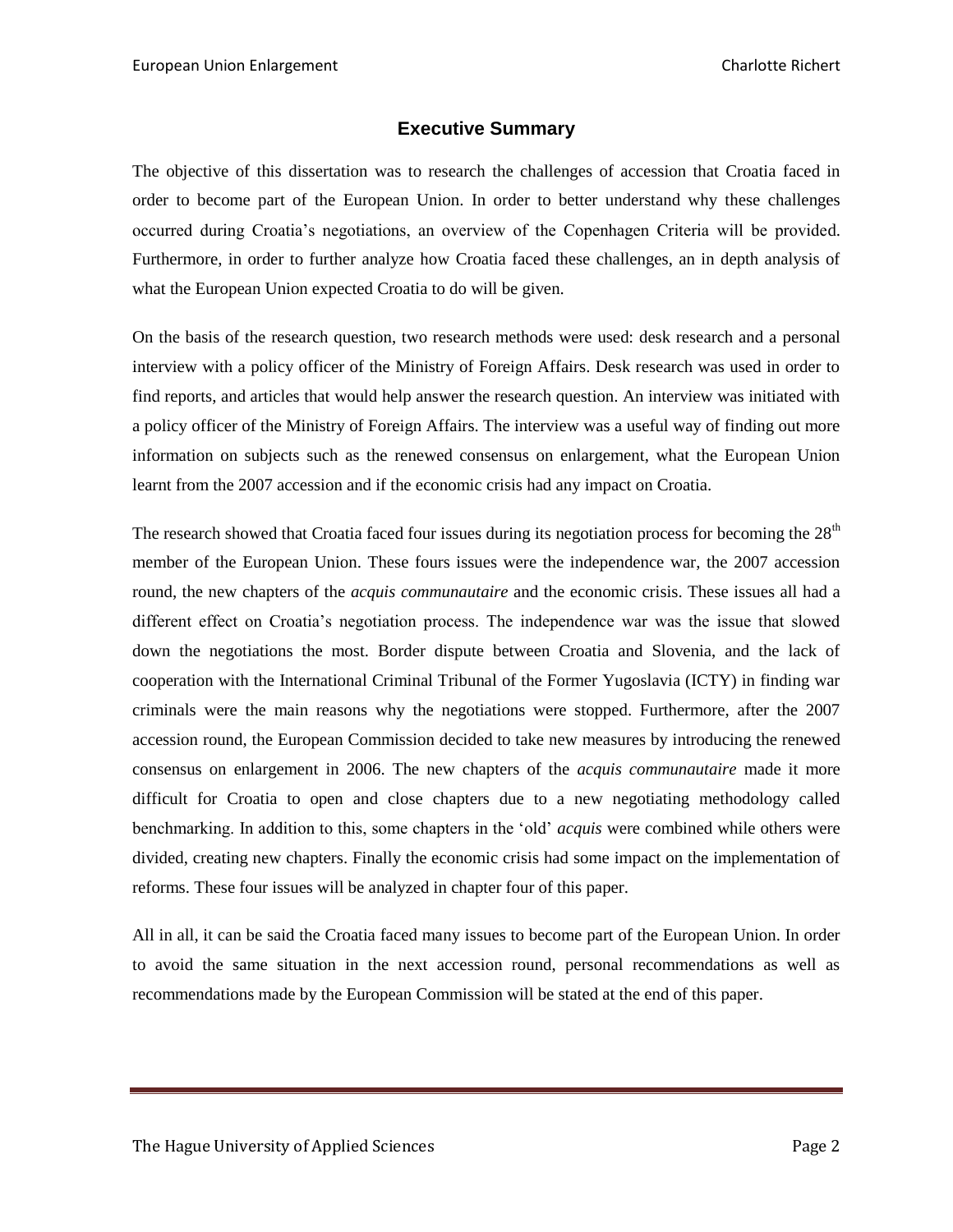# **Table of Contents**

| А.                                                                                    |  |
|---------------------------------------------------------------------------------------|--|
| В.                                                                                    |  |
| C.                                                                                    |  |
| D.                                                                                    |  |
|                                                                                       |  |
|                                                                                       |  |
|                                                                                       |  |
|                                                                                       |  |
|                                                                                       |  |
|                                                                                       |  |
| В.                                                                                    |  |
|                                                                                       |  |
| The capacity to cope with competitive pressure and market forces within the Union  19 |  |
| C.                                                                                    |  |
| D.                                                                                    |  |
|                                                                                       |  |
| А.                                                                                    |  |
| В.                                                                                    |  |
|                                                                                       |  |
|                                                                                       |  |
|                                                                                       |  |
| C.                                                                                    |  |
|                                                                                       |  |
|                                                                                       |  |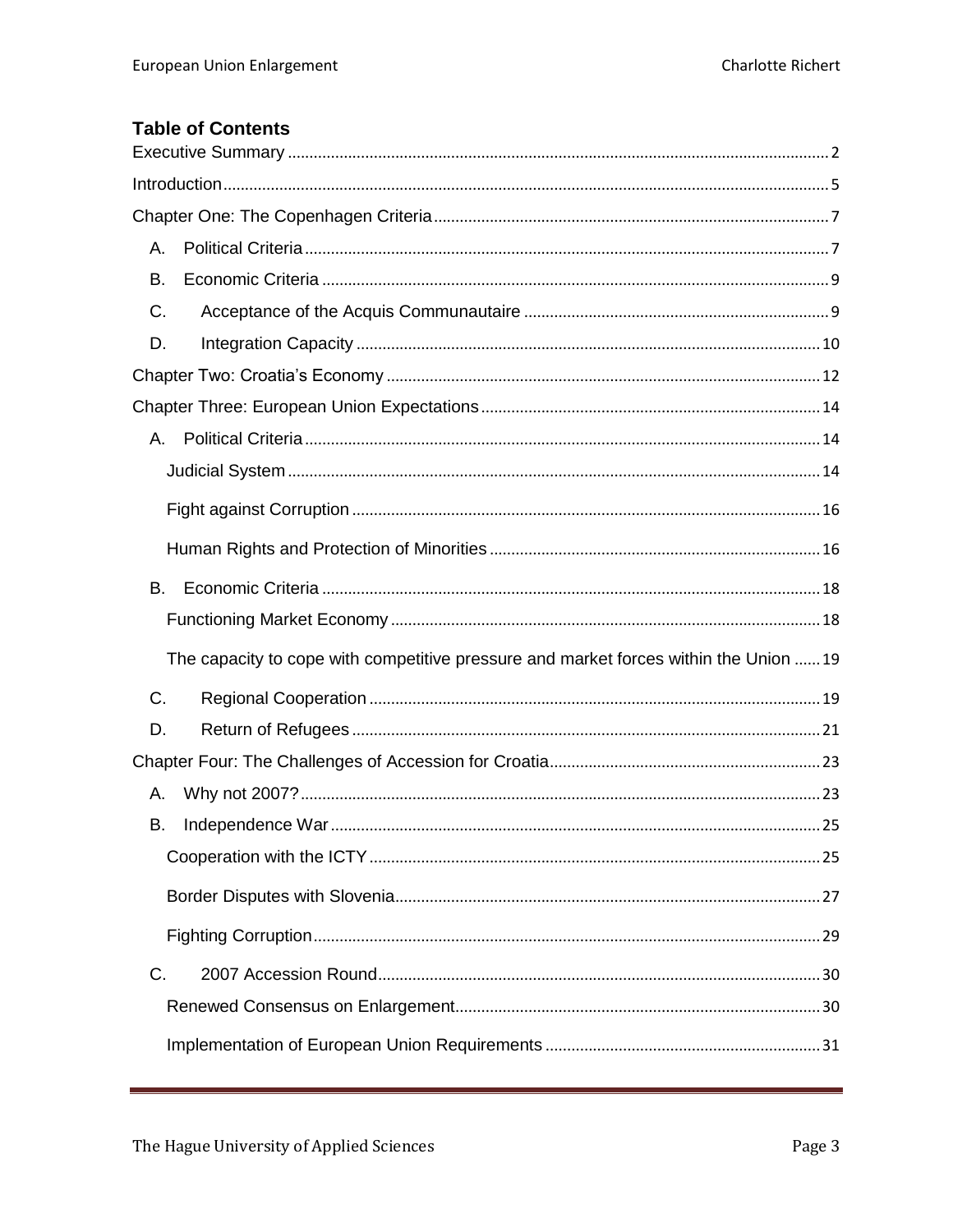| D.                                                                                   |  |
|--------------------------------------------------------------------------------------|--|
|                                                                                      |  |
|                                                                                      |  |
|                                                                                      |  |
|                                                                                      |  |
|                                                                                      |  |
| Interview with Mr. van Buuren, Policy Officer at the Ministry of Foreign Affairs  49 |  |
|                                                                                      |  |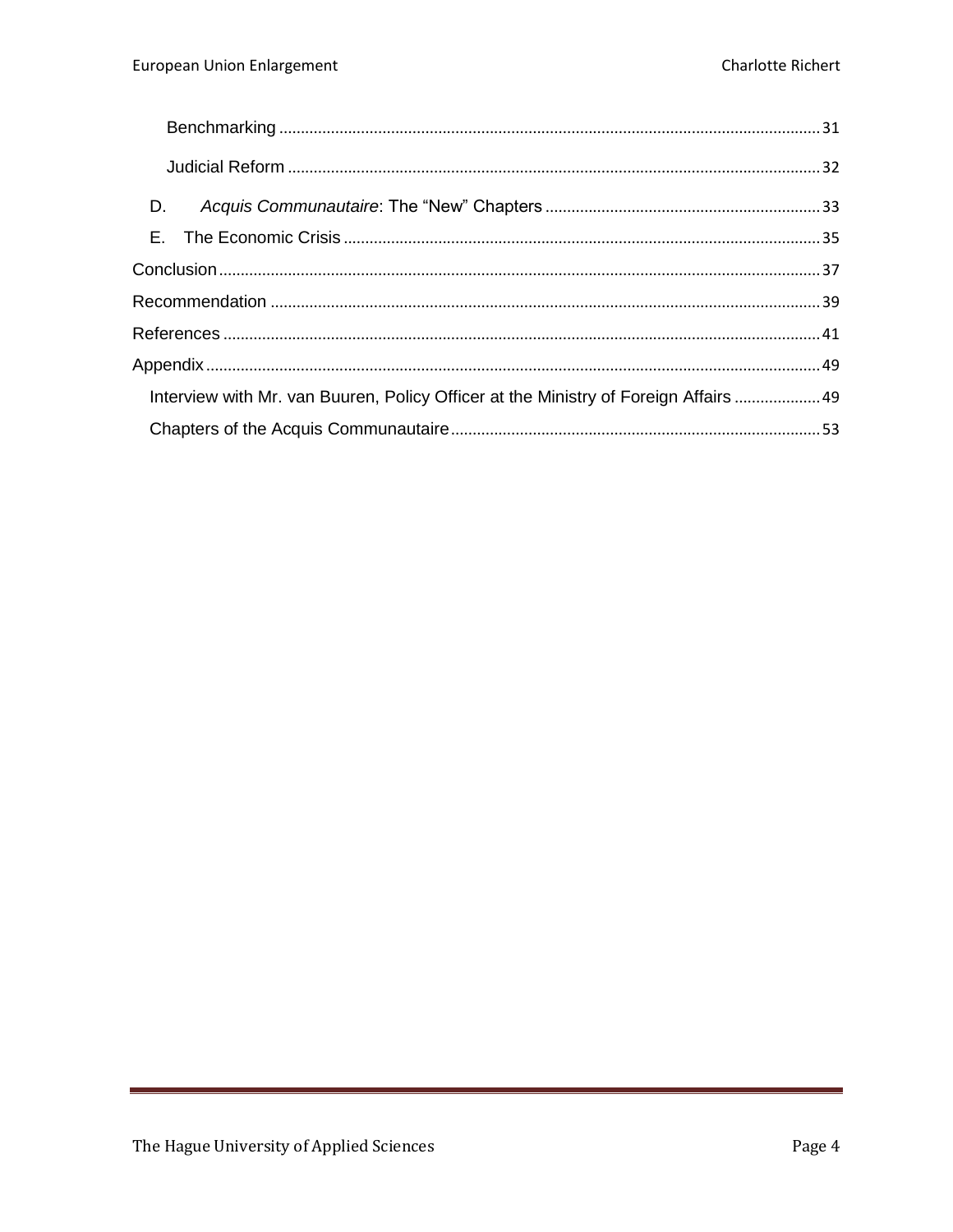# **Introduction**

<span id="page-4-0"></span>On July  $1^{st}$  2013, the European Union (EU) will be welcoming its  $28^{th}$  member: Croatia. Croatia applied for EU membership in 2003 and was confirmed as a candidate country by the European Council in June 2004. In 2005, the accession negotiations began and ended in June 2011. By the end of the year, the Council adopted the decision to admit Croatia as an EU member, and the Accession Treaty was signed.

Becoming part of the European Union is a long and difficult process. Candidate countries must conform to the Copenhagen Criteria and must apply all of the EU's treaties and laws, declarations and resolutions as well as international agreements and judgments of the Court of Justice. A referendum on European Union accession must be established, so that the citizens may decide whether or not they agree with the decision of being part of the union. These are all included in the process towards European Union accession.

As previously said, becoming part of the European Union is a long and difficult process. Bulgaria and Romania were the first two countries to experience great difficulties. It took them more than ten years to become part of the European Union. The difficulties faced by both countries included the reformation of its judicial system, the fight against corruption, money-laundering and organized crimes. In addition to this, instead of implementing the laws, regulations and other measures stated in the *acquis communautaire* they only adopted the measures and would only implement them on the day of accession, meaning that both countries were not as strong as they could have been if the *acquis* had been implemented and not merely adopted. Because of this, the European Commission decided to continue to monitor both countries under the cooperation and verification mechanism. It is due to these difficulties and the fact that the European Commission did not want to have another cooperation and verification mechanism, that it, the European Commission, decided to make stricter measures. These new measures had consequences on Croatia, which made it more challenging for them to join the European Union.

Therefore, the objective of this paper is to answer the following research question *From a European Union perspective, what were and what are the challenges of accession for Croatia, and what were the lessons learnt?* In order to answer this question, sub-questions were formulated:

 What are the Copenhagen Criteria a country must fulfill in order to become part of the European Union?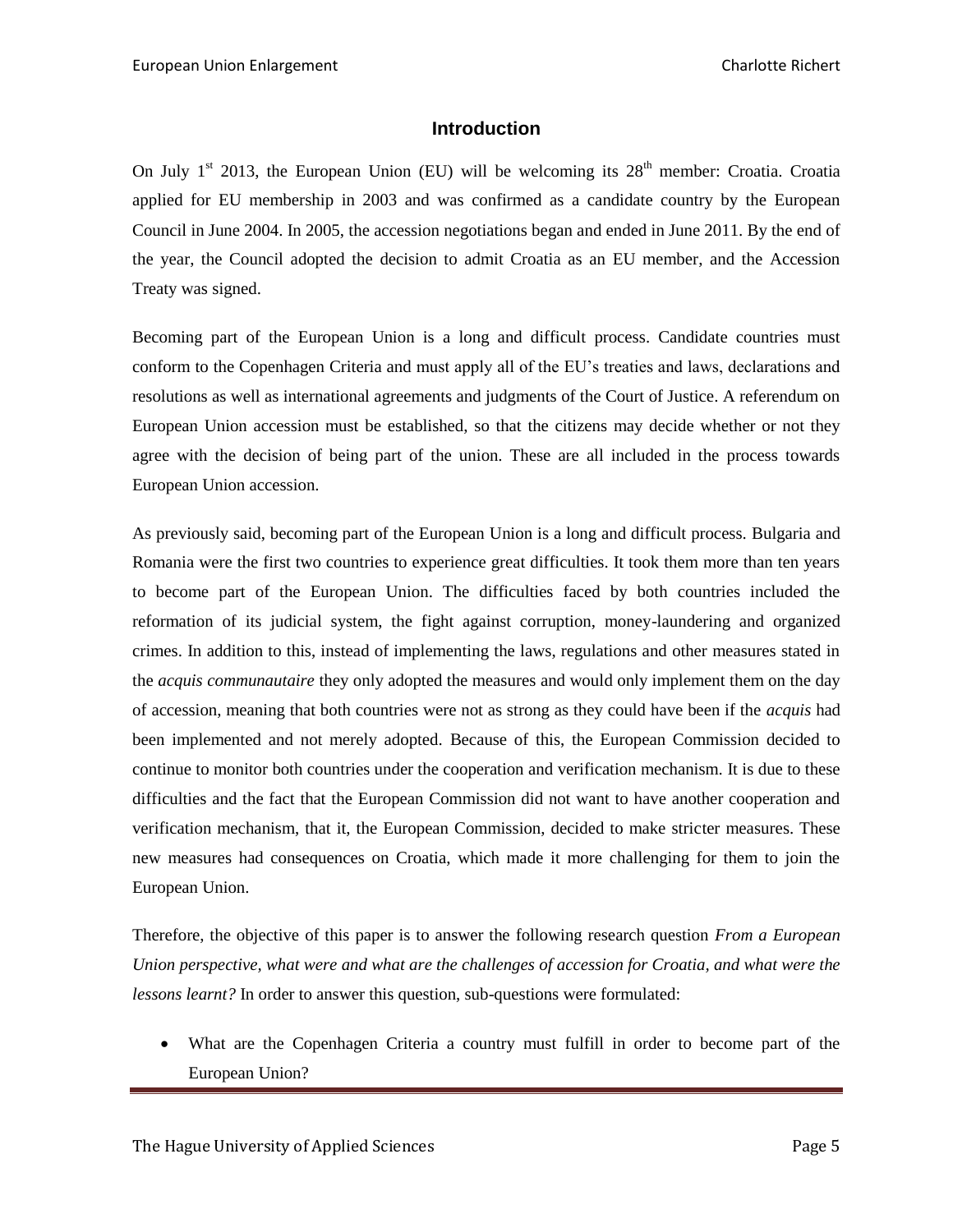- Why did Croatia not join the European Union at the same time as Bulgaria and Romania?
- How has the independence war between Croatia, Serbia and Bosnia-Herzegovina slowed down the negotiations towards accession?
- What has the European Union learnt from the 2007 accession round?
- By adding new chapters to the *acquis communautaire*, what consequences did that have on Croatia?
- What impact did the economic crisis have on Croatia?
- What did the European Union expect Croatia to do in order to become a member of the European Union?

Two research methods were used: desk research and interview. Desk research was used in order to find reports, and articles that would help answer the research question and the sub-questions. An interview was initiated with a policy officer of the Ministry of Foreign Affairs. The interview was a useful way of finding out more information on subjects such as the renewed consensus on enlargement, what the European Union learnt from the 2007 accession and if the economic crisis had any impact on Croatia.

The paper is split into four parts. The first chapter examines the Copenhagen Criteria as it has a direct consequence on the challenges. The second chapter looks at Croatia's economic situation. The third chapter discusses the expectations of the European Union on Croatia, and finally, chapter four analyses the challenges and how Croatia made the necessary changes. Finally, a conclusion will be drawn and personal and European Union recommendations will be made on the improvements needed based on the lessons learnt from the Croatia accession round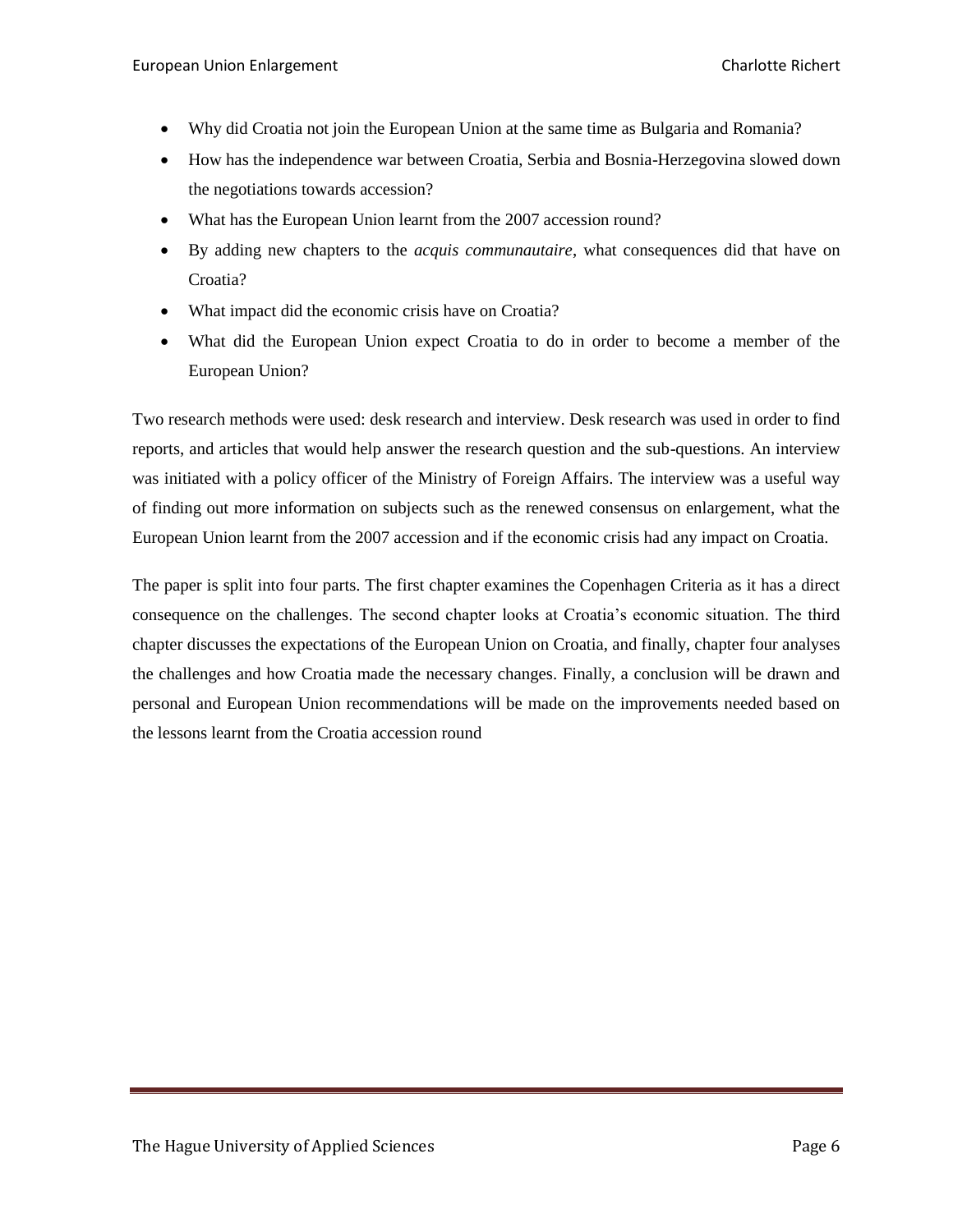# **Chapter One: The Copenhagen Criteria**

<span id="page-6-0"></span>In December 1993, a summit was held by the European Council in Copenhagen, Denmark. It was dedicated to assist Central and Eastern European countries that desired to become members of the European Union (Marktler, T. n.d. "The Power of the Copenhagen Criteria", p.344). The Copenhagen Criteria consists of four membership criteria that a candidate country must achieve in order to become a European Union member. These are:

- **Political Criteria:** Stable institutions that guarantee democracy, the rule of law, human rights and the respect for and protections of minorities;
- **Economic Criteria:** A functioning market economy, as well as the ability to cope with the pressure of competition and the market forces that work in the Union;
- **Acquis Communautaire:** The ability to adopt the obligations of membership, in particular adherence to the objectives of political, economic and monetary union; (European Commission, 2012, "Conditions for Enlargement", para. 4)
- **Integration Capacity:** Capacity of the Union to absorb new members and to deepen integration. Specified in 2006, this implies that the country's accession is consistent with the efficient functioning of the institutions and decision-making procedures of the Union, and does not undermine the common policies and funding (Toute l'Europe, 2011, "Ouverture des négociations d'adhésion", para. 1).

# <span id="page-6-1"></span>**A. Political Criteria**

The required political criteria of the Copenhagen Criteria are the "stable institutions that guarantee democracy, the rule of law, human rights and the respect for and protections of minorities" (European Commission, 2012, "Conditions for Enlargement", para.5).

The principle of democracy "must enable citizen's effective participation in the legislative process, based on free and fair multiparty elections" (Markler, T. n.d. "The Power of the Copenhagen Criteria, p.349). It is crucial that the citizens of any democratic country are sufficiently informed so that it gives them the opportunity to choose which candidate ( for example president) is most suitable and meets their demands and interests.

The rule of law, however, consists of: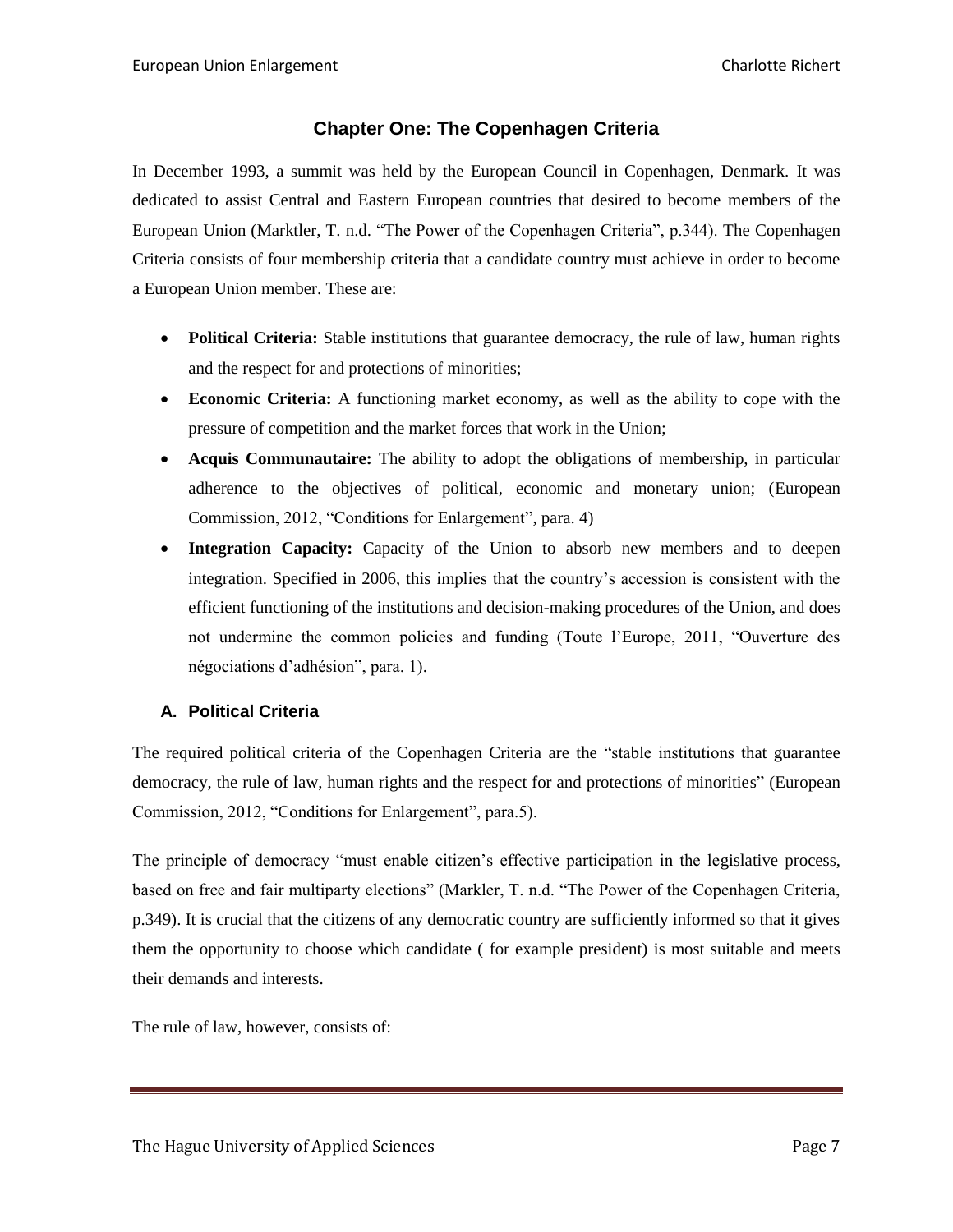"Laws must be an effective guide to action; they must be publicized, reasonably clear and prospective, rather than retrospective in effect. Judgments and the reasoning of which they are based must be made public so that they can guide future conduct and be the subject of critical scrutiny" (Markler, T. n.d. "The Power of the Copenhagen Criteria", p.349).

These laws and judgments are available to the public, which gives them the opportunity to defend them in case they are, for example, placed in trial. They may use the appropriate laws and refer to previous judgments that are relevant for their case. Furthermore, it also gives the citizens the possibility to know what their rights are under those laws.

The other two elements are human rights as well as the respect for and protection of minorities. These are easier to characterize than the previous components. Human rights and the protection of minorities are accepted under the fundamental rights and international agreements that are dealing with those. "The Commission refers to the fundamental rights as civil and political rights, economic, social and cultural rights, and minority rights" (Markler, T. n.d. "The Power of the Copenhagen Criteria" p.352).

When speaking of human rights, the Commission pays very close attention to "trafficking in human beings, police abuse of minorities, homosexuals and prostitutes, and disproportionately long pre-trial detentions" (Markler, T. n.d. "The Power of the Copenhagen Criteria" p.352). The close attention paid by the Commission to the above examples illustrates that these rights were not respected in the past. It is therefore important that these rights are protected and when not, a solution is found in order to do so.

The respect for and protection of minorities has taken great importance throughout the years. In 1995, the Framework Convention for the Protection of National Minorities was signed by member states of the Council of Europe (Council of Europe, 1995, "Framework Convention for the Protection of National Minorities, para.1). The states that signed the convention must respect the minorities that live within their country and allow them to be able to practice their own religion, language, and culture without facing discrimination. These different aspects, for example the right to freedom of expression, freedom of thought and the right to manifest his or her religion, Article 7 and Article 8, are reflected in the Framework Convention for the Protection of National Minorities.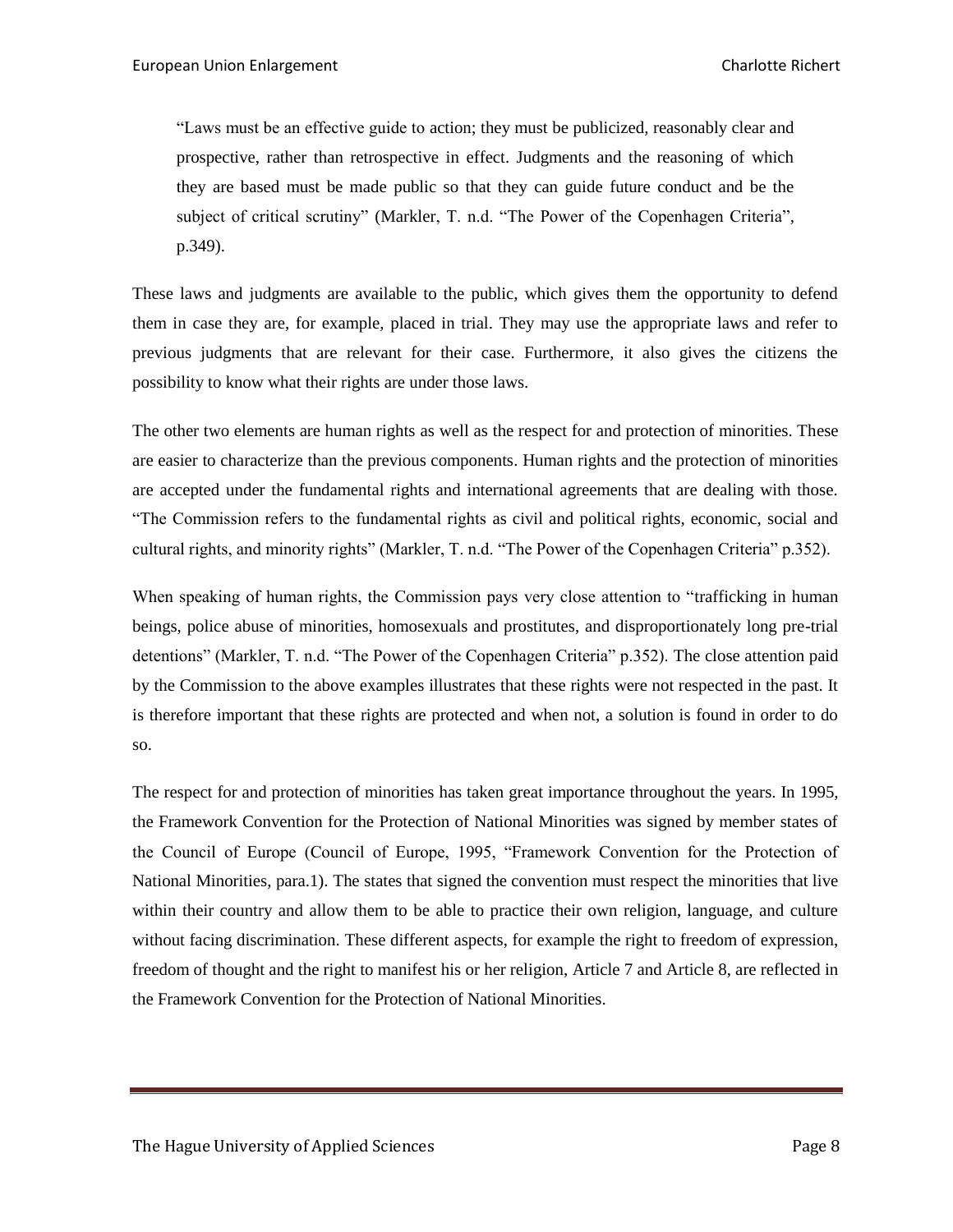# <span id="page-8-0"></span>**B. Economic Criteria**

The economic criterion is more specific and detailed than the political criteria. It can be divided into two sub-areas:

- i. "Being a functioning marketing economy requires
	- a) The existence of a broad consensus about essential of economic policy;
	- b) Macroeconomic stability (including price stability, sustainable public finances and external accounts);
	- c) A free interplay of market forces (including liberalized prices and trade);
	- d) Free market entry and exit (including issues of establishment/bankruptcies of forms; and
	- e) An adequate legal system (including a system of property rights, enforceability of laws/contract) and a sufficiently developed financial sector" (European Commission, 2011, "Economic Accession Criteria – How are economic criteria defined?" para.1).
- ii. "Being competitive in the EU requires:
	- a) The existence of a functioning market economy;
	- b) Sufficient human and physical capital (including issues of education, research and infrastructure);
	- c) Limited state influence on competitiveness (including issues of trade policy, competition policy, state aids, support for small and medium-sized enterprises etc.); and
	- d) Sufficient trade and investment integration with the EU" (European Commission, 2011, "Economic Accession Criteria – How are economic accession criteria defined?" para.2).

These two sub-criteria are extremely detailed, and each candidate and potential candidate must fulfill them. In order to comply with these criteria, candidate and potential candidate must put in place new reforms with the aim of being a functioning marketing economy and being able to compete in the European Union.

# <span id="page-8-1"></span>**C. Acceptance of the Acquis Communautaire**

"The *Acquis Communautaire* is the accumulated body of the European Union law and obligations from 1958 to the present day. It comprises all the EU's treaties and laws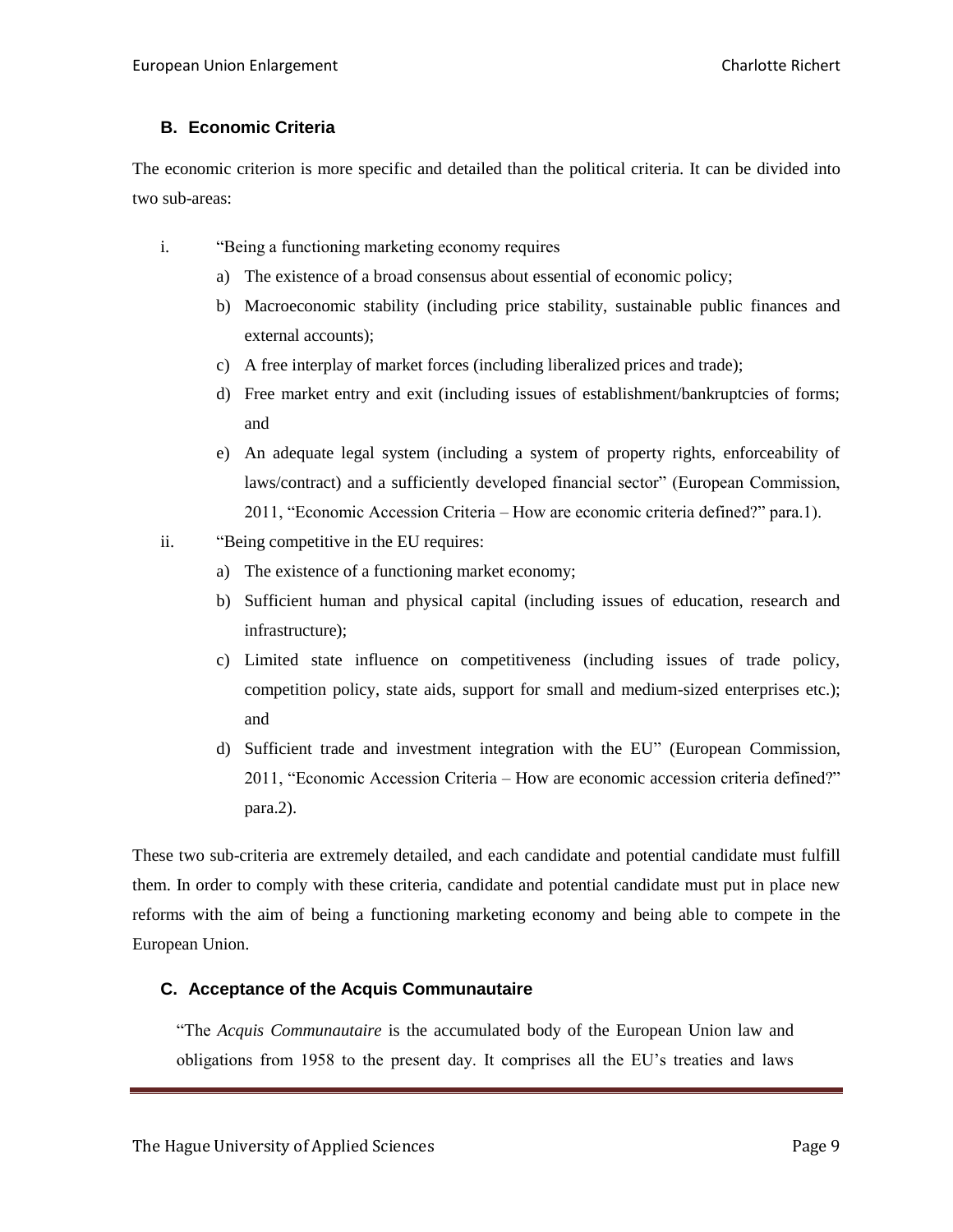(directives, regulations, decisions), declarations and resolutions, international agreements and the judgments of the Court of Justice. It also includes action that EU governments take together in the Area of Freedom, Security and Justice and under the Common Foreign and Security Policy" (Miller, V. 2011, "The EU's Acquis Communautaire" p.1).

The Acquis Communautaire has been divided into 35 chapters, and all new European Union member states must accept the *acquis*. In addition to this, "some elements of it must be accepted during the transitional period, and put in place mechanisms to adopt future elements of the *acquis*" (Miller, V. 2011, "The EU's Acquis Communautaire" p.1). It is also important to note, that the Court of Justice has regulated that the *acquis* "takes over national law if there is a conflict, and that the *acquis* may have direct effect in the Member States" (Miller, V. 2011, "The EU's Acquis Communautaire" p.1).

In order for the *acquis* to be implemented effectively, it is crucial for the candidate country to prepare for the accession to the European Union. This is achieved by bringing "its institutions, management capacity and administrative and judicial system up to Union standards" (European Commission, 2005, "Guide to the Main Administrative Structures Required for Implementing the *Acquis*" p.7). Most candidate countries must put in place specific structures, such as judicial reforms for example.

An important step in implementing the *acquis* is the negotiation process. Firstly the Commission submits a report on each individual chapter of the *acquis*. This provides a clear observation of the "main administrative structures that are required to implement the various chapters of the *acquis*, of the main functions that each of these structures must fulfill, and of the basis characteristics these structures must have to duly fulfill their functions" (European Commission, 2005, "Guide to the Main Administrative Structures Required for Implementing the *Acquis*" p.7).

#### <span id="page-9-0"></span>**D. Integration Capacity**

In 2006, the Commission proposed a renewed consensus on enlargement. This was based on the lessons learnt from the 2004 and 2007 accession round. The strategy paper on enlargement:

"Focuses on medium to long term issues concerning the EU's capacity to integrate new members. It puts forward an approach for ensuring that Union can maintain and deepen its own development, in terms of policies, and institutions, while pursuing an enlargement agenda with major challenges in the world today" (European Commission, 2006,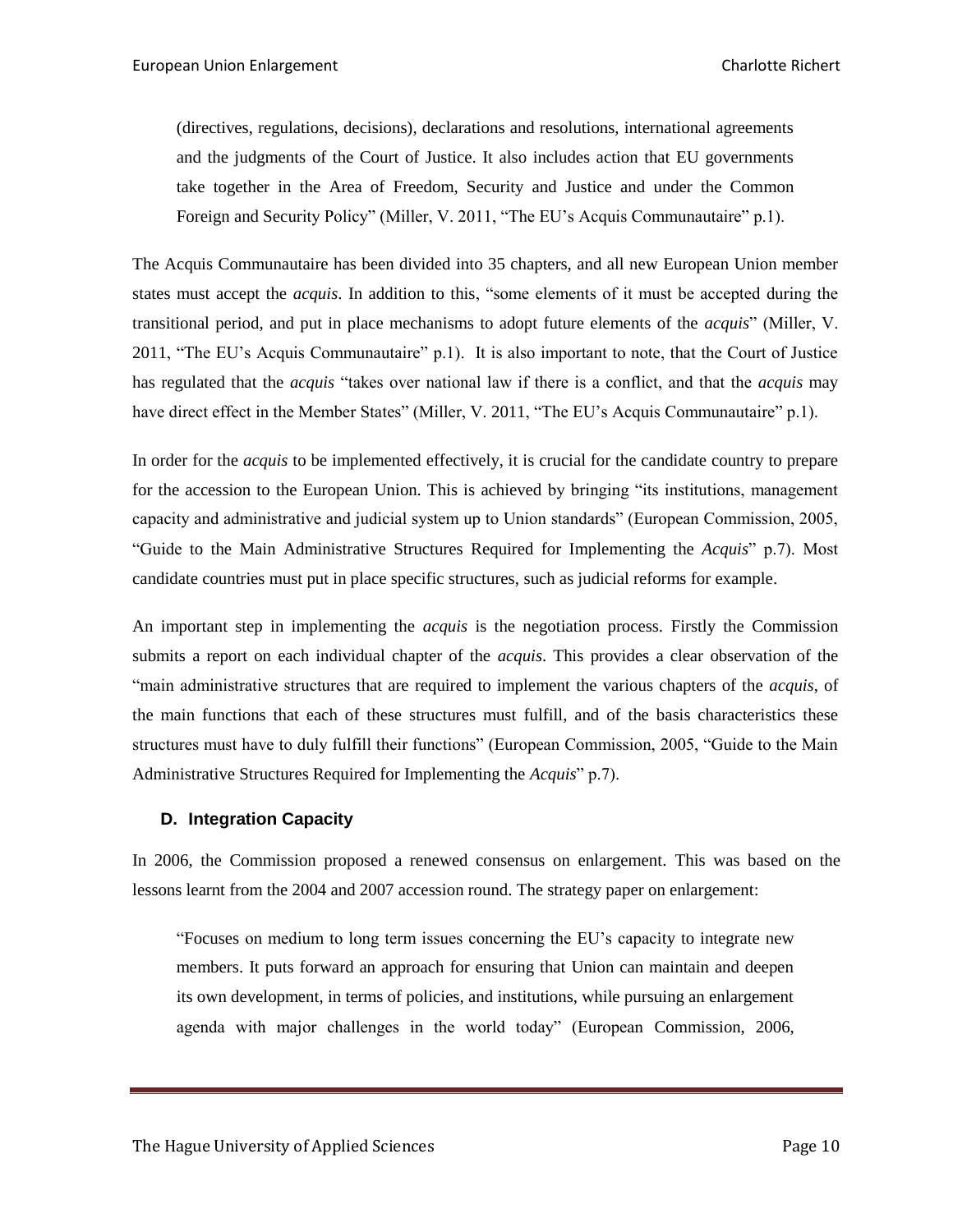"Enlargement Strategy and Main Challenges 2006-2007, Including annexed special report on the EU's capacity to integrate new members" p.18).

In order to improve and better prepare a candidate country to become members of the European Union, the Commission has proposed the following measures:

- "The capacity to integrate specific countries will be assessed at all key stages on the enlargement process. These assessments will include the impact on EU institutions, budget and policies, in particular, agriculture and structural policies;
- The results of economic and political dialogue will be fed into negotiations;
- More systematic use of benchmarks, providing concrete criteria for opening and closing negotiations on individual chapters of the negotiations;
- Judicial reform, administrative capacity, fight against corruption and organized crimes need to be addressed early on in the accession process" (European Commission, 2006, "Commission proposes renewed consensus on enlargement" para.6).

These new measures had a direct impact on Croatia's accession towards the European Union, as it was the first country to comply with these new rigorous measures. In the following chapter, the challenges of accession Croatia faced will be discussed and analyzed, in order to better understand the consequences the renewed consensus had on Croatia.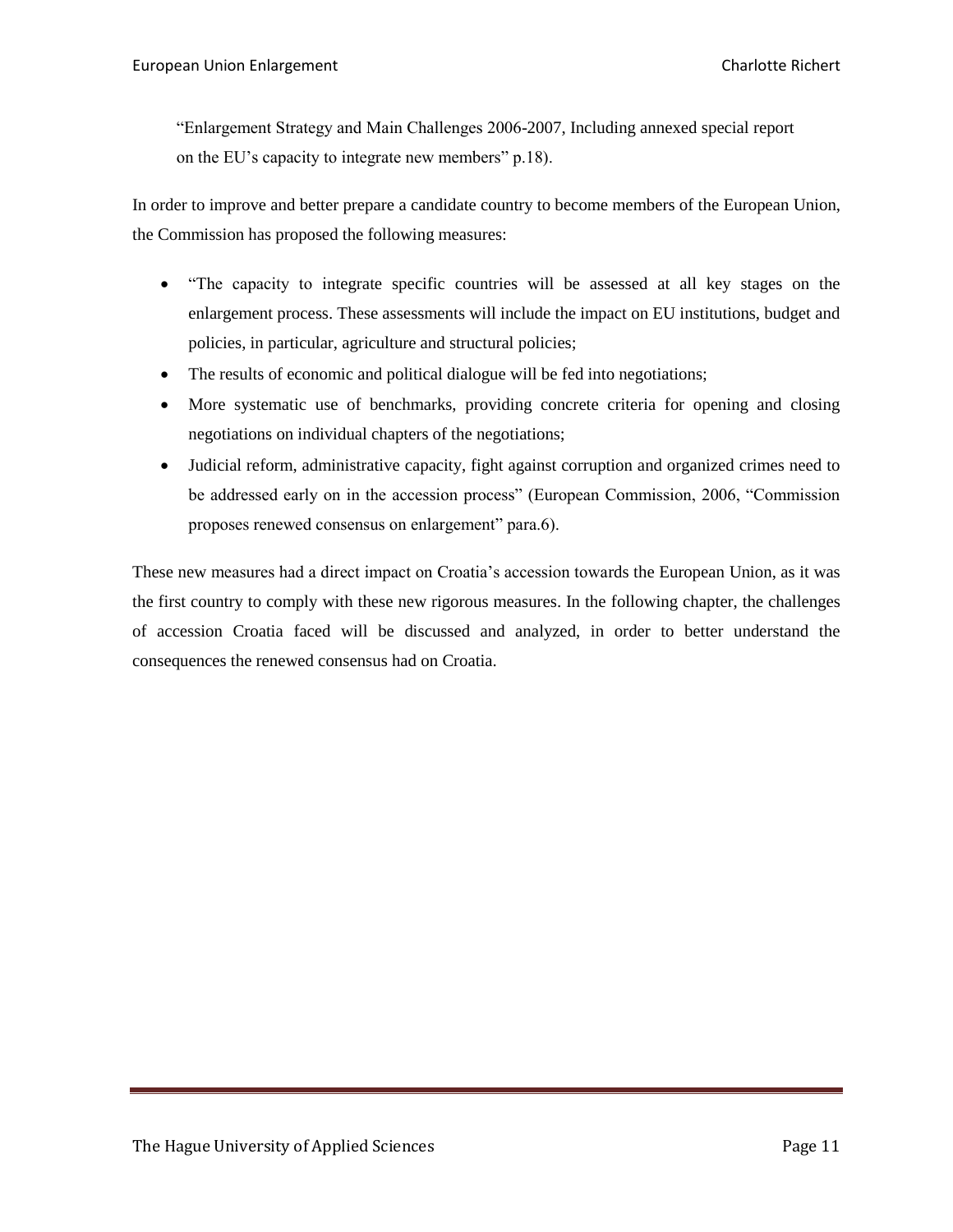# **Chapter Two: Croatia's Economy**

<span id="page-11-0"></span>Croatia's economy is based on "industry, agriculture, forestry, fishing industry and food, drink, and tobacco production, construction, transport, and trade" (Croatian Chamber of Economy, 2009 'Croatian Business Partner 2009 - Economy Profile').

- **Agriculture, fishery, forestry and the food industry:** "agriculture and fishery generate 5.9% of Croatian GDP. Agriculture covers domestic needs for cereals and sugar, as well as industrial crops. Fishery and fish processing is the most important activity along the coast and on the islands. 18,000 t of fish products per year. The production of food, beverages and tobacco generates 22.7% of GDP within the Croatian manufacturing industry" (Croatian Chamber of Economy, 2009, 'Croatian Business Partner 2009 – Agriculture, fishery, forestry and the food industry" p.2).
- **Industry:** "it accounts for 10.5% of Croatian GDP and generates a gross value added of about (EUR 8 bn). In terms of value added, the leaders are the manufacture of food and beverages; electricity; gas and water supply; chemicals and chemical products" (Croatian Chamber of Economy, 2009, 'Croatian Business Partner 2009 – Industry" p.2-3).

Croatia's shipbuilding owns 1.5% of the global market, but it depends on state aid, which needs to be privatized according to Chapter 8 of the *acquis communautaire*. "It employs then thousands of workers, and influences the development of other industries that supply them with parts to equip ships" ('Case Study: Croatian Shipbuilding', n.d. para.3).

- **Tourism:** "compared with a year earlier, 2008 experienced a growth of tourist visits by 1% and nights by 2%, meaning it represented almost 20% of GDP in 2008. Figures show international tourism revenues amounting to EUR 7.45 bn in 2008" (Croatian Chamber of Economy, 2009, 'Croatian Business Partner 2009 –Tourism" p.3).
- **Construction Industry:** "small and medium-sized companies adapt more easily to current market demand. This has resulted in a growing number of such companies, whilst the number of large ones has dropped significantly. In 2007, the construction industry's share of GDP was around 6.0% of Croatian gross domestic product" (Croatian Chamber of Economy, 2009, 'Croatian Business Partner 2009 –Construction Industry" p.3).
- **Transport:** "its geographical position allows the development of transport infrastructure and transport as sectors that make a major contribution to Croatian overall economic and social development. Croatia should further expand the Rijeka Port by using the advantage of their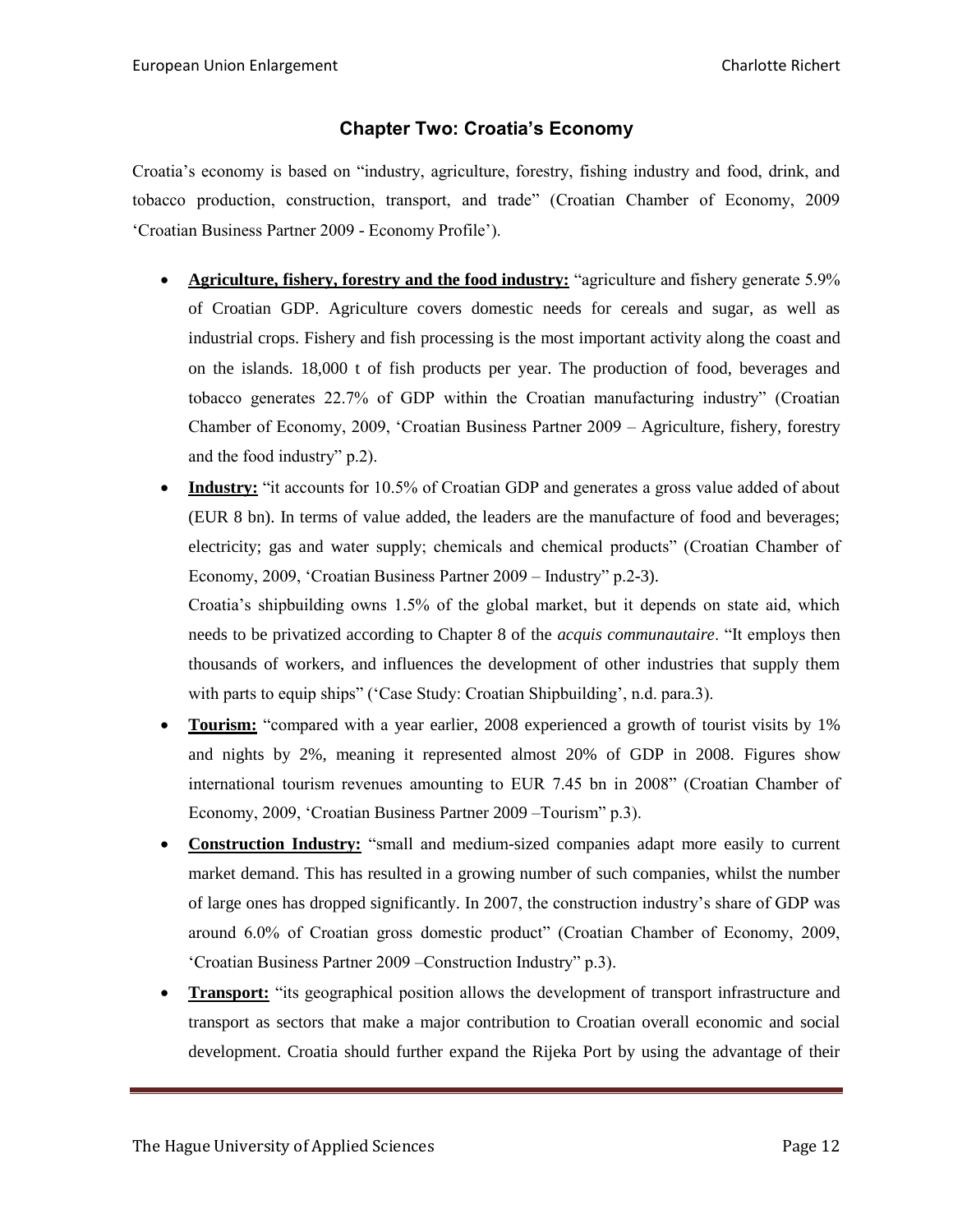extraordinary geographical position and excellent conditions for the transshipments of all kinds of freight" (Croatian Chamber of Economy, 2009, 'Croatian Business Partner 2009 – Transport" p.4).

 **Trade:** "35% of all business entities are active in this field. This branch accounts for approximately 18% of Croatians total employment. Wholesale trade and intermediation play a dominant role with a share of 40.85%, followed by retail trade (31.57%), retail trade in motor vehicles and motorcycles (12.53%), and non-trade activities (15.05%)" (Croatian Chamber of Economy, 2009, 'Croatian Business Partner 2009 –Trade" p.4).

After two years of recession (2009-2010), Croatia's economic situation was stagnant in 2011. Most of Croatia's economy is based on tourism, as it contributes to approximately 20% of GDP in 2011. "For 2012, the government is projecting a modest growth of 0.8% but with uncertainties in the Eurozone (that accounts for over 70% of Croatian trade) (Foreign and Commonwealth Office, 2012, 'Croatia – Economy' para.3). In order to help cut the public wage bill and for Croatia's economy to be more flexible and competitive, it should "reduce the size of the public sector, labour market, pensions, health services, state subsidies and rapid privatization of the state portfolio" (Foreign and Commonwealth Office, 2012, 'Croatia – Economy' para.3).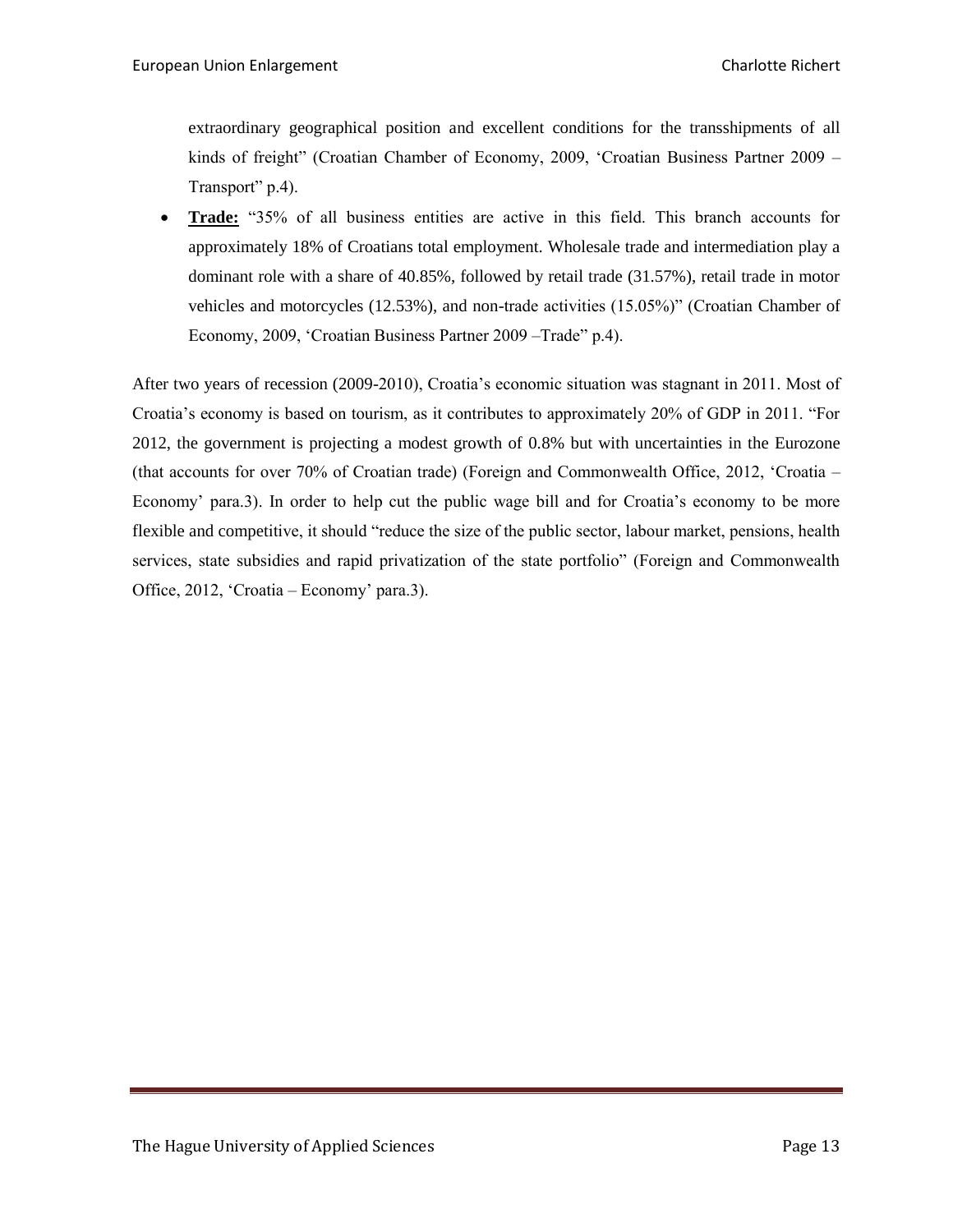# **Chapter Three: European Union Expectations**

<span id="page-13-0"></span>Just like all other European Union members, the European Union expected Croatia to fulfill the Copenhagen Criteria as well as three other criteria. Therefore, the six criteria that Croatia had to successfully fulfill in order to become a member of the European Union are:

- **Political Criteria:** stable institutions that guarantee democracy, the rule of law, human rights and the respect for and protections of minorities;
- **Economic Criteria:** a functioning market economy, as well as the ability to cope with the pressure of competition and the market forces that work in the Union;
- **Acquis Communautaire:** the ability to assume the obligations of membership, in particular adherence to the objectives of political, economic and monetary union; (European Commission, 2012, "Conditions for Enlargement", para. 4)
- **Cooperation with the International Criminal Tribunal for the Former Yugoslavia**
- **Regional cooperation**
- **Return of refugees** (Ivankovic. M, 2006, "Agenda setting: a study into the EU-Croatia relationship", p.7).

In this section four of the six criteria will be analyzed in order to see how Croatia has fulfilled them, and what they have had to change in order to comply with the criteria. The criteria that will be omitted in this section are the *acquis communautaire* and the cooperation with the ICTY. These criteria will be thoroughly discussed in the next section, meaning it would be a mere repetition of what is going to be said.

# <span id="page-13-1"></span>**A. Political Criteria**

In order to meet the political criteria, Croatia has had to change its judicial system, fight against corruption and protect human rights and minorities. Croatia had to endure a lot of changes in those three areas; therefore it is better to only analyze the most important changes Croatia has made.

#### <span id="page-13-2"></span>**Judicial System**

Croatia has had to establish "an independent, reliable and efficient judiciary" (European Commission, 2005, 'Guide to the Main Administrative Structures Require for Implementing the *Acquis'* p. 71). Croatia therefore had to change its entire judicial system as it did not meet the criteria set in the *acquis.*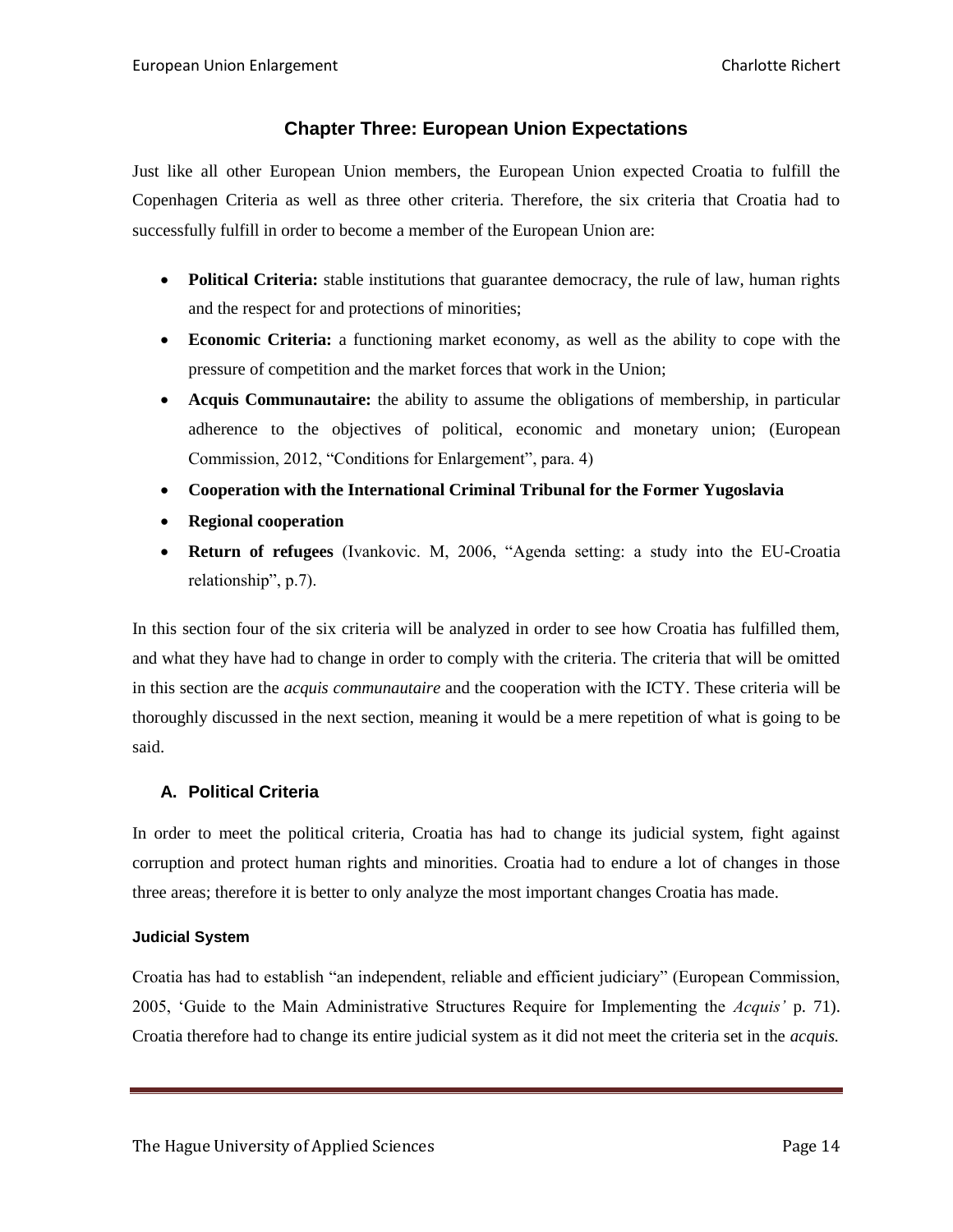In the 2011 Progress Report submitted by the Commission, Croatia strengthened the independence of the judiciary system. This was done through "the implementation of amendments of the Constitution and the laws of courts, the State Judicial Council, the State Attorneys Offices and the Judicial Academy, and the adoption of the necessary secondary legislation" (European Commission, 2011, "Croatia 2011 Progress Report", p. 45).

Croatia has been "implementing uniform, transparent, objective and nationally applicable criteria for the appointment of judges and prosecutors" (European Commission, 2011, "Croatia 2011 Progress Report", p.45). The State School for Judicial Officials was put into place in January 2011, where 60 candidates were admitted for the position of judge and prosecutor. The first appointments of judges and prosecutors are expected to be in 2013, at the end of the programme. In order for these judges and prosecutors to better understand European Union law, Croatia initiated "professional training programmes, including initial training and covering matters of the EU law" (European Commission, 2011, "Croatia 2011 Progress Report", p.45).

The work load of the Supreme Court has been an issue for quite some time. Due to the fact that there are too many cases to be handled, the Supreme Court is falling behind schedule and cannot work efficiently. Therefore, Croatia established specialized courts in order to reduce the working load of the Supreme Court. However, according to Mr. van Buuren and the Progress Report 2011, improvements need to be made on civil cases. A civil case is a legal dispute between two or more people or organization in which a victim may receive compensation. In Croatia, there are many unresolved civil cases, meaning that the percentage of civil cases is decreasing slowly. "Some courts, for example the municipal courts of Zagreb, Split and Zadar, continue to suffer from disproportionately large numbers of old civil cases." (European Commission, 2011, "Croatia 2011 Progress Report", p.46). "The new enforcement system that was established by the adoption of the new Law on Enforcement and the Public Bailiff Act will be fully applicable in 2012" (European Commission, 2011, "Croatia 2011 Progress Report", p.46). This new enforcement will help to reduce the number of old civil cases.

In July 2011, Croatia implemented the new Criminal Procedure Code, which applies to all organized crimes and corruption cases since 2009 (European Commission, 2011, "Croatia 2011 Progress Report", p.47). This has led to better cooperation between the police and the prosecution services, accelerated the investigations and prosecution stages, and also arranged for additional police resources to deal with the stricter deadlines for interviewing suspects (European Commission, 2011, "Croatia 2011 Progress Report", p.47).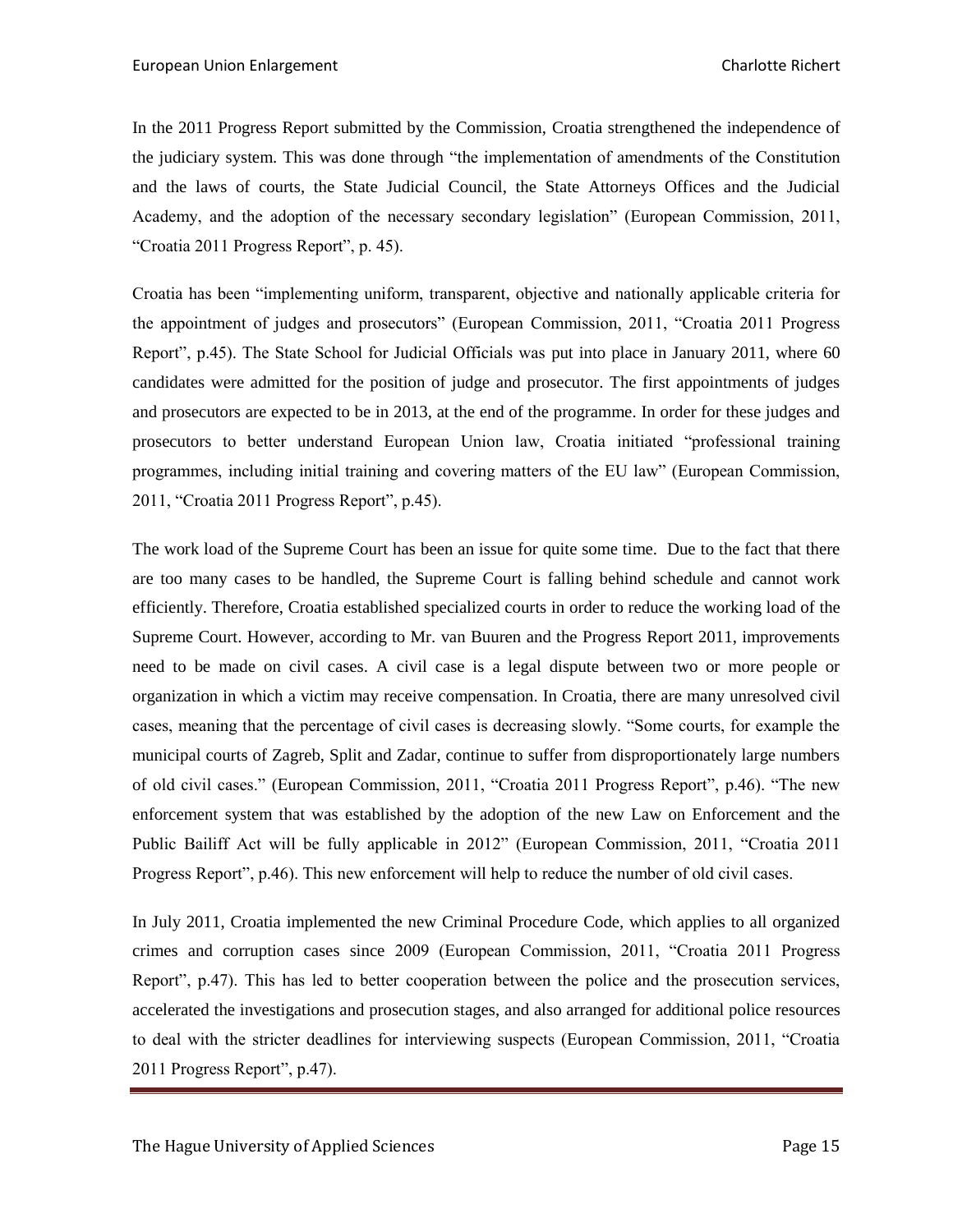Another big change that has occurred is the establishment of a strategy on impunity of un-investigated and un-prosecuted crimes. On both the national and regional level, priority cases have now been identified, and special investigation teams have been established for sensitive cases (European Commission, 2011, "Croatia 2011 Progress Report", p.47). This strategy will act to investigate and prosecute crimes that were not investigated or prosecuted in the past. This will help give peace to the victims.

#### <span id="page-15-0"></span>**Fight against Corruption**

Corruption has been a major problem for Croatia throughout the years. Corruption is recurrent in the public administration sector, especially in the judiciary, health and local government. However, corruption is also present in the Croatian parliament, police, universities and privatization funds (UNODC, 2011, 'Corruption in Croatia: bribery as experience by the population' p.11).

In order to fight this problem, Croatia has implemented an anti-corruption strategy. In order for witnesses to testify, Croatia has improved the protection of witnesses. In addition to this, the departments were reinforced and the personnel trained in order to prevent corruption.

An important office was created called the Office for the Fight against Corruption and Organized Crimes (USKOK) has been established and works on tax fraud cases and controls the dismissal of criminal report by the State Prosecutor (European Commission, 2011, "Croatia 2011 Progress Report", p.48). Furthermore, USKOK has been very active and issued indictments on cases. A lot of these cases are involving political figures, government ministers as well as head of local administration, judicial officials and so forth (European Commission, 2011, "Croatia 2011 Progress Report", p.48).

In 2011, "the legislation on financing of political activities was further amended. It improves transparency and increases penalties for non-compliance with the law" (European Commission, 2011, "Croatia 2011 Progress Report", p.48). These finances are regularly controlled and election campaigns are now supervised and controlled by the State Electoral Commission (ESC) (European Commission, 2011, "Croatia 2011 Progress Report", p.48).

#### <span id="page-15-1"></span>**Human Rights and Protection of Minorities**

Croatia had to take several measures in order to protect and enforce human rights. These human rights, better known as civil and political rights, included the prevention of torture and ill-treatment, prison system, the right to have access to justice and several freedoms such as the freedom of assembly and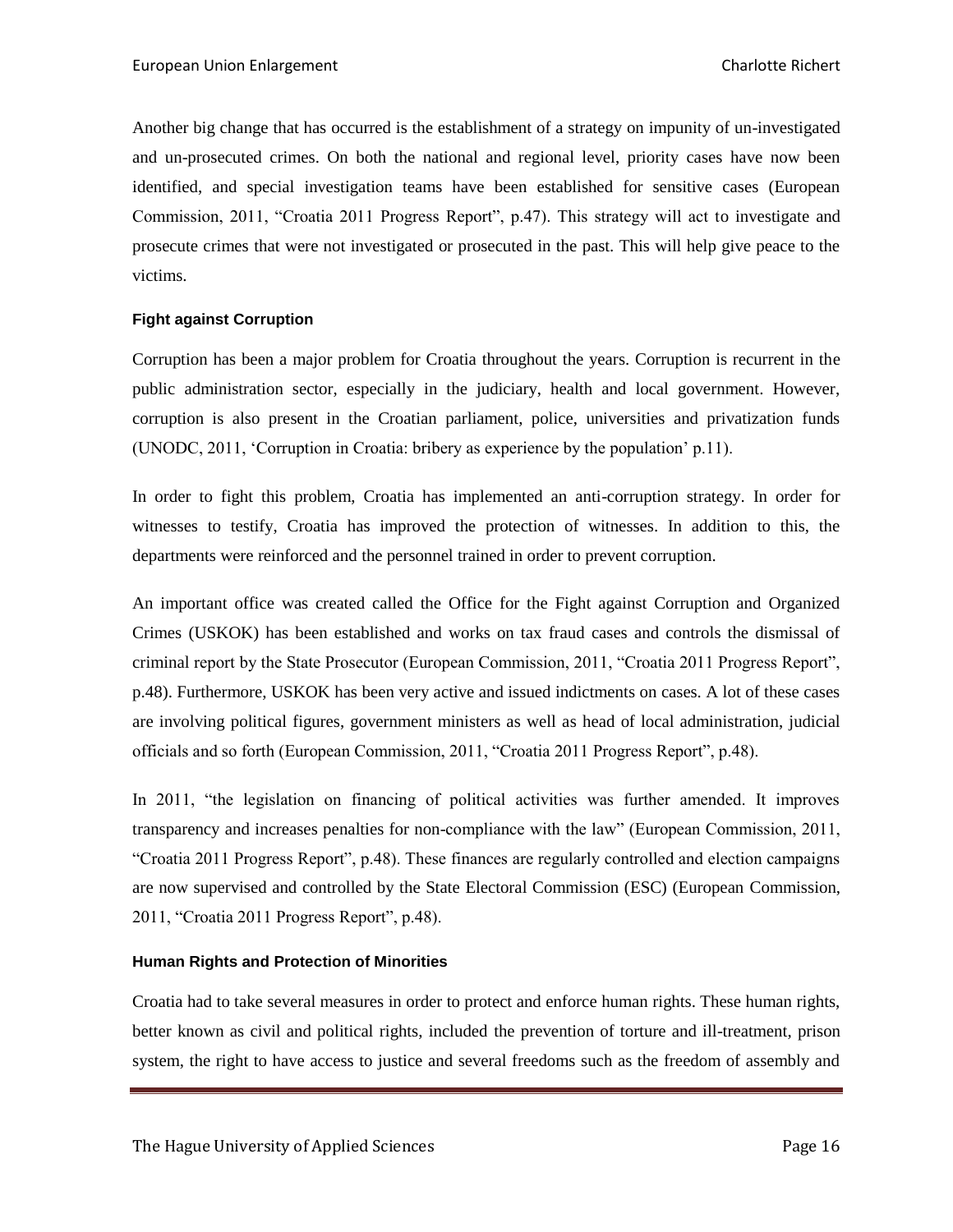association, freedom of thought, conscience and religion (European Commission, 2011, "Croatia 2011 Progress Report", p.9). Croatia took measures in order "to raise public awareness and improve the protection of human rights. Measures to raise awareness of police, prosecutors and courts about human rights law are ongoing" (European Commission, 2011, "Croatia 2011 Progress Report", p.9).

In addition to this, the European Court of Human Rights has delivered several judgments "finding that Croatia had violated rights guaranteed by the European Convention on Human Rights" (European Commission, 2011, "Croatia 2011 Progress Report", p.8). These violations included Article 6 (right to a fair trial), Article 8 (right to respect for private and family life), Article 46 (binding force and execution of judgments) and Article 14 (prohibition of discrimination) in conjunction with Article 9 (right to freedom of thought, conscience and religion) (European Commission, 2011, "Croatia 2011 Progress Report", p.8).

The protection of minorities is especially aimed at the Serb and Roma community. The Serbian community was deeply affected by the independence war in Croatia. During the independence war, Serbs were displaced, meaning that they lost their properties, houses and land they owned. In 1991, the Serb Democratic Forum was established to help issues regarding the position of the Serb minority in Croatia (Minority Rights Group International, 2003, 'Report: Minorities in Croatia' p.14). "Today it mainly focuses on issues facing returnees, reconstruction and the restitution of returnees' property; and the renewal of communities in war-affected areas" (Minority Rights Group International, 2003, 'Report: Minorities in Croatia' p.14). But "cases of vandalism against monuments of war victims (Serb war victims) have continued. Police investigations have improved, but few cases have ended in prosecution" (European Commission, 2011, "Croatia 2011 Progress Report", p.12). In addition to this, the Serb minority, for those who returned and those who stayed in Croatia, still "faces difficulties in gaining access to employment, and cases of discrimination continues" (European Commission, 2011, "Croatia 2011 Progress Report", p.12).

The Roma community in Croatia enjoys a high level of protection under the Constitution and the Constitutional Law of the rights of National Minorities (European Parliament, October 2010, 'Protection of the Roma in Croatia' p.1). Due to the fact that the Roma minority is the biggest minority in Europe, the *Decade of Roma Inclusion 2005-2015* was initiated in 2005 by 8 European countries (Bulgaria, Czech Republic, Hungary, Macedonia, Montenegro, Romania, Serbia and Slovakia). It focuses mainly on "education, health care, employment and housing, and improving of its living conditions" (European Parliament, October 2010, 'Protection of the Roma in Croatia' p.1). In order for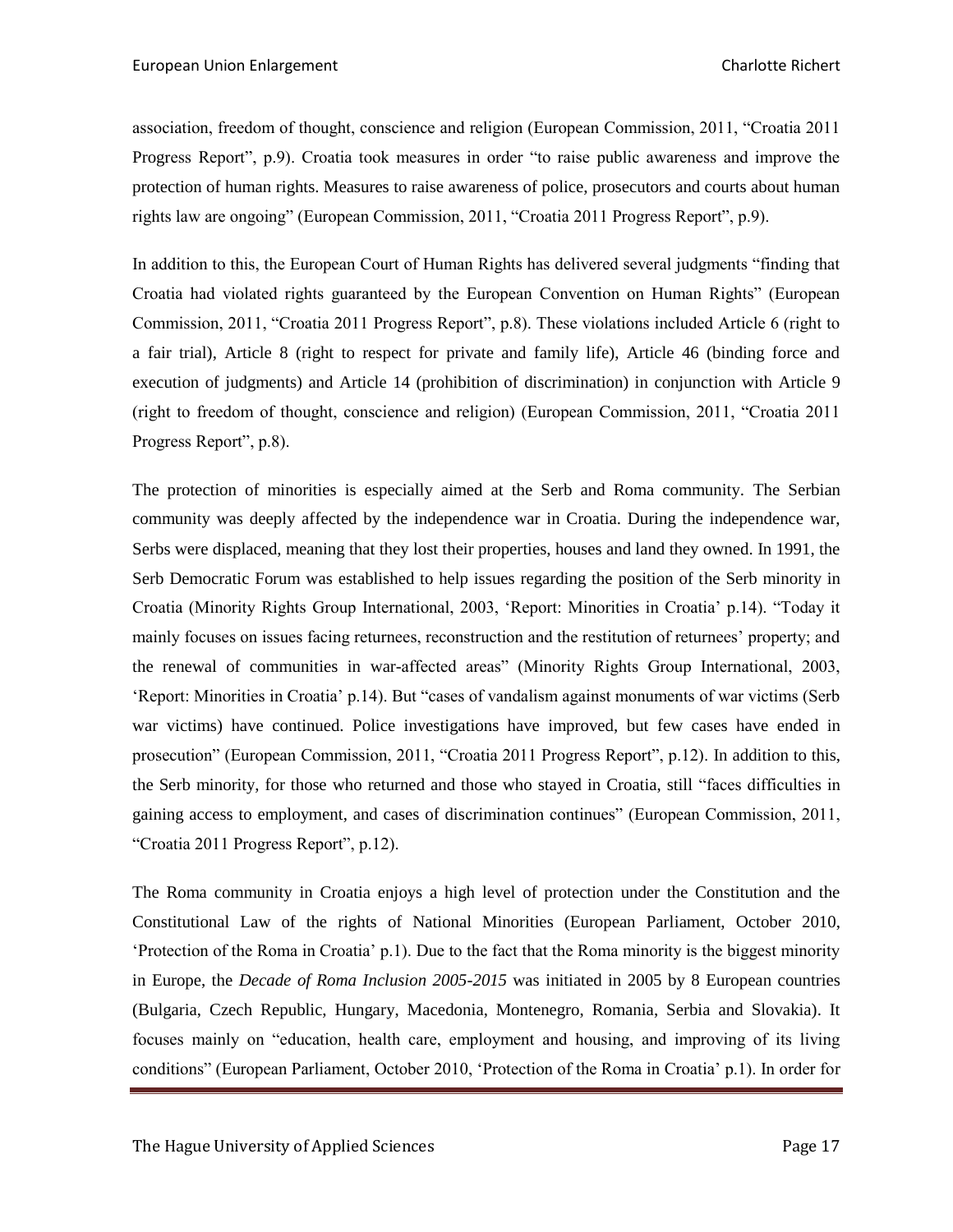this initiation to work, a coordinated action plan was established. "In each of the envisaged areas, it sets out the goals, the targets, indicators and monitoring methods, as well as the necessary funds, and also combating discrimination and poverty and promoting gender equality" (European Parliament, October 2010, 'Protection of the Roma in Croatia' p.3). However, according to the 2011 Progress Report submitted by the European Commission "access to education, social protection, health, employment and adequate housing" is very limited (European Commission, 2011, "Croatia 2011 Progress Report", p.12).

# <span id="page-17-0"></span>**B. Economic Criteria**

#### <span id="page-17-1"></span>**Functioning Market Economy**

All candidate countries must take part of the Pre-ccession Economic Programme (PEP). Croatia, Iceland, Turkey, the Former Yugoslav Republic of Macedonia and Montenegro are all part of this programme.

"The aim of the PEP is to determine an appropriate economic policy and structural reforms as well as to develop institutional and analytical capacities for participating in the multilateral surveillance procedures of Economic and Monetary Union. Therefore, the PEP elaborates in detail the direction of economic and structural policy a candidate country in the forth coming medium-term period" (Republic of Croatia Ministry of Finance, n.d. "Pre-accession economic programme (PEP), para.2).

Ever since the European Council confirmed Croatia is a candidate country, it has taken part to all of the Pre-accession Economic Programmes. The 2011-2013 programme is the seventh programme Croatia is following and was launched in April 2010. "The fundamental goal of Croatia's economic policy is maintaining macroeconomic stability, encouraging economic recovery and stepping up economic growth" (Embassy of the Kingdom of the Netherlands, 2011, "Croatia: Economic News in Brief", p.3). So far, only some fiscal measures have been adopted, but the whole programme including its 131 measures should be implemented over a period of ten years (European Commission, 2011, "Croatia 2011 Progress Report" p.17). Some of these measures include macroeconomic developments in the real sector, inflation, monetary and exchange rate policies and external sector, structural reforms in the enterprise sector (competition policy and state aid, privatization, shipyard restructuring etc), stimulating employment, and public administration reforms.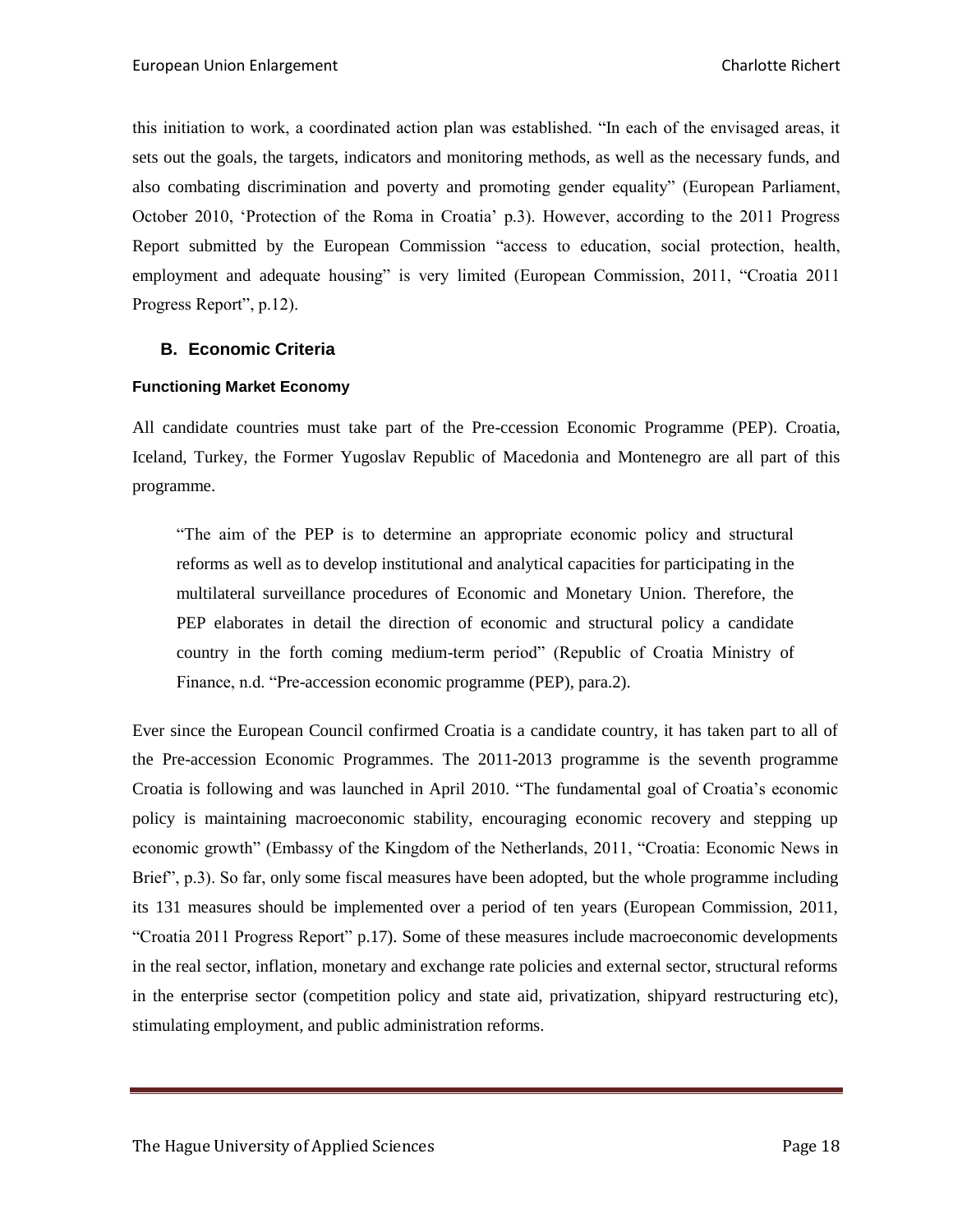#### <span id="page-18-0"></span>**The capacity to cope with competitive pressure and market forces within the Union**

Croatia is a functioning marketing economy and one of its major challenges is the labor market, which remains very weak. The labor market includes the high level of unemployment amongst the young and its low participation. The government continues "to implement labor market policies on the basis of the Economic Recovery Programme and the National Employment Promotion Plan" but unemployment rate continues to increase. (European Commission, 2011, "Croatia 2011 Progress Report" p.23). In January 2012, Croatia's unemployment rate was 19.8%, up 1.1% from December 2011. (Croatian Times, 2012 January, 'Unemployment rate at nine year high' para.1).

As previously said, Croatia's shipbuilding owns 1.5% of the global market, but is dependent on state aid. According to Chapter 8 of the *acquis communautaire* that industry must be privatized and not dependent on state aid:

"Under competition rules, the European Union demands from Croatia to restructure its shipyards in order to secure their financial sustainability without the existing state aid. However, without state aid, the shipyards are not competitive. It is thus in the interest of the Government of the Republic of Croatia, as it is in the interest of the European Union, to put these shipyards on healthy footing in order for them to become financially viable and competitive on the global market" (Delegation of the European Union to the Republic of Croatia, n.d. 'Croatia and EU – prejudices and realities' section 'The European Union has destroyed Croatia's shipbuilding industry and jobs').

#### <span id="page-18-1"></span>**C. Regional Cooperation**

Regional cooperation and maintaining good neighborly relations was another expectation set by the European Union. It was seen that during the negotiation process, border dispute rose between Slovenia and Croatia, which dated back from the break-up of Yugoslavia. Slovenia vetoed the negotiation process of some chapters, which made it impossible for Croatia to advance and make progress. However, after a year of vetoing, Slovenia and Croatia signed a binding arbitration agreement allowing for the border dispute to be resolved internally.

In order to maintain regional cooperation, Croatia is participating in several regional initiatives. Croatia is a member of the South-East European Cooperation Process. It is "a forum for diplomatic and political dialogue – the participating countries are open to cooperation for the future development of the region, for defining common views and for sharing experience" (Regional Secretariat for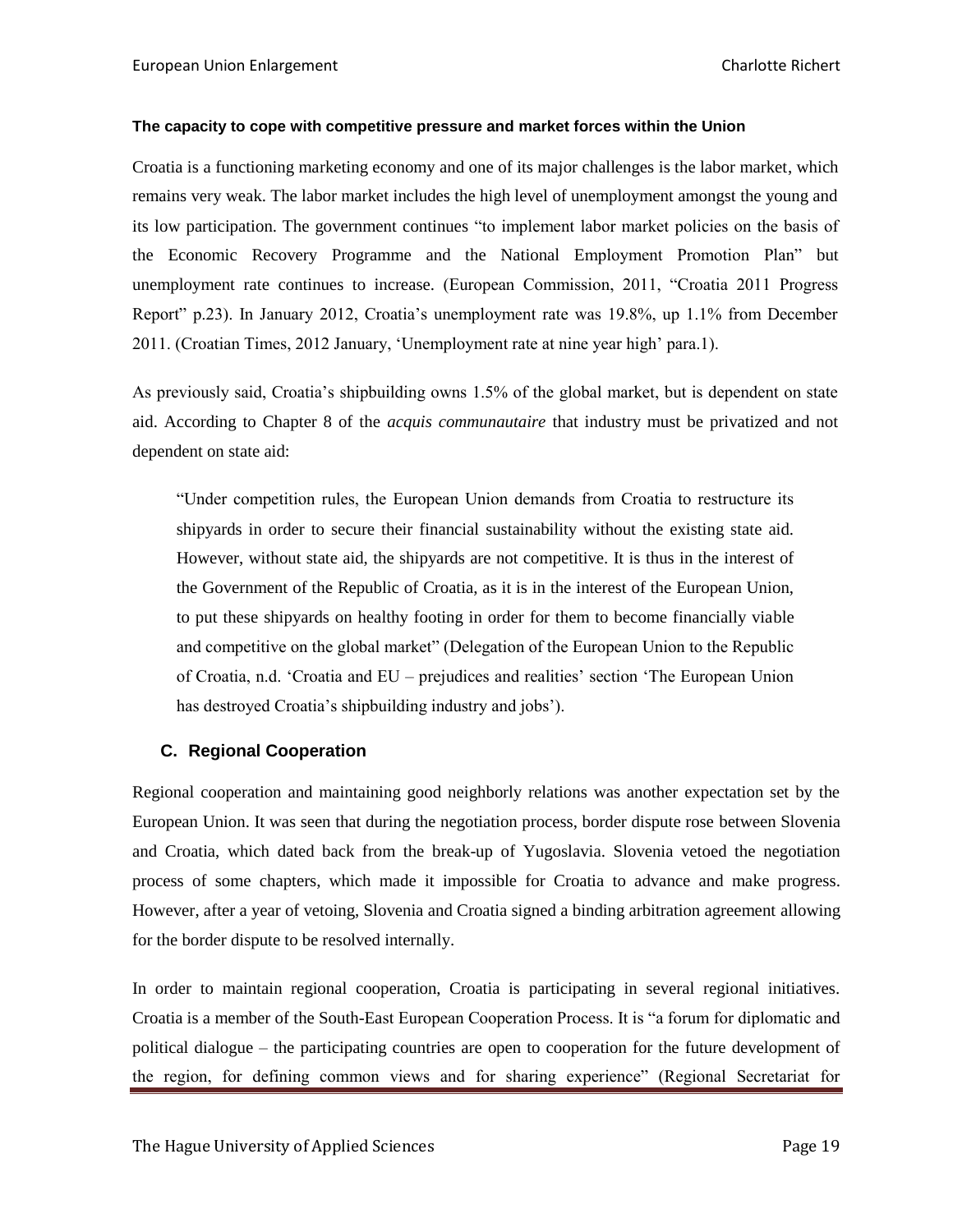Parliamentary Cooperation in South-East Europe, 2012, 'About SEECP', para.1). In addition to this, the members of SEECP are willing to start multilateral cooperation in the fields of "strengthening stability, security and good-neighborly relations; economic development; humanitarian, social and cultural issues; justice, combat against organized crime, illicit drug and arms trafficking, and terrorism" (Regional Secretariat for Parliamentary Cooperation in South-East Europe, 2012, 'About SEECP', para.2).

Croatia is also part of the Central European Free Trade Agreement (CEFTA). However, because it is a trade agreement between non-European countries in Southeast Europe and that Croatia will be joining the European Union in 2013, this means that it will no longer be a member of CEFTA once it has joined the EU. The original agreement was signed in December 1992 by Poland, Hungary, Czech Republic and Slovakia. These four countries have now joined the European Union. It was therefore decided to extend this agreement with the remaining Balkan States. This was signed in 2006. The main objectives of this agreement include

"to expand trade in goods and services and foster investment by means of fair, stable and predictable rules, eliminate barriers to trade between the Parties, provide appropriate protection of intellectual property rights in accordance with international standards and harmonize provisions on modern trade policy issues such as competition rules and state aid" (CEFTA, 2009, 'Central European Free Trade Agreement – CEFTA 2006' para.3).

Finally, Croatia has been an active member in the Igman initiative. The Igman initiative brings together NGOs from four countries; Bosnia and Herzegovina, Croatia, Serbia and Montenegro. "The Igman initiative efforts are aimed at establishing good neighborly relations, building mutual trust and tolerance and overcoming all types of discrimination in the countries of the region" (Igman Initiative, n.d. 'About Us – Mission' para.4).

Moreover, Croatia must also maintain its good relations with other enlargement countries and neighboring EU member states. For example, "Croatia and Montenegro have signed an agreement on the extradition of citizens sentenced for corruption and organized crimes" (European Commission, 2011, 'Croatia Progress Report 2011' p.15). Croatia and Serbia relation has been obstructed due to the "issue of investigation and prosecution of war crimes against citizens of the other country" (European Commission, 2011, 'Croatia Progress Report 2011' p.15). Moreover, relations with Slovenia have progressed, as they have signed the Arbitration Agreement on their border dispute.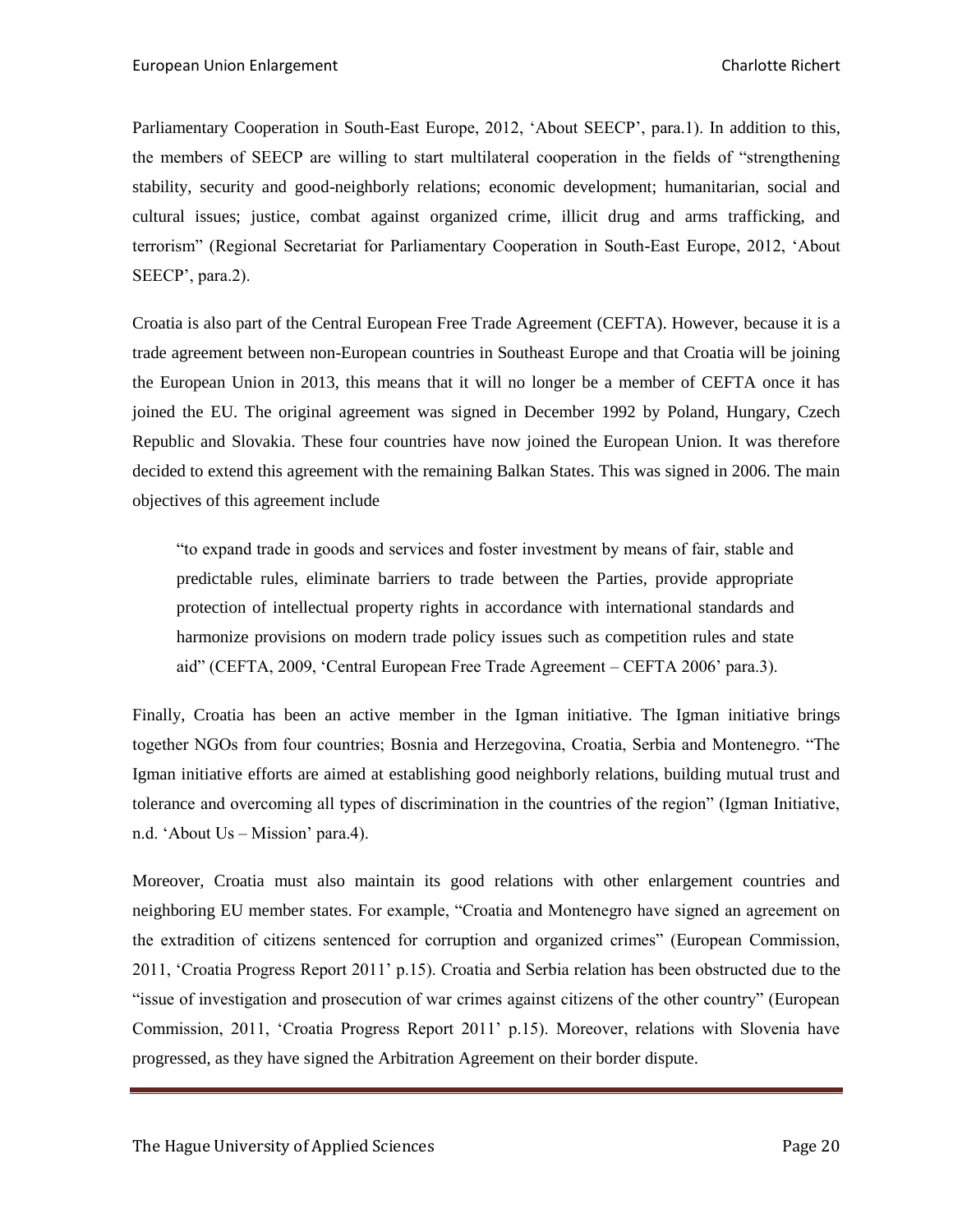# <span id="page-20-0"></span>**D. Return of Refugees**

The return of refugees was discussed in the Sarajevo Process in 2005. As refugees had fled to neighboring countries, it was evident that this demanded regional implications and cooperation with neighboring countries, Serbia, Montenegro and Bosnia and Herzegovina. These four countries "decided to initiate a process aimed at resolving the immense problem of millions of refugees and displaced persons created by the conflict" ('The Sarajevo Process', 2007, p.1).

"On Croatia's side alone, there were nearly 350, 000 Croatian Serbs who left the country, about 90% of them taking refuge in Serbia, and the rest in Bosnia. There were in additional 200, 000 Croats who moved away from the areas affected by the conflict, almost all of whom have returned to their homes so far. There were also up to 800,000 refugees from Bosnia and Herzegovina of different ethnicities who took temporary refuge in Croatia during the war, about 150,000 of whom have integrated in the country" ('The Sarajevo Process', 2007, p.1).

According to the Organization for Security and Cooperation in Europe (OSCE), Bosnia and Herzegovina was the country which resolved this problem in the best manner. "The international political and economic trusteeship has provided returnees with a possibility to return to their homes or relocate to alternative ones" ('The Sarajevo Process', 2007, p.1). During this process, other issues were identified, which were mainly directed to Croatia as refugees who returned to their country have certain rights: "repossession of their houses, reconstruction of damaged property, convalidation of pensions, a solution for unsolicited investments made by temporary occupants ect." ("The Sarajevo Process, 2007, p.1). This made it difficult for the Croatian government to comply with these rights especially because the attacked country was to provide compensation to the aggressors. This means that Croatia was to provide some sort of compensation to the refugees, including Serb refugees that were to return to Croatia.

The Sarajevo Process was a great success overall and to this day, refugees continue to return to Croatia. So far, the Croatian authorities have registered near 133, 000 returnees belonging to the Serb minority (European Commission, 2011, "Croatia 2011 Progress Report" p.13) and housing care programs have been put into place for the returnees. There are currently "1012 positive approvals for housing care that have been issued so far" (European Commission, 2012, "Monitoring report on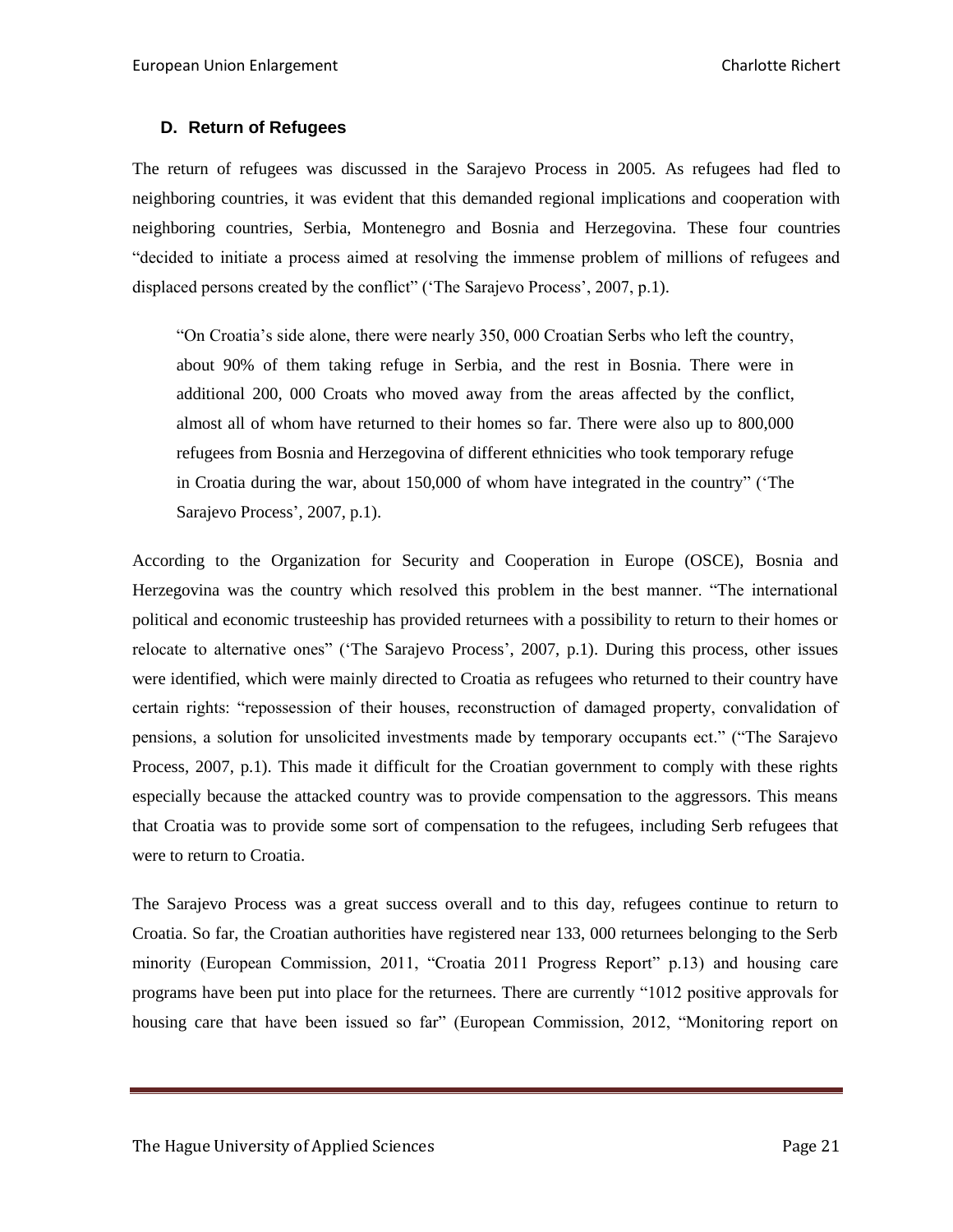Croatia's accession preparations" p.7). In order to maintain further progress, Croatia has continued to work alongside its neighbors in the Sarajevo Process.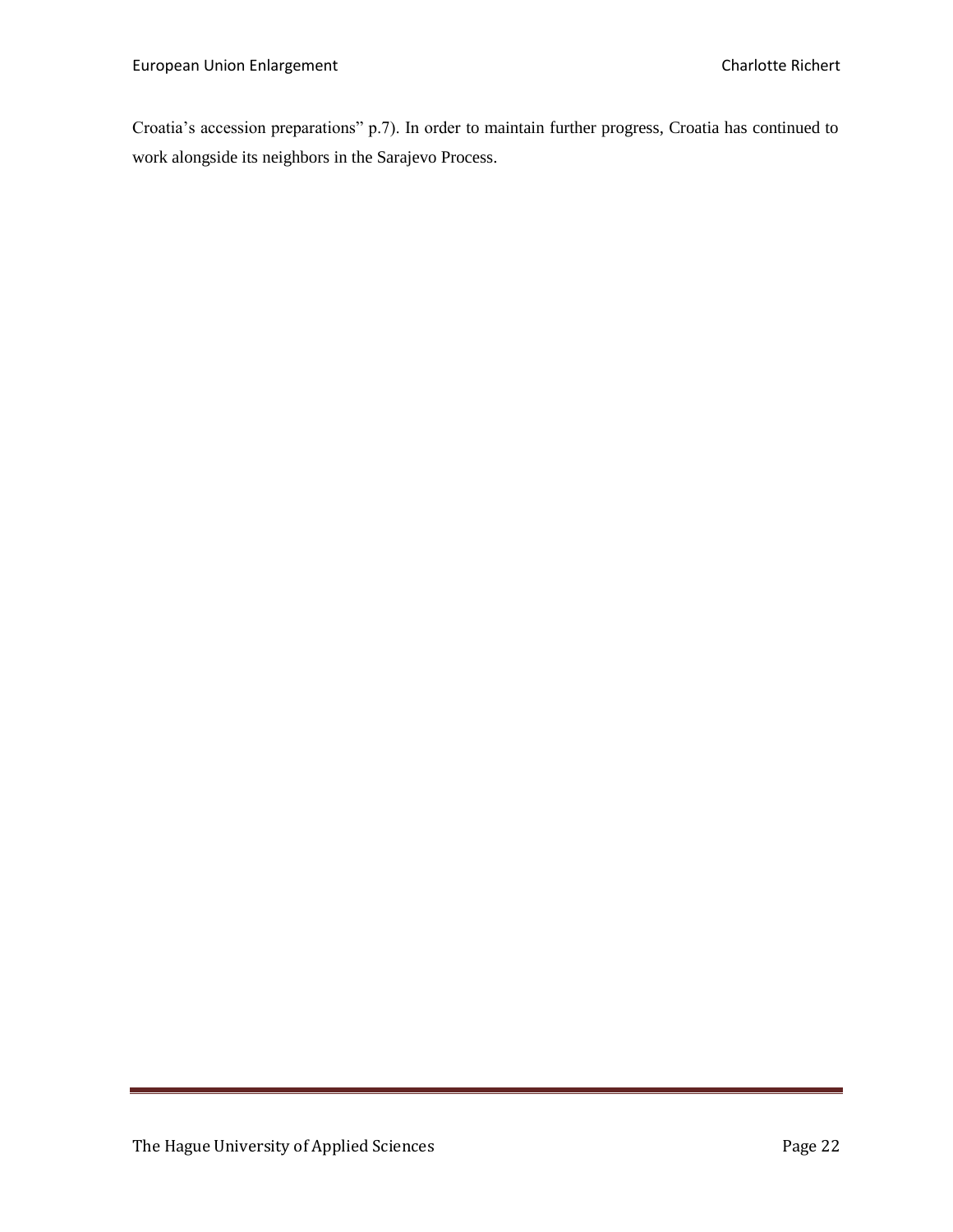# **Chapter Four: The Challenges of Accession for Croatia**

<span id="page-22-0"></span>Every new European Union member has dealt with challenges through their accession. As Croatia will be joining the European Union in July 2013, the aim of this paper was to analyze the difficulties countries face when joining the European Union as well as examining the areas Croatia has had to modify in order to become part of the Union.

Croatia has faced four main issues:

- The independence war between Croatia, Serbia and Bosnia-Herzegovina
- The 2007 accession round
- The addition of new chapters of the *acquis communautaire*
- The economic crisis

In this chapter, these four challenges will be analyzed in order to better understand the difficulties Croatia has faced to become an EU member. The first section will look into why Croatia was unable to join the European Union in 2007. Following this, the main challenged will be further examined and finally, the expectations of the European Union on Croatia will be discussed.

#### <span id="page-22-1"></span>**A. Why not 2007?**

Following its independence from Yugoslavia in 1991, Croatia's ultimate goal was to become part of the European Union. Croatia was inspired by post-communist countries in central and Eastern Europe. Hungary, Poland, and Slovakia, for example, strengthened their democracies and progressed towards EU integration. Croatia's desire to integrate the European Union was soon halted by the 1991-1995 Croatian War of Independence, where the Yugoslav National Army and Serb attacked Croatia. They, the Yugoslavs and Serbs, were opposed to the independence of Croatia and wanted it to remain a part of Yugoslavia. The years following the war, especially 1996 and 1997, were dedicated to post-war recovery and to improve economic conditions.

After Franjo Tudjman's death in 1999, parliamentary and presidential elections were held in 2000. The new government, lead by Racan, amended the constitution, adjusting the political system from a presidential system to a parliamentary system. The policies implemented by the government had positive results for Croatia; economic growth was increasing; the return of refugees was progressing at a rapid pace as houses were rebuilt by the government; Croatia signed the Stabilization and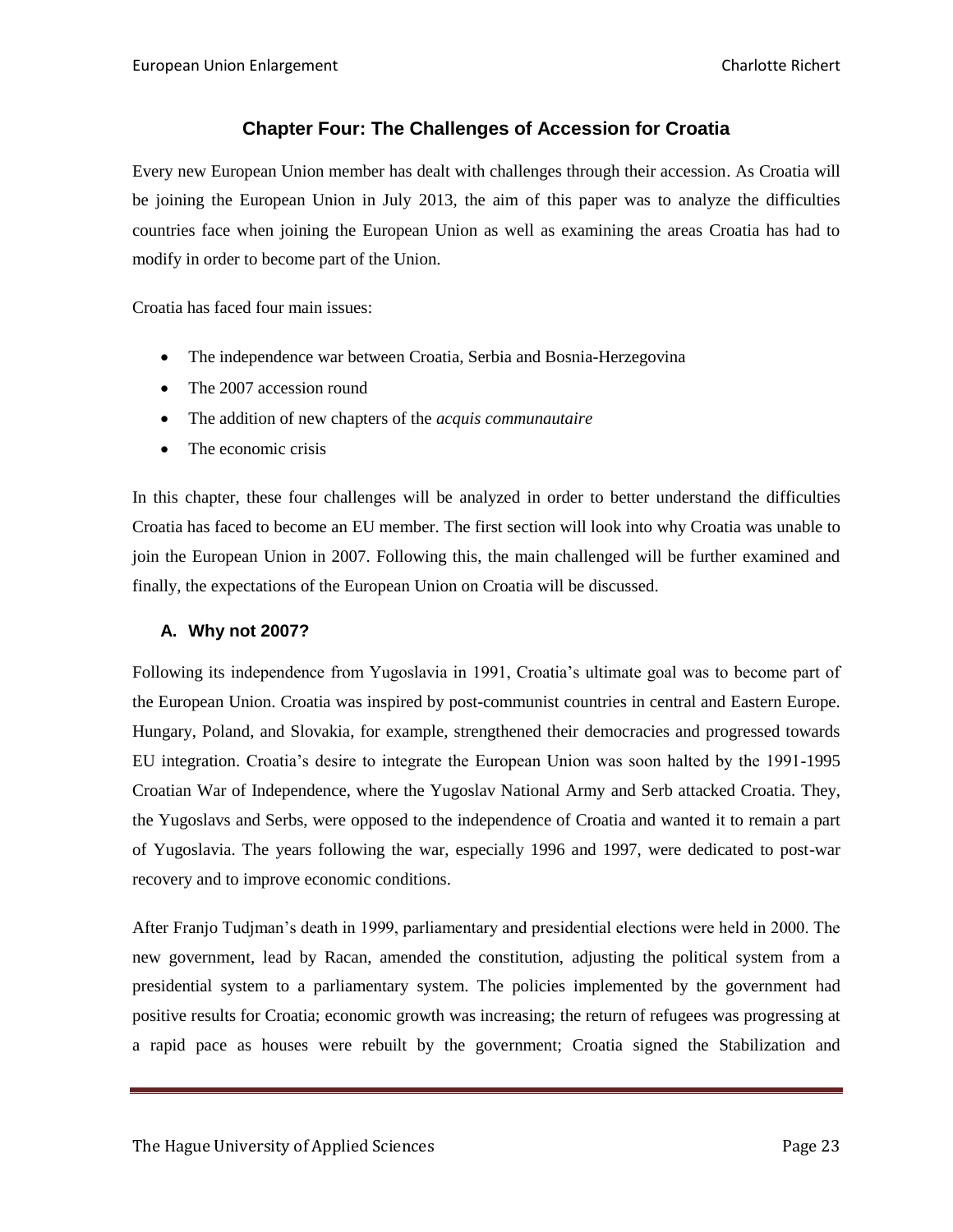Association Agreement with the European Union, and applied for membership in 2003. It was confirmed as a candidate country in 2004.

The negotiations were to start in the beginning of 2005, but "were delayed by seven months as Croatia struggled to convince the European Union it was doing its best to find war crimes suspect Gen Ante Gotovina" (BBC, 2012, "EU Enlargement: The next eight", para. 28). Finding these war criminals were part of Croatia's full cooperation with the ICTY. In addition to this, in 2009, border disputes with Slovenia held up negotiations until Slovenia agreed to withdraw its veto in order to let Croatia continue the accession talks. However, the question remains as to why it took Croatia so long to apply for membership, which enabled them to only join in 2007.

Firstly, Croatia's independence war set its wish to integrate the European Union back. Like mentioned above, Croatia was attacked by the Yugoslav National Army and Serbs as they were opposed to Croatia's independence, and wanted Croatia to stay a part of Yugoslavia. Serbian forces took control of one third of Croatia's territory, and Croatian cities and villages were heavily damaged in combat. This led citizens to flee their cities and villages, having no place to go. In a period of six months, the UN intervened more than ten times without any success. However, in 1992, a new ceasefire was sponsored by the UN and came into force immediately. Croatia was placed under UN protection for the remaining time in order to try to separate Croats and Serbs. In that same year, Croatia was also involved in the Bosnia-Herzegovina war, "supporting the Bosnian Croats against the Bosnian Serbs" (BBC, 2012, "Croatia Timeline – A chronology of key events").

In addition to this, Tudjman's reelection in 1997 put another halt to Croatia's desire of integration the European Union. In his first election, Tudjman was heavily criticized for his autocratic rule, poor civil rights record of the Serb population and initiating illegal processes such as privatization and denationalization putting Croatia in deep depression. The European Union "decided not to invite Croatia to start membership talks, criticizing the Tudjman regime's authoritarian tendencies" (BBC, 2012, "Croatia Timeline – A chronology of key events"). In the meantime, Bulgaria and Romania had already submitted its application in December 1995, and negotiations started in 2000 (European Commission, n.d. "Bulgaria – EU-Bulgaria Relations", para.1).

Finally, once Croatia submitted its application, in 2003, and negotiations were opened, in October 2005, Croatia suffered many setbacks which slowed down the process of joining the European Union. These included border disputes with Slovenia, fighting against corruption, and the lack of cooperation,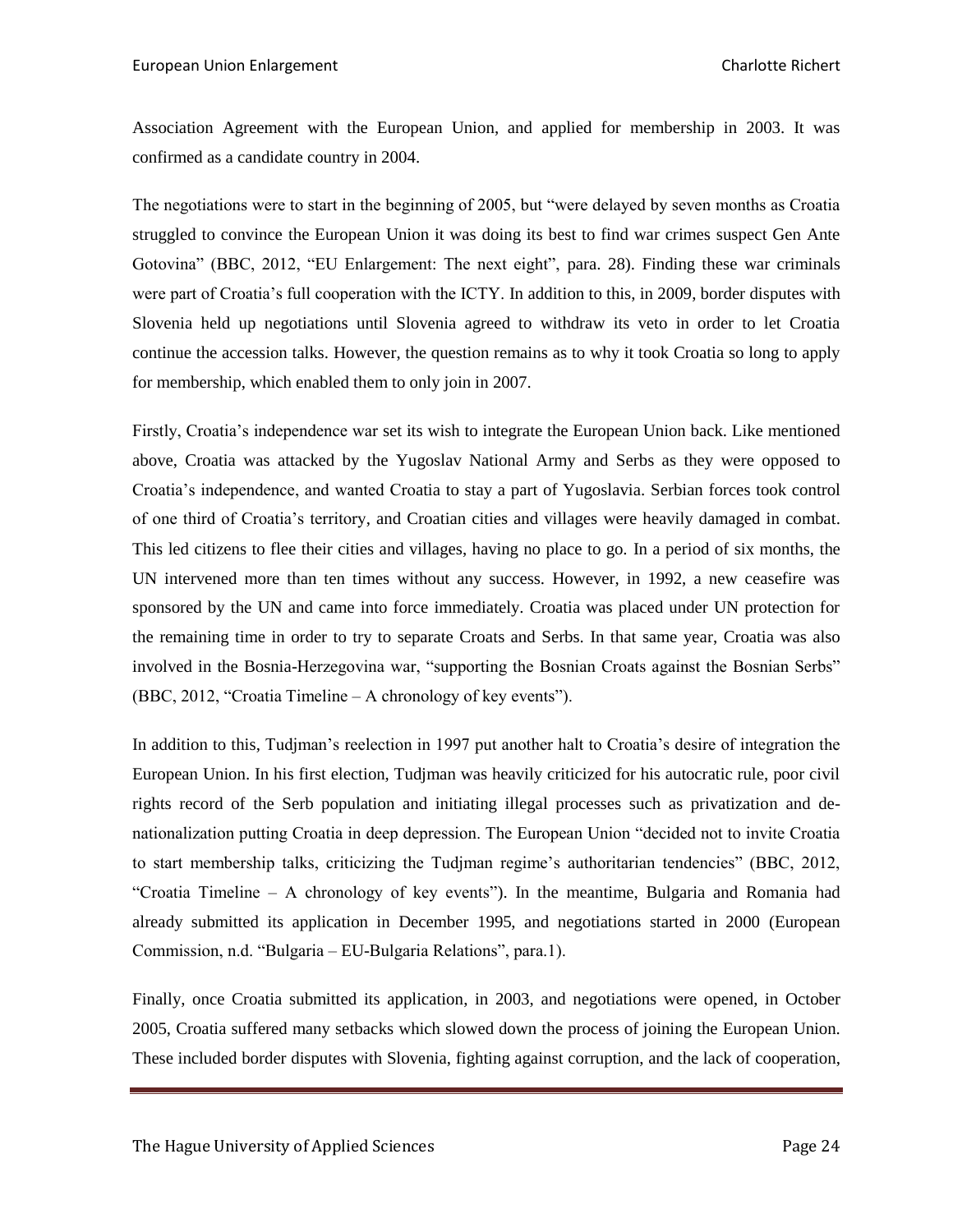for finding war criminal, with the International Criminal Tribunal of the former Yugoslavia, ICTY, (Dépêche, 2011, "La Croatie prête à devenir le 28e pays de l'Union européenne en 2013", para.8). These will be further analyzed in following section.

Due to the independence war, the unsettling in the country during the war, Tudjman's reelection and the other setbacks it faced, it was impossible for Croatia to submit its application at the same time as Bulgaria and Romania making it impossible for them to join in 2007.

# <span id="page-24-0"></span>**B. Independence War**

The end of the independence war had several consequences towards Croatia's accession to the European Union, which delayed the process substantially. These were:

- 1. Cooperation with the International Criminal Tribunal of the former Yugoslavia (ICTY)
- 2. Border disputes with Slovenia
- 3. Fighting corruption

# <span id="page-24-1"></span>**Cooperation with the ICTY**

"Croatia was the first country to request from the international community the establishment of an international criminal tribunal to investigate and try war crimes committed during the armed conflict in former Yugoslavia, which then had just started. [...] Croatia was claiming to be the victim of the Serb aggression. Nevertheless, when the "requested" tribunal was established by a resolution of the UN Security Council in 1993, Croatia had already assumed a second role in the series of civil wars within the former Yugoslavia territory because of her involvement in Bosnia and Herzegovina, and this time as the aggressor rather than the victim of aggression" (Erozden, O. n.d. "Croatia  $&/v$ . ICTY: A difficulty year of cooperation" p.2).

"On May 25 1993, the UN Security Council passed resolution 827 formally establishing the ICTY" (ICTY, n.d. "Establishment" para.6). The fact that Croatia was one of the first countries to appeal for an international tribunal to deal with its war crimes was a great step forward. Full cooperation with the ICTY was also one of the criteria that Croatia had to fulfill in order to become a European Union member. However, there were many issues when cooperating with the tribunal. These issues already started in 2005, through which the negotiation processes were pushed back by several months due to the lack of cooperation. According to the European Commission, Croatia was not putting as much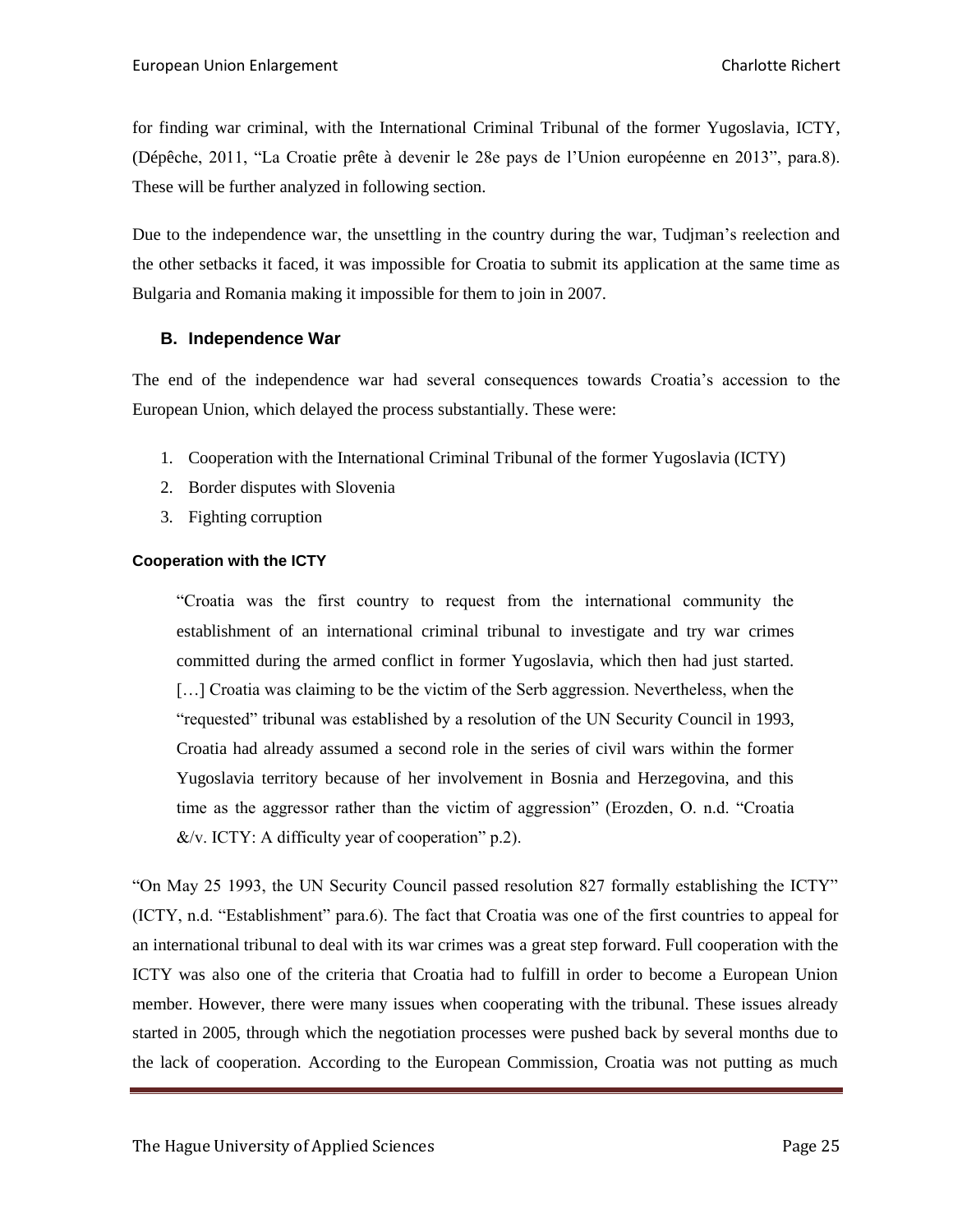effort as they should in finding war criminals, nor providing the necessary wartime documents asked by the prosecutor. As Croatia had also committed crimes, suspected war criminals had to be extradited. However, this was not always the case, leading the ICTY prosecutor, Serge Brammertz, notifying Croatia on numerous occasions to improve its cooperation with the tribunal. In 2010, the prosecutor requested "wartime documents from the prosecution of three Croatian generals, which he had requested from Croatia two years ago (2008)" (Miley, S. 2010. "ICTY prosecutor urges greater Croatia cooperation for EU accession" para.1).

According the Mr. van Buuren, policy officer at the Ministry of Foreign Affairs in the Netherlands (see Annex 1), one of the reasons why Croatia was unwilling to cooperate was due to domestic political reasons. From a political perspective, it was difficult for political leaders in Croatia to extradite some Croatians suspected of war crimes, as some were considered to be "war heroes". Furthermore, he stated that the war affected the population greatly, both during and after the war. During the war, the Croatian citizens had to constantly flee the country, creating hundreds of thousands of refugees. Others were forced out of their villages by Serbs, losing their homes, land and other belongings.

So what pushed Croatia to cooperate with the ICTY in October 2005? There was one main reason. It was due to pressure from other European countries, mainly Great Britain and the Netherlands. Both countries were willing to veto part of the negotiations if Croatia did not further cooperate with the tribunal. According to Mr. van Buuren, the Netherlands was one of the countries pushing hard for Croatia's cooperation with the ICTY. The fact that the Netherlands was consistently demanding Croatia to cooperate put extra pressure on Croatia and led them to extradite suspected Croatian war criminals. If Croatia had not started cooperating with the ICTY, the negotiations would not have resumed, which meant that their wish of becoming part of the European Union would have slowly faded away.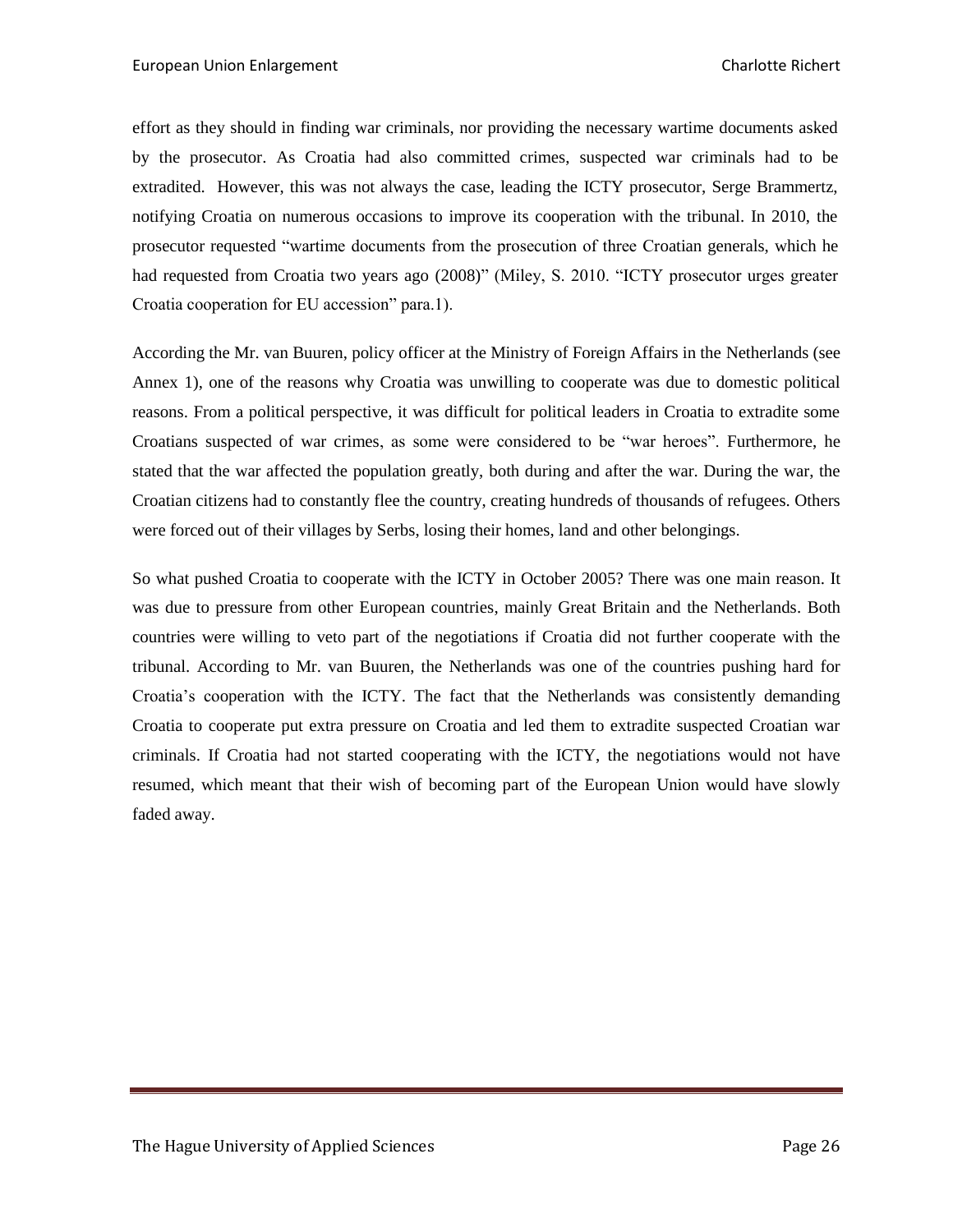#### <span id="page-26-0"></span>**Border Disputes with Slovenia**



(Demir, M. 2009, 'The Essence of Border Dispute')

Border disputes between Croatia and Slovenia originated with the collapse of Yugoslavia with the bay of Piran, situated on the Adriatic coast, being the main cause. According to Croatia, "the border should be drawn down the middle of the bay of Piran, which Slovenia feared would deny its ships direct passage to the high seas" (Lungescu, O, 2009, "Slovenia-Croatia border row heats up", para 6). Croatia's claim, that the borders should be drawn down the middle of the bay of Piran, is based on the first sentence of Article 15 of the United Nations Convention on the Law of the Sea:

"Article 15: Where the coasts of two States are opposite or adjacent to each other, neither of the two States is entitled, failing agreement between them to the contrary, to extend its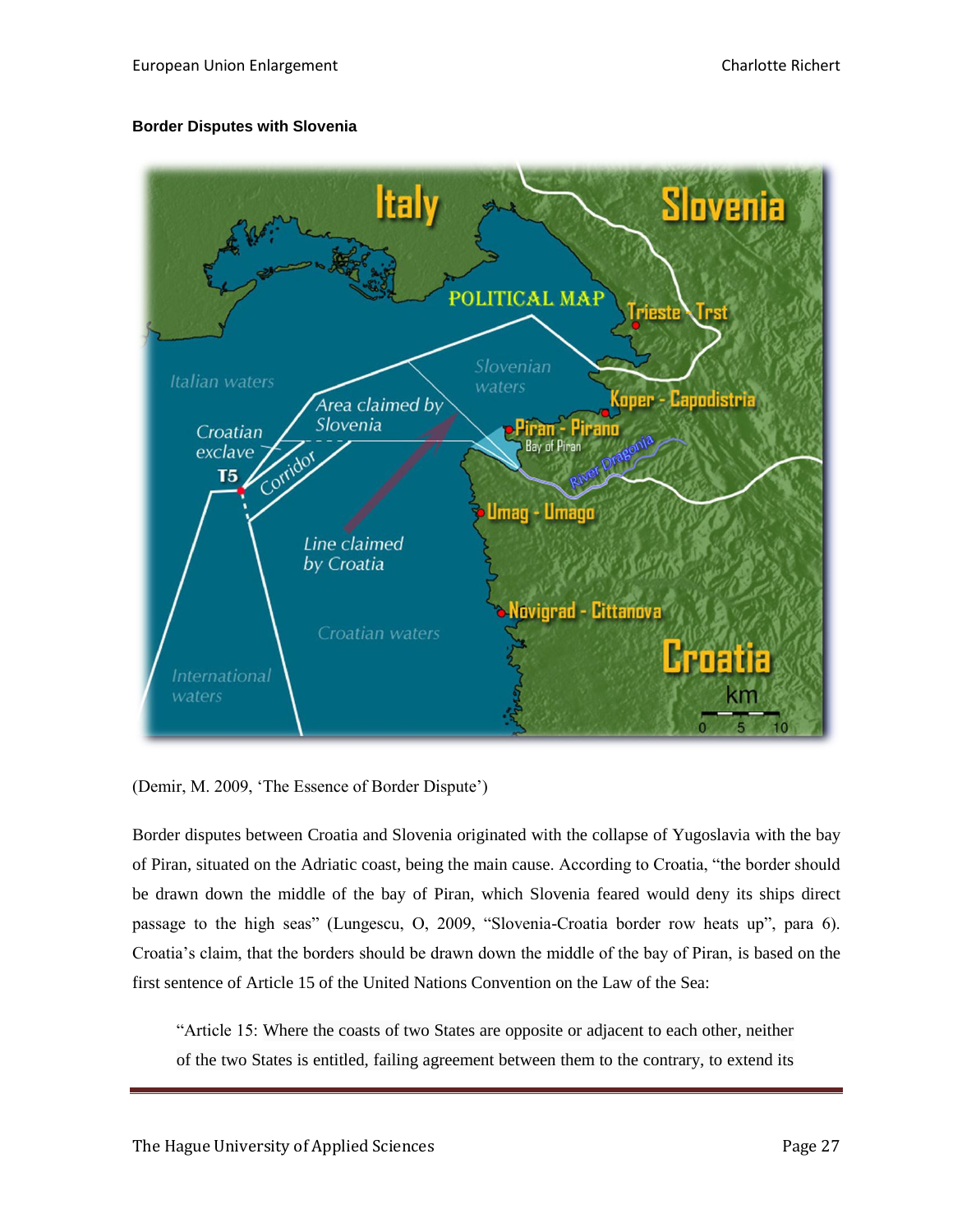territorial sea beyond the median line every point of which is equidistant from the nearest points on the baselines from which the breadth of the territorial seas of each of the two States is measured. The above provision does not apply, however, where it is necessary by reason of historic title or other special circumstances to delimit the territorial seas of the two States in a way which is at variance therewith" (United Nations, n.d. "Delimitation of the territorial sea between States with opposite or adjacent coasts" p. 30).

Slovenia's claims were also based on this article. However, Slovenia emphasizes on the second sentence, stipulating that historical claims or other unusual circumstances do not apply with the first sentence of Article 15. This dispute caused many incidents throughout the years such as "fishing boats seized and nets damaged" (Lungescu, O, 2009, "Slovenia-Croatia border row heats up", para 7).

The border dispute slowed down negotiations for Croatia. "Croatia had provided maps and documents in the EU negotiations that would have pre-judged a solution to the border dispute" (Lungescu, O, 2009, "Slovenia-Croatia border row heats up", para 11). Slovenia, already part of the European Union, possesses a powerful position and blocked its neighbor's accession talks as these documents showed Croatia's border proposal, but without distinguishing the dispute borderline. Slovenia perceived this as prejudicing the borderline outcome and forced it to veto Croatia's negotiations. Furthermore, both countries differed in their solutions to the border dispute. "Slovenia prefers EU mediation […] Croatia says the border dispute is a legal issue, not a political one, and should be handled by the International Court of Justice in The Hague" (Lungescu, O, 2009, "Slovenia-Croatia border row heats up", para 15).

In November 2008, France proposed a document that would solve Slovenia's blockade on Croatia's negotiations. The 26 European Union countries were for the French proposal, but Slovenia was not and continued its blockade. Slovenia never signed the French proposal. In January 2009, a solution was found. The European Union proposed for mediation. However, getting to an agreement between the two countries was the most difficult, as Slovenia rejected the EU proposal but then decided on a compromise. As nothing was signed, Slovenia continued to blockade some of the chapters of the *acquis communautaire*. "Under pressure from other European countries, especially France and Italy, Slovenia signed up to a binding arbitrated settlement (proposed by the European Union) last September (2009) but agreement has remained controversial for many Slovenians" (Cain, P. & Waterfield B, 2010, "Croatia poised for EU membership following Slovenian border dispute referendum" para. 5). The Italian foreign minister, Pasquale Ferrara, stated that European Union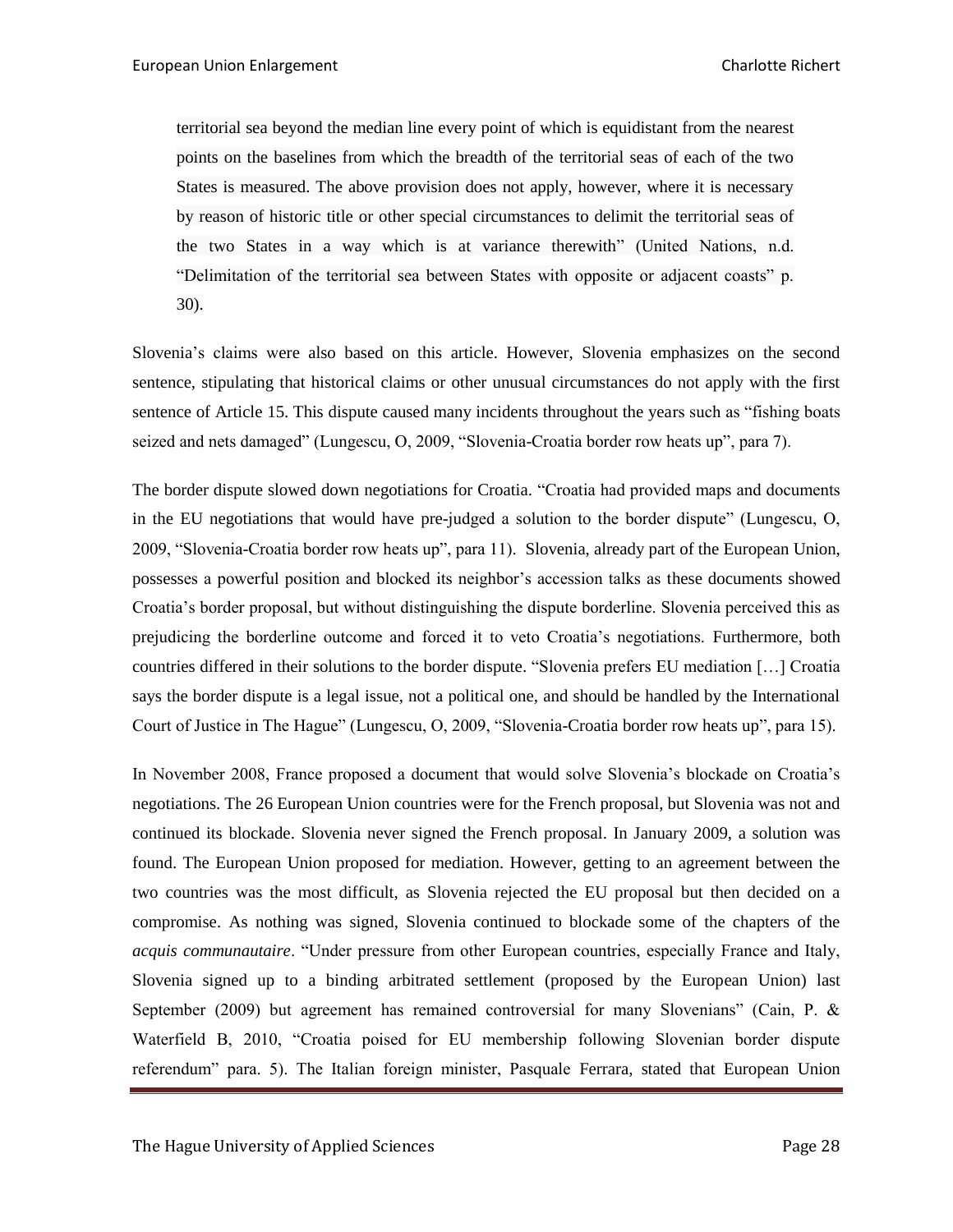member states do not need another border dispute, referring to the Cyprus border dispute between Greek Cypriots and Turkish Cypriots. It was in September 2009 that the final proposal was made. A month later Croatia and Slovenia signed the arbitration agreement. Almost two years later, in May 2011, Croatia and Slovenia presented their arbitration agreement to the UN, an important step before the start of the arbitration process. In January 2012, "Croatia and Slovenia agreed on the appointment of judges to arbitrate their border dispute, easing the way for Croatia's accession to the European Union" ("Slovenia, Croatia agree arbiters for border dispute", 2009, para. 1).

It has been said that Slovenia blocked the negotiations completely, however Mr. van Buuren claims that negotiations were blocked only on some of the chapters, and that on a technical level negotiations were still continuing. Some of the chapters blocked included Fisheries (chapter 13), Statistics (chapter 18) and Justice, Freedom and Security (chapter 24), resulting in 13 chapters being blocked by Slovenia ("Slovenia blocked opening of two chapters of Croatia's EU accession negotiations", 2008, para.4). In order to conclude the whole negotiating process, all chapters must be closed. Therefore, even if Croatia had managed to close some chapters from ongoing negotiations, it would still not have been able to access the European Union earlier due to Slovenia blocking negotiations on certain chapters.

So what can this border dispute tell us about the future expansion of the European Union in the Western Balkan? There are tensions between the Western Balkan countries, which is affecting their relation. Border and territory dispute remain, as well as rivalries and legacy issues dating back from the 1990s are still present between Serbia, Bosnia, Kosovo and Macedonia (Cain, P. & Waterfield B, 2010, "Croatia poised for EU membership following Slovenian border dispute referendum" para. 12). This will be further analyzed in the "recommendation" section.

#### <span id="page-28-0"></span>**Fighting Corruption**

According to the world corruption ranking, Croatia's first appearance in the corruption ranking was in 2000. In Croatia, there are many areas in which corruption is present. These include politicians, state officials, the police, the government, judicial system and so forth. Croatia has started the European Union negotiations towards the accession in 2005, and it has been trying to fight corruption for the past six years.

The fight against corruption is the government's top priority. Great efforts have been made, such as "the arrest, imprisonment and investigation of highly ranked government officials, including the Vice-President of the government and several top managers of state-owned enterprises" (Cuckovic, N. n.d.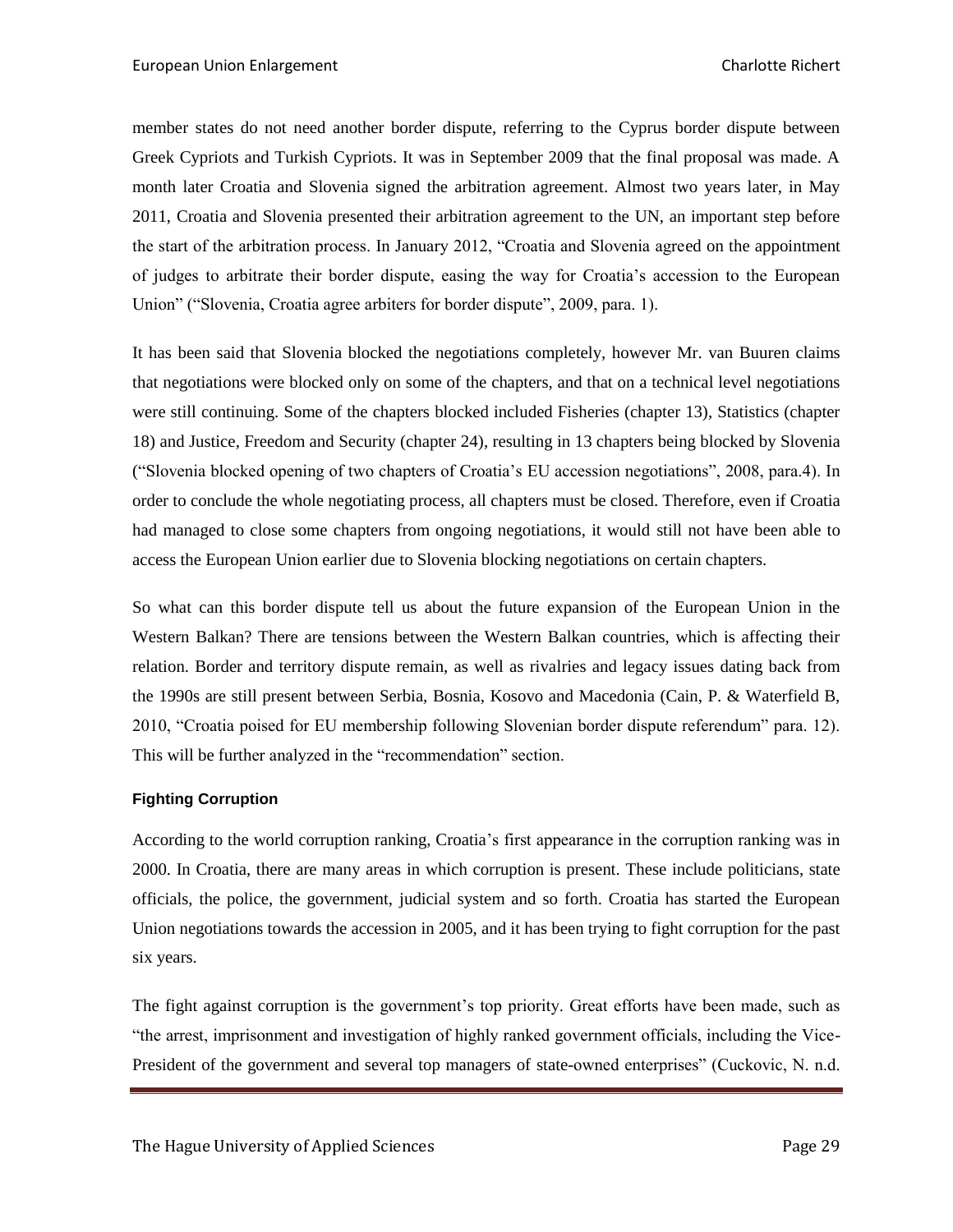'Fight against corruption in Croatia intensifies' para.1). In addition to this, the government has adopted an action plan to combat corruption. This action plan is divided into several sections, mainly into the areas where corruption is high. For example, in order to fight corruption in the judicial system, the new Criminal Procedure Act is being implemented, and the Criminal Code and Court of Rules have been amended. In order to fight corruption against politicians, the monitoring and transparency of funds, financing political parties and donations have been strictly observed by the European Commission. In addition to this, "Croatia adopted a new law on the financing of political activities and election campaigns, which improves transparency and independent oversight and increases penalties for non compliance with the law" (European Commission, 2011, 'Croatia 2011 Progress Report' p.7). Furthermore, Croatia has also "increased transparency and integrity in its public administration and state owned companies" (European Commission, 2011, 'Croatia 2011 Progress Report' p.7).

# <span id="page-29-0"></span>**C. 2007 Accession Round**

Even before Bulgaria and Romania entered the European Union, the European Commission implemented some new measures for the future accession rounds:

- The renewed consensus on enlargement
- The implementation of the European Union requirements
- Benchmarking
- Judicial Reform

#### <span id="page-29-1"></span>**Renewed Consensus on Enlargement**

The first new measure that was taken was the renewed consensus on enlargement. It was proposed by the Commission in 2006. According to Mr. van Buuren "one of the most important features of the renewed consensus is that conditionality becomes stronger in the process. Before a country may join, it must fulfill strict conditions. In other words, the process has become more 'merit base'" (M. van Buuren, personal interview, May 4, 2012). Furthermore Mr. van Buuren stated that "one of the reasons to establish a new enlargement policy was to regain the trust amongst the public i.e. due to the experiences from the enlargement round with Romania where public opinion towards enlargement policy became more negative" (M. van Buuren, personal interview, May 4, 2012). European Union members, such as Finland, France, Germany and the Netherlands also felt that Bulgaria and Romania joined the European Union too early in the process, and that they were not ready for the transition process. These stricter conditions talked about by Mr. van Buuren include: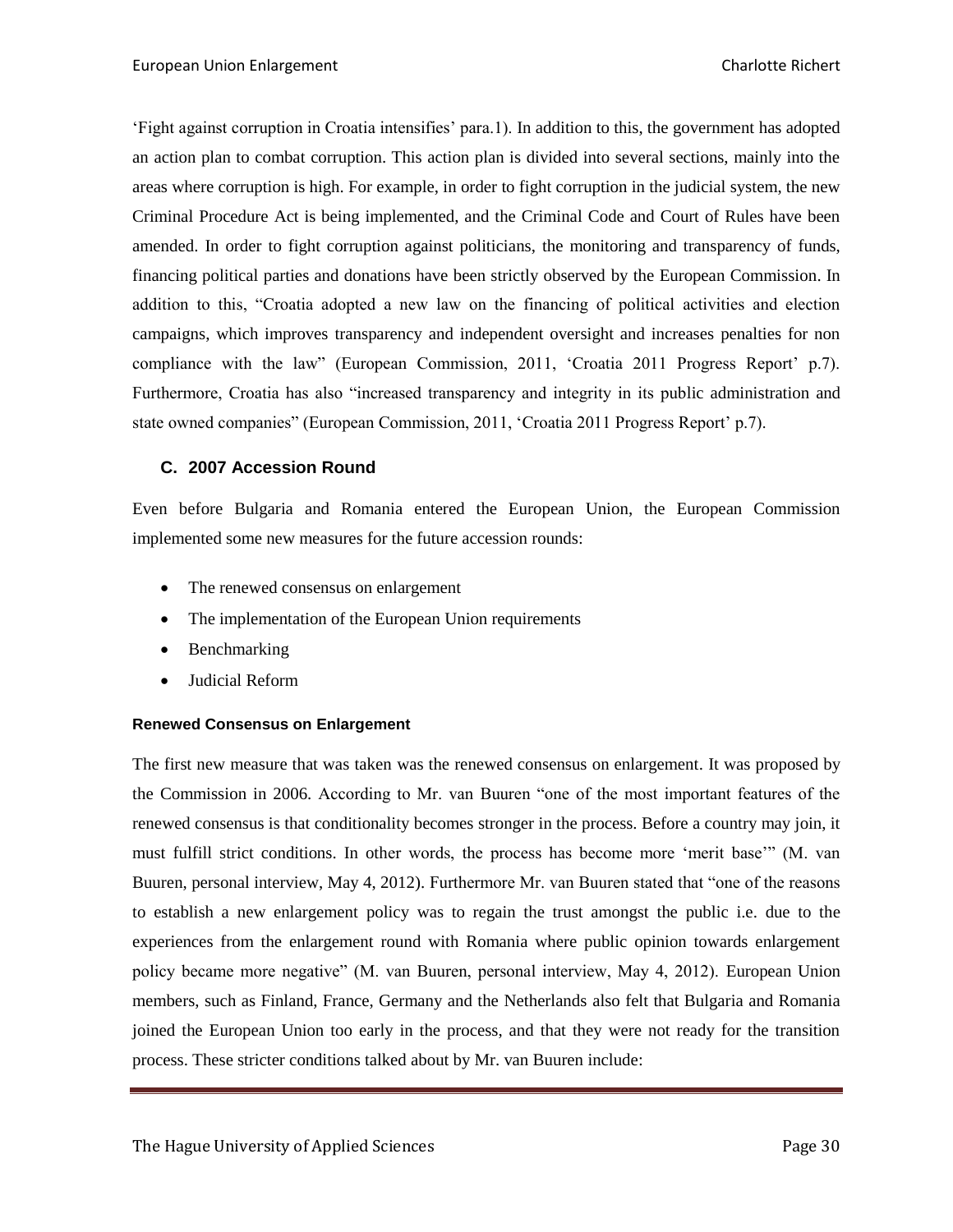- Increased number of chapters of the *acquis communautaire* (35 chapters instead of 31 previously;
- Creation of Chapter 23 'Judiciary and Fundamental Rights', specifically created in order to reinforce the country's capacity in terms of rule of law;
- Strengthening the number of criteria for opening and closing negotiations, which emphasizes the practical implementation of the *acquis* in that country;
- Taking into account the integration capacity: the capacity of the Union to absorb new members and integrate the union (Blanc. J, & Boulaud, D, 2011, "Rapport d'Information fait au nom de la commission des affaires étrangères, de la défense et des forces armées sur l'adhésion de la Croatie a l'Union européenne" p. 29).

#### <span id="page-30-0"></span>**Implementation of European Union Requirements**

The second measure that has occurred since the previous accession round is the European Union requirements. "In contrast to the last enlargement the end of the negotiations will depend more on the implementation and less on mere adoption of the EU requirements" (Ott. K, n.d. "Croatia accession to the European Union: the challenges of participation" p. 12). This means that closing the negotiations for a chapter will highly depend on how far Croatia has implemented the requirements of the chapter. Compared to Bulgaria and Romania who mostly adopted the requirements, Croatia will have to implement most of the EU requirements of the *acquis communautaire*. Changing this and making it a requirement will facilitate the transition for Croatia and also allow them to be more prepared once they enter the European Union.

This leads us to the third measure; benchmarking.

#### <span id="page-30-1"></span>**Benchmarking**

In this context, benchmarking can also be replaced by the words criterion and measures. Mr. van Buuren stated that

"Croatia is also the first country that had to negotiate its accession according to the new negotiating methodology, where opening and closing benchmarks needs to be fulfilled in order to open or close a new negotiating chapter. For example, in order to open chapter 23, Croatia had to fulfill several opening benchmarks, which had to be approved by the entire Council in order to open it" (M. van Buuren, personal interview, May 4, 2012).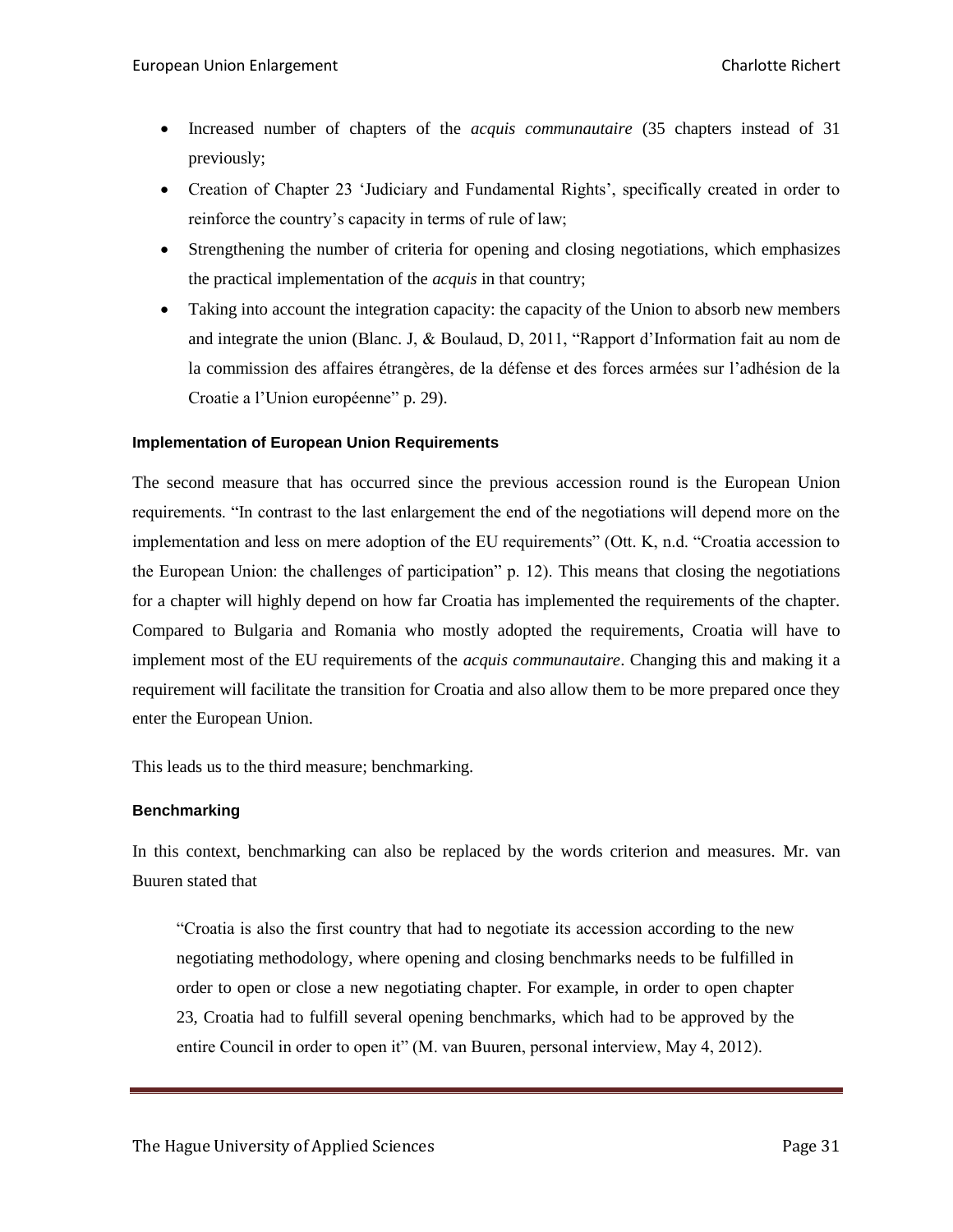What Mr. van Buuren stated above is that in order for a country to either open or close a chapter, benchmarks (criterion, measures) must be fulfilled. If these are not fulfilled, the chapter cannot be opened or closed. Therefore, "benchmarking ensures the country is fully prepared once it enters the EU" ("Croatia: a new model of enlargement", 2011, p.2). For example, in order to close chapter 23, the following benchmarks must be fulfilled:

- "The drafting of a new legal reform strategy
- The effectiveness and independence of the judiciary
- The trial of local war crime cases
- The fight against corruption
- The protection of minorities
- The return of refugees
- Human rights
- Cooperation with the ICTY" (Tweede Kamer, 2011, 'Tweede Kamer der Staten-Generaal', p. 10)

#### <span id="page-31-0"></span>**Judicial Reform**

The last measure that was taken by the European Commission is judicial reform. In 2006, the European Commission decided to continue assessing Bulgaria's and Romania's progress in judicial reform, corruption and organized crimes (European Commission, 2012, "Assessing ongoing process by Bulgaria and Romania" para. 1). This was imposed by the European Commission under the Cooperation and verification Mechanism. In order to prevent this from happening again, the European Commissioner for Enlargement Stefan Fule stated in December 2010

"The Commission considers that negotiations should be concluded once Croatia has met the outstanding closing benchmarks, in particular in the field of judiciary and fundamental rights, including fight against corruption, thus removing the need for the EU to consider a cooperation and verification mechanism after accession" (S. Fule, 2010, "Croatia in the EU: lessons from the Bulgarian accession" para. 3).

Due to the fact that Bulgaria and Romania still had problems with judicial reform, corruption and organized crimes, the European Commission decided to further assess these two countries on those three fields. The European Commission wanted to prevent this from happening again with Croatia, and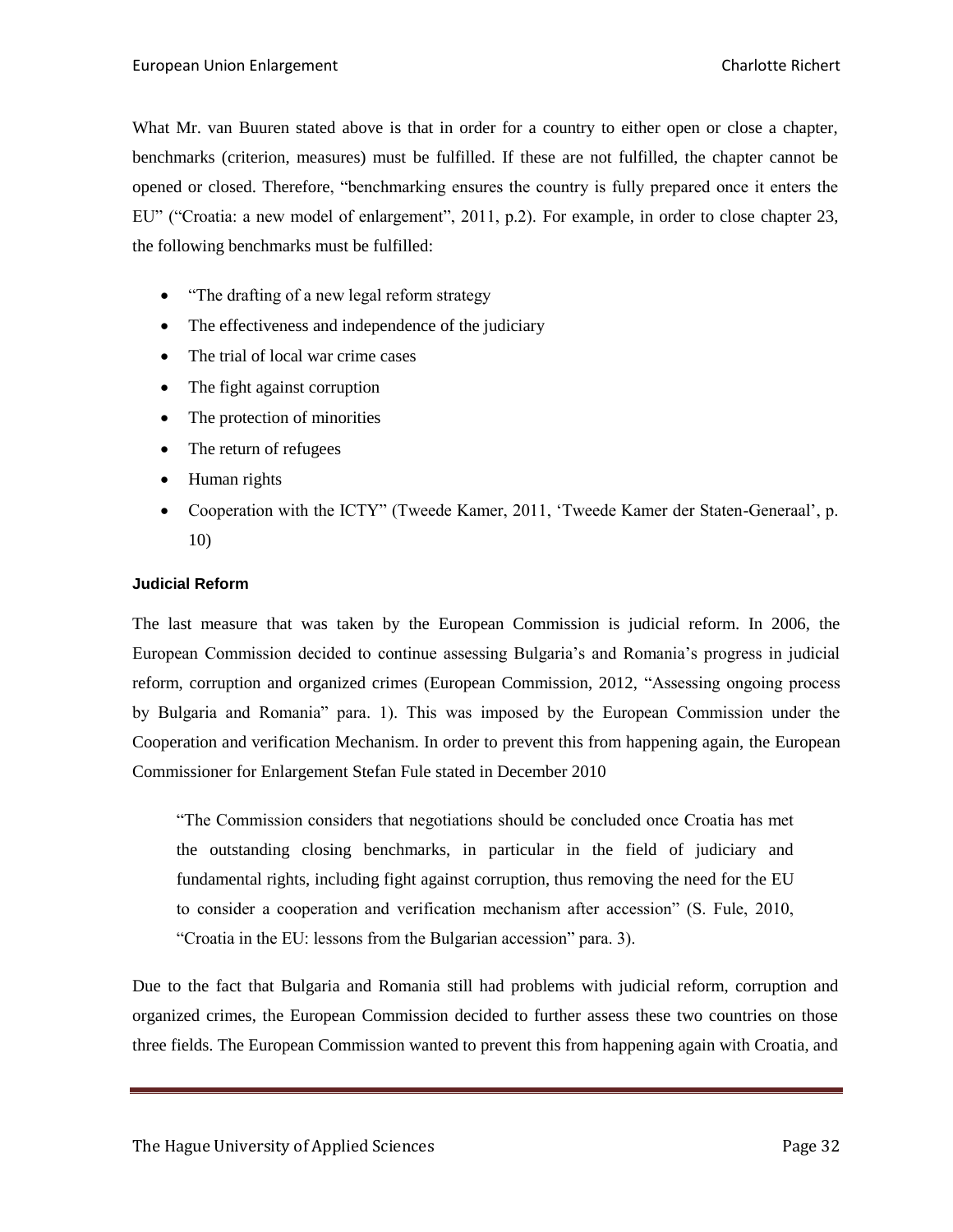therefore established harder closing benchmarks for those fields, making it more difficult for Croatia to close that chapter.

# <span id="page-32-0"></span>**D.** *Acquis Communautaire***: The "New" Chapters**

As previously discussed in chapter 1, the *acquis communautaire* consists of the European Union laws, its treaties, resolutions and declarations, its international agreements and the judgments of the Court of Justice. Since the renewed consensus of enlargement from 2006, the *acquis* has been split up into 35 chapters, instead of 31. In the Appendix, an overview of the chapters and what Croatia had to do can be found.

The *acquis communautaire* was another issue that Croatia had to deal with. The reason behind the acquisition of the 'new' chapters in the *acquis communautaire* is due to the 2007 accession round. In 2007, the *acquis* was composed of 31 chapters. Now it consists of 35 chapters, and not 31. The main reason for this was to better balance the chapter, especially the most difficult ones. Some 'easier' chapters were put together, while the 'difficult' ones were split up. For example, in the old *acquis*  Industrial Policy (chapter 15) and Small and medium-sized enterprises (chapter 16) existed as two different chapters. In the new *acquis* these two chapters were united to form one called Enterprise and Industrial Policy (chapter 20). Uniting easier chapters was done because they were closely related, and did not need as much effort as the difficult chapters. These 'difficult' chapters have been divided into different chapters in order to facilitate negotiations. For example, Judiciary and Fundamental rights (chapter 23) and Justice, Freedom and Security (chapter 24) are now two separate chapters. Justice, Freedom and Security (chapter 24) is one of the most difficult chapters as countries must establish an independent, reliable and efficient judiciary, the establishment of a public supervisory authority responsible for monitoring the correct application of the data protection, comply with the ten principles for improving the fight against corruption etc (European Commission, 2005, 'Guide to the Main Administrative Structures Required for Implementing the *Acquis*" p. 72). The Commission decided to separate chapter 23 and 24, so that it could provide in greater detail the criterions and measures required for these chapters to be fulfilled by the country. This means that in today's' *acquis* chapters' 23 and 24 are more detailed than in the 2007 *acquis* where it was only under one chapter.

In addition to new chapters, a new negotiating method has been put into place. As previously discussed, this method is called benchmarking. Benchmarking are the "measures a country has to fulfill in order to advance in the negotiating process" ("Croatia: a new model of enlargement", 2011,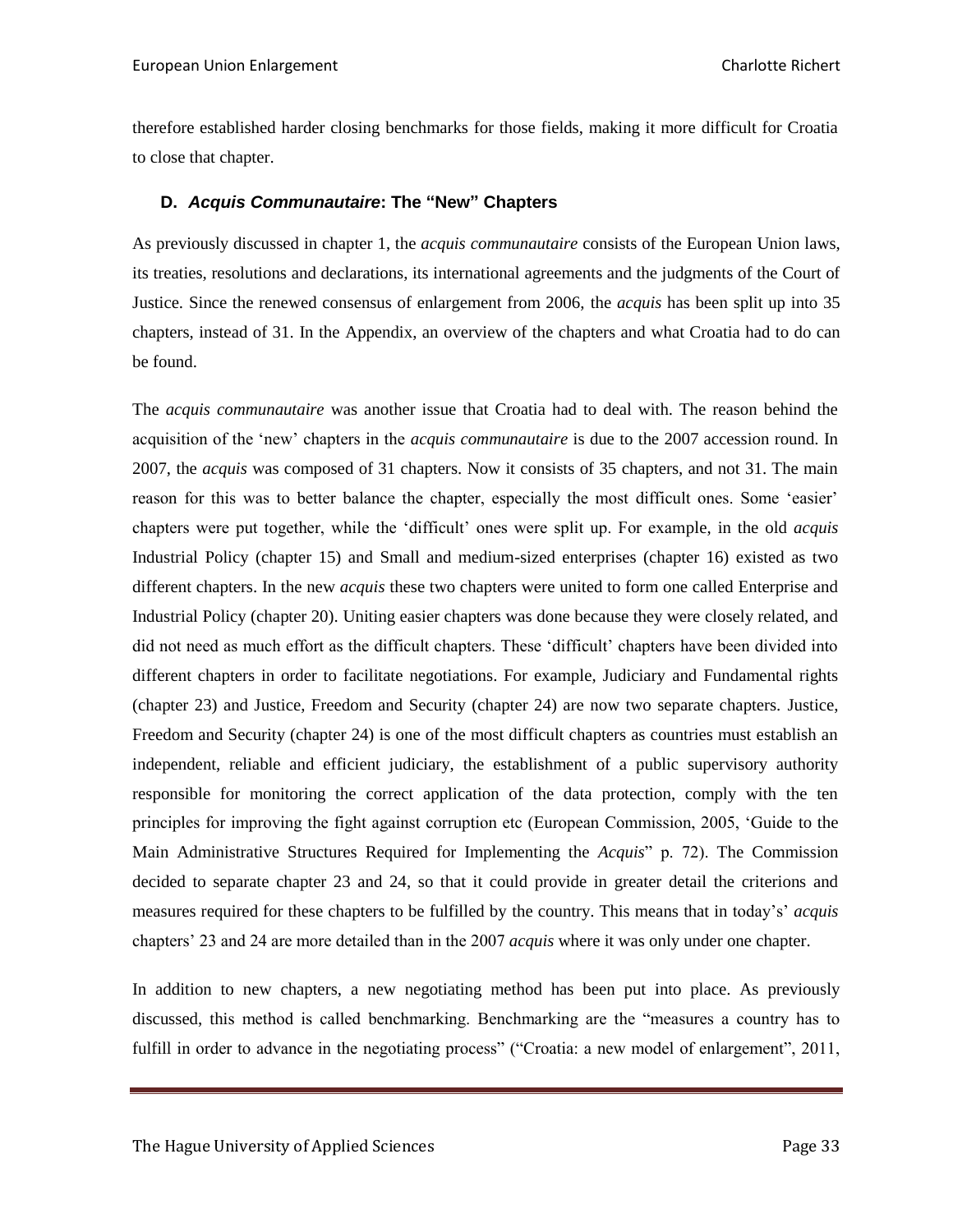p.2). This means that in order for a country to either open or close a chapter, benchmarks (measures) must be fulfilled. If these are not completed, the chapter cannot be opened or closed. What is more complicated with this method is that for some chapters to be opened, others need to be closed. This makes the negotiating process longer.

For Croatia, Competition Policy (chapter 8), Judicial and Fundamental Rights (chapter 23) and Justice, Freedom and Security (chapter 24) were the most difficult chapters to conclude. Many adjustments and reforms had to be made in order to comply with the specific requirements set in the *Guide to the Main Administrative Structures Requires for Implementing the Acquis*. An in depth analysis will be done in the 'European Union Expectations' section of this paper.

Finally, Bulgaria and Romania merely adopted and did not implement all of the requirements set by each chapter. This can be seen in the 2005 *Report of the Results of the Negotiations on the Accession of Bulgaria and Romania to the European Union*, where this phrase "Bulgaria and Romania will take over and implement the *acquis* under this chapter as from the date of accession" can be seen quite a few times. This has changed and Croatia must implement all of the requirements before accession or on the day of accession. The reinforcement of this 'rule' demonstrates that only adopting the requirements did not work for Bulgaria and Romania. Moreover, it also illustrates the lack of preparation that was observed from both countries when they entered the European Union. A clear example of this lack of preparation is the disapproval by France, Germany, Finland, Sweden, the Netherlands and Belgium for Bulgaria and Romania to join the Schengen area.

"The six Western countries would like to wait until the European Commission has issued a favourable report for Sofia and Bucharest, under the so-called Cooperation and Verification Mechanism, unprecedented monitoring mechanism put in place for the two most recent EU newcomers" (EurActiv, 2011, "Bulgaria, Romania denied Schengen entry" para.6).

According to the report submitted in February 2011, the two countries were asked to do more to their judiciary reforms and to enhance their fight against organized crimes and corruption. That is the main reason why those six countries have vetoed Bulgaria's and Romania's joining the Schengen area. This is therefore a lack of preparation for joining the EU, as these two countries still need to provide more effort in their judiciary reforms and organized crimes and corruption, five years after joining the European Union.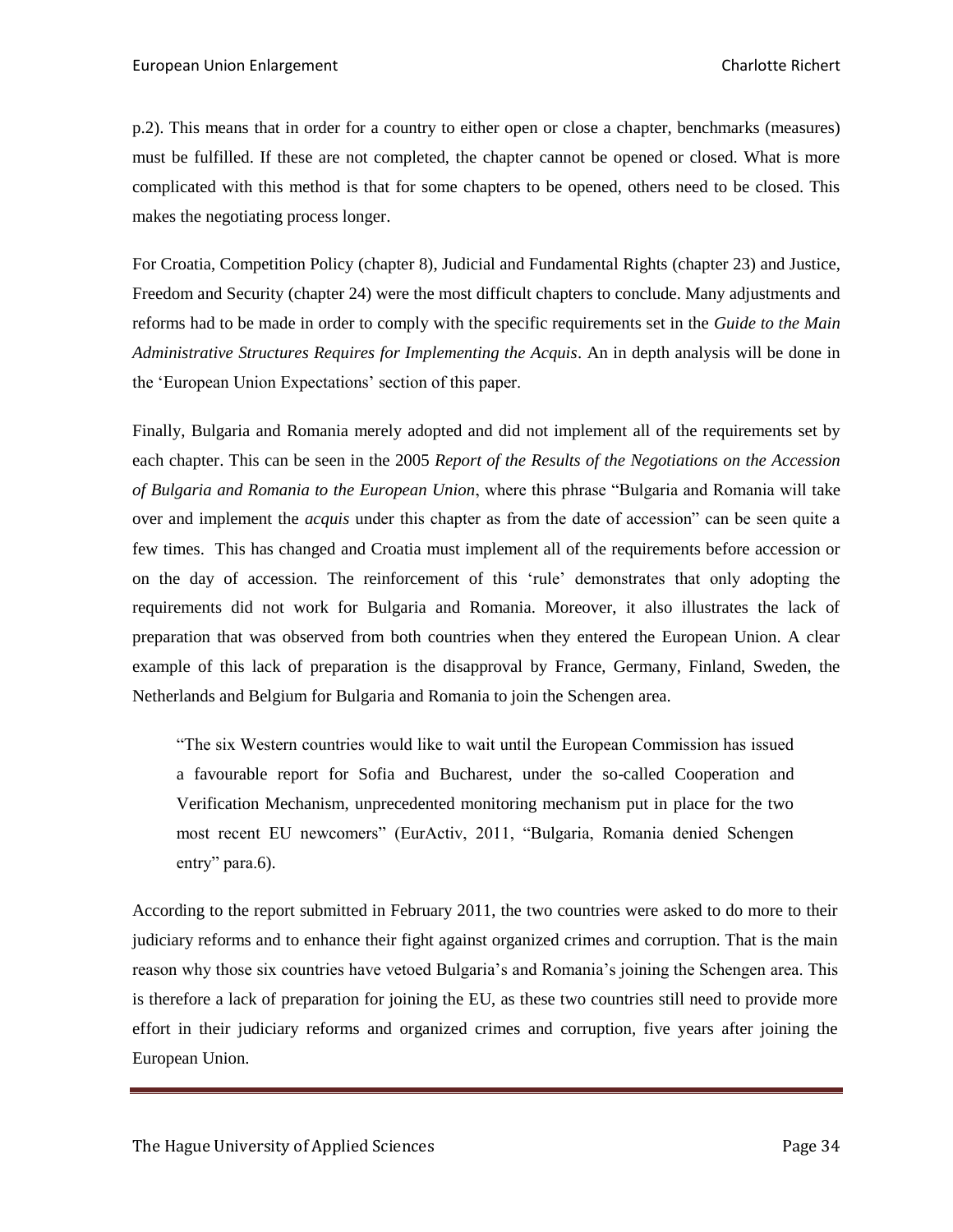# <span id="page-34-0"></span>**E. The Economic Crisis**

Croatia's negotiation process debuted at the same time as the 2008 economic crisis. Therefore, it can be assumed that the economic crisis had an impact on Croatia. It certainly did, but it did not slow down the negotiations. According to Mr. van Buuren, the economic crisis had an indirect effect. "Croatia had to make some legal changes, which sometimes had a considerable financial implication, which meant that Croatia had to invest in order to make these legal changes possible" (M. van Buuren, personal interview, May 4, 2012). Money needed to be invested in order for Croatia to pursue these reforms. During an economic crisis, investing money, for any country, is not a top priority.

Croatia's economy suffered six successive trimester of recession (Blanc. J, & Boulaud, D, 2011, "Rapport d'Information fait au nom de la commission des affaires étrangères, de la défense et des forces armées sur l'adhésion de la Croatie a l'Union européenne" p. 14). In 2010, its GDP declined by 1.2%, investment continued to decrease (-11.3%), and public consumption was reduced by -0.8% (European Commission, 2011, "Croatia 2011 Progress Report" p.16). However, as part of the economic recovery, in 2010, export volumes increased by 6.0%, industrial production increased slowly as well as retail sales (European Commission, 2011, "Croatia 2011 Progress Report" p.16). Nevertheless, Croatia was very willing to make these legal changes happen, as it wanted the negotiations to advance and not be halted by yet another issue.

Even though Croatia suffered six successive trimesters of recession, its economy remained strong. The reasons why Croatia's economy remained strong include:

- "**Effective macroeconomic policy mix:** this was lead by the country's prudent monetary policy. The Croatia National bank has maintained a tightly managed exchange rate regime. Maintaining a stable exchange rate is important as the EU is Croatia's largest trading partner. The EU's share in Croatian exports and imports is 61% and 64% respectively" (European Commission, 2010, "Croatian Accession – Nearing the finish line?" section "Inherent strengths of the Croatian economy" para.1).
- "**Tourism:** represented nearly 20% of GDP in 2008. Tourist trade has provided stability and helped the country build its substantial foreign currency reserves" (European Commission, 2010, "Croatian Accession – Nearing the finish line?" section "Inherent strengths of the Croatian economy" para.2).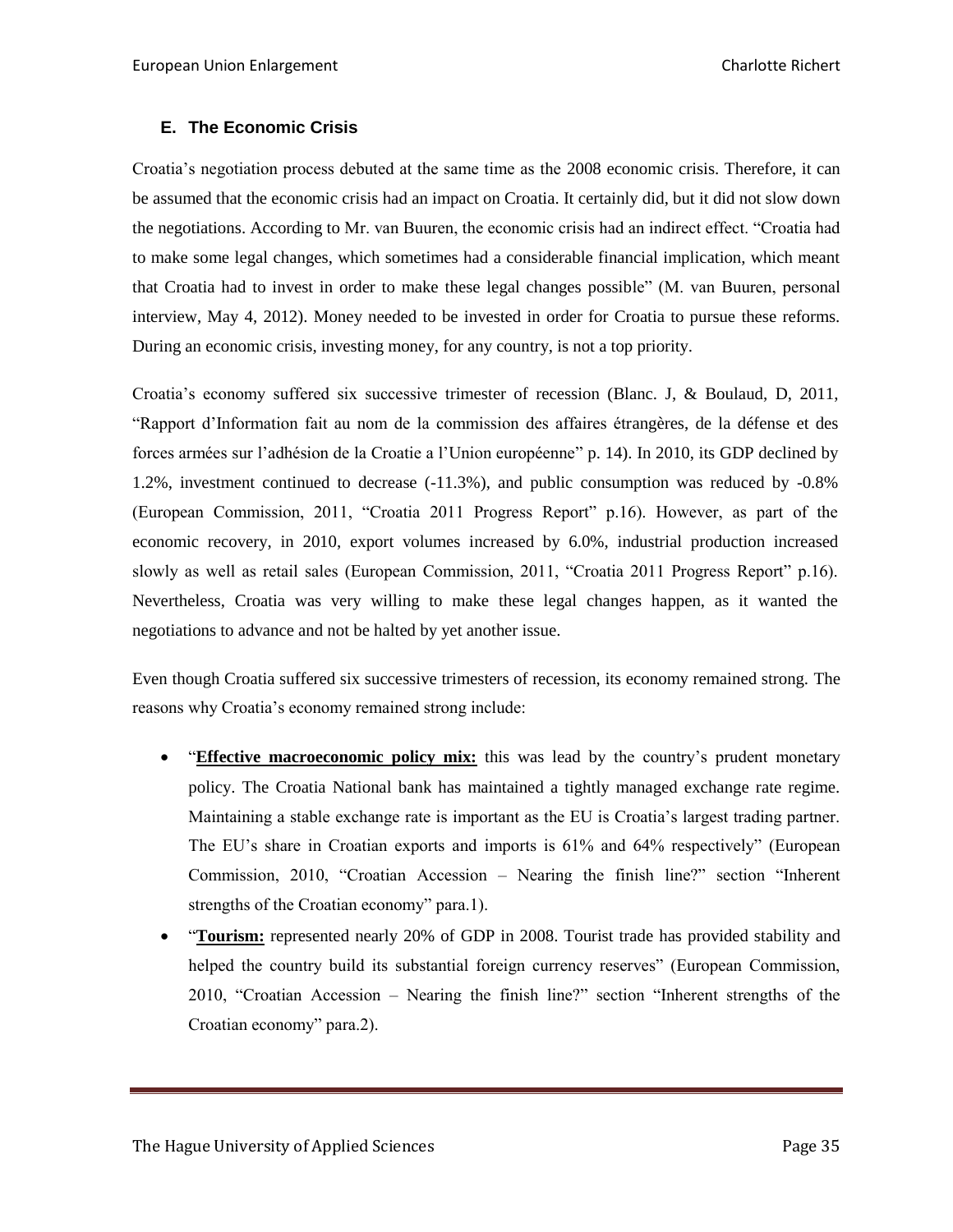- "**Solid banking sector:** at 90% of net assets, high foreign ownership had had a stabilizing effect on the sector. Due to prudential and supervisory measures taken before the onset of the crisis, Croatian banks have remained well capitalized" (European Commission, 2010, "Croatian Accession – Nearing the finish line?" section "Inherent strengths of the Croatian economy" para.3).
- "**Fiscal policy:** fiscal authorities initially underestimated the impact of the economic slowdown: the budget needed to be revised three times in order to respond to the crisis. Eventually, a number of important fiscal measures were taking with a view to containing the deficit" (European Commission, 2010, "Croatian Accession – Nearing the finish line?" section "Inherent strengths of the Croatian economy" para.4).

Even though these measures have helped Croatia through the economic crisis, it still faces major economic challenges. The biggest danger to Croatia's economy is their large debt. "Gross foreign debt is nearly 100% of GDP, and government debt is about one-third of GDP" (European Commission, 2010, "Croatian Accession – Nearing the finish line?" section "Room for improvement" para.1)..Another problem includes the labor market. Due to severity in hiring and firing, "Croatia is plagued by an extremely low participation rate and high unemployment levels, especially amongst the young" (European Commission, 2010, "Croatian Accession – Nearing the finish line?" section "Room for improvement" para.4). Furthermore, "a large portion of the population is living on replacement incomes. War veterans enjoy state benefits that can act as a disincentive to work and an incentive to take early retirement" (European Commission, 2010, "Croatian Accession – Nearing the finish line?" section "Room for improvement" para.4).

The 2008 economic crisis was a big test for Croatia's economy. Croatia was in recession for several consecutive trimesters, and it was recovering slowly from the economic crisis, but it cannot be said that Croatia's economy is bad. It has some strengths and weaknesses that need to be worked on. All in all, the economic crisis did not stop the negotiations for Croatia. It might have slowed them down, due to the fact that money had to be invested in order to implement the necessary reforms, and that was a financial problem for Croatia.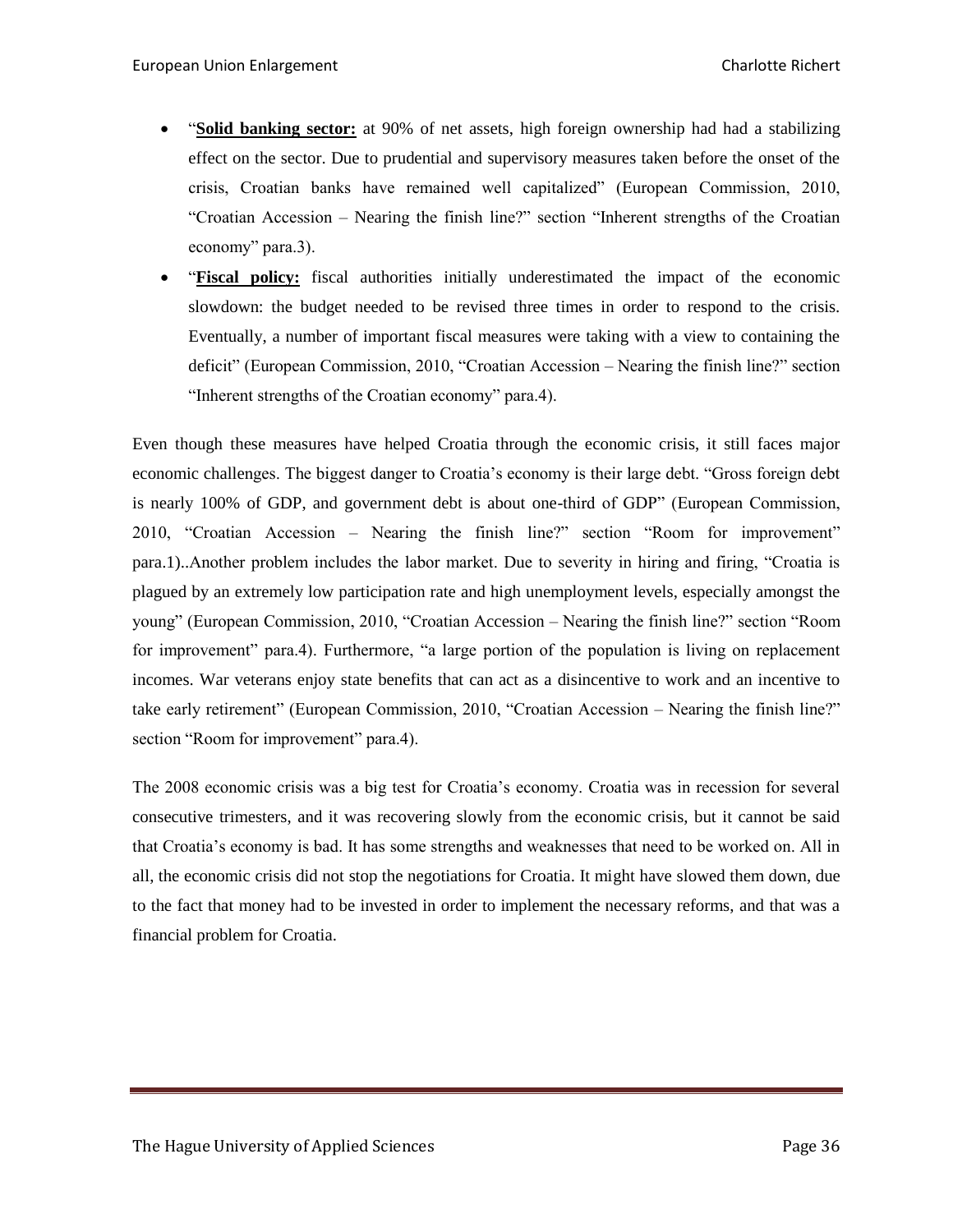# **Conclusion**

<span id="page-36-0"></span>The main purpose of this dissertation was to research the challenges of accession that Croatia had to face in order to become part of the European Union. Throughout this research, four issues were analyzed; the independence war, the 2007 accession round, the new chapters of the *acquis communautaire* and the economic crisis.

What can be concluded from this research is that these four issues slowed down the negotiation process significantly and they were a barrier to advance further in the negotiating process. The independence war between Croatia, Serbia and Bosnia and Herzegovina was the issue that affected Croatia the most. Firstly, Croatia was unwilling to cooperate with the ICTY, secondly a border dispute rose between Croatia and Slovenia and finally Croatia had, and still has, difficulties fighting corruptions. The fact that they were unwilling to cooperate with the ICTY stopped the process of starting the negotiations by seven months. The border dispute slowed down the negotiations by more than a year. Adding this together, it means that Croatia lost almost two years of negotiations. It is therefore crucial for upcoming Balkan Western countries to resolve their internal and bilateral disputes before wanting to join the European Union.

In addition to this, the 2007 accession had an important impact on Croatia's accession round. The accession of Bulgaria and Romania was not seen as a positive move by most of the European Union. These countries, such as France, Germany and the Netherlands believed that Bulgaria and Romania entered the European Union too early. They believed that they were not ready to become part of the European Union. Due to this, a renewed consensus on enlargement was adopted by the European Commission in 2006, meaning that four new measures were to be adopted by the new candidate countries. For example, new chapters in the *acquis* were introduced, while other easier chapters were combined. Furthermore, a new negotiating method was introduced called benchmarking. This meant that it would be much more difficult for Croatia to open or close chapters, as it had to apply those specific benchmarks. A positive aspect of this renewed consensus is that it truly prepares the countries to become part of the European Union.

Like mentioned in the previous paragraph, new chapters were introduced in the *acquis communautaire.* This meant that Croatia had four more chapters to accomplish, in addition to the specific measures that needed to be applied in order to open or close a chapter. These specific measures were very strict and had to be respected and accomplished by Croatia in order to move on. However, just like the renewed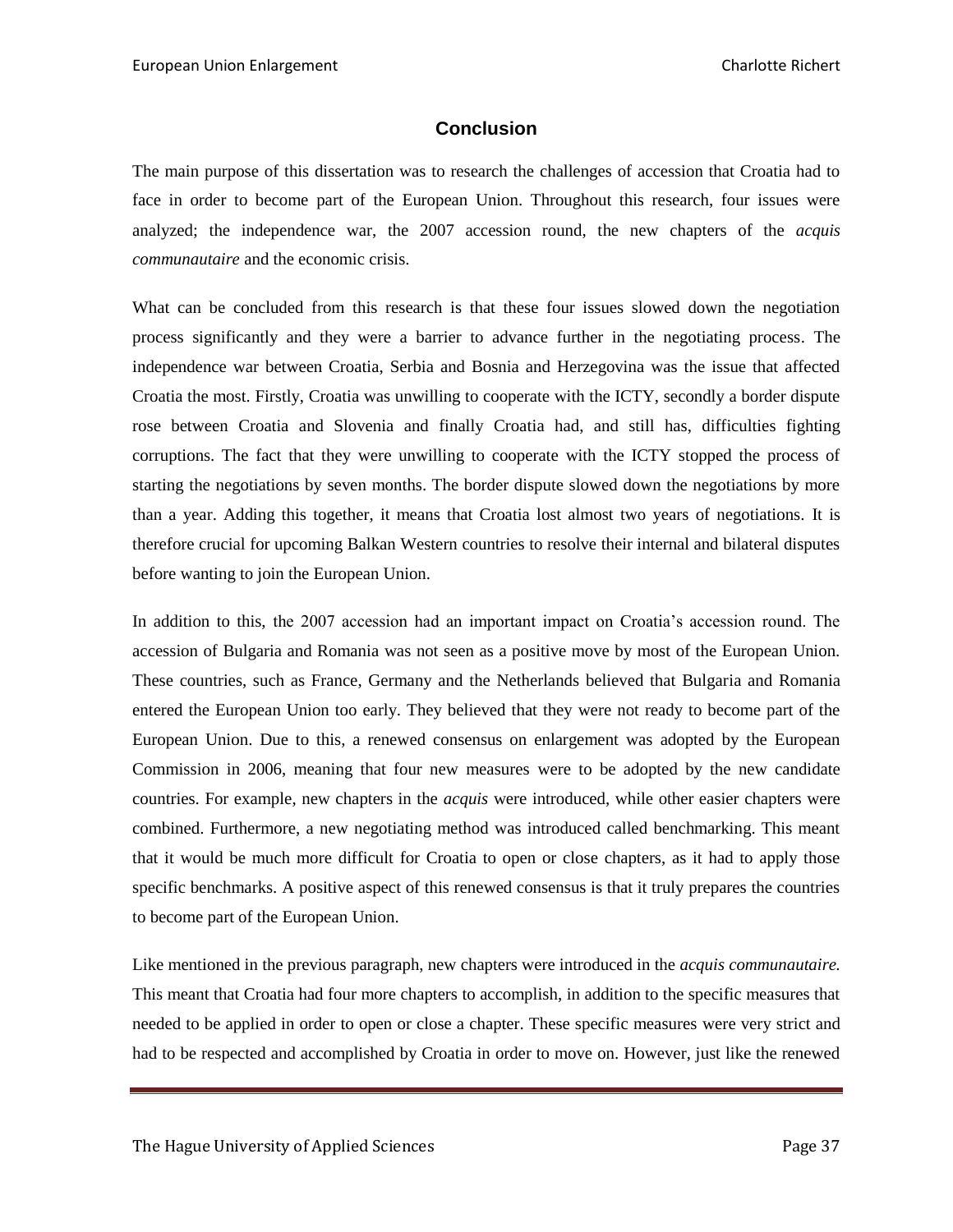consensus on enlargement, this meant that Croatia would be more prepared than Bulgaria and Romania has it had to accomplish strict measures to open and close chapters.

The economic crisis also had its role in the Croatia's accession to the European Union. Croatia had to implement a lot of legal reforms, which meant that they had to invest a large amount of money. However, because they were hit by the global crisis, it did not necessarily have the finances to implement the legal reforms, as during a period of crisis it is not the governments' top priority to invest money.

All in all, it can be said that these four issues had an impact on Croatia's accession to the European Union. However, it can be said that they had more of a positive outcome than a negative outcome as it truly prepared Croatia to become part of this union. It has been said by the European Commission, that Croatia will be better prepared to join the European Union than Bulgaria and Romania.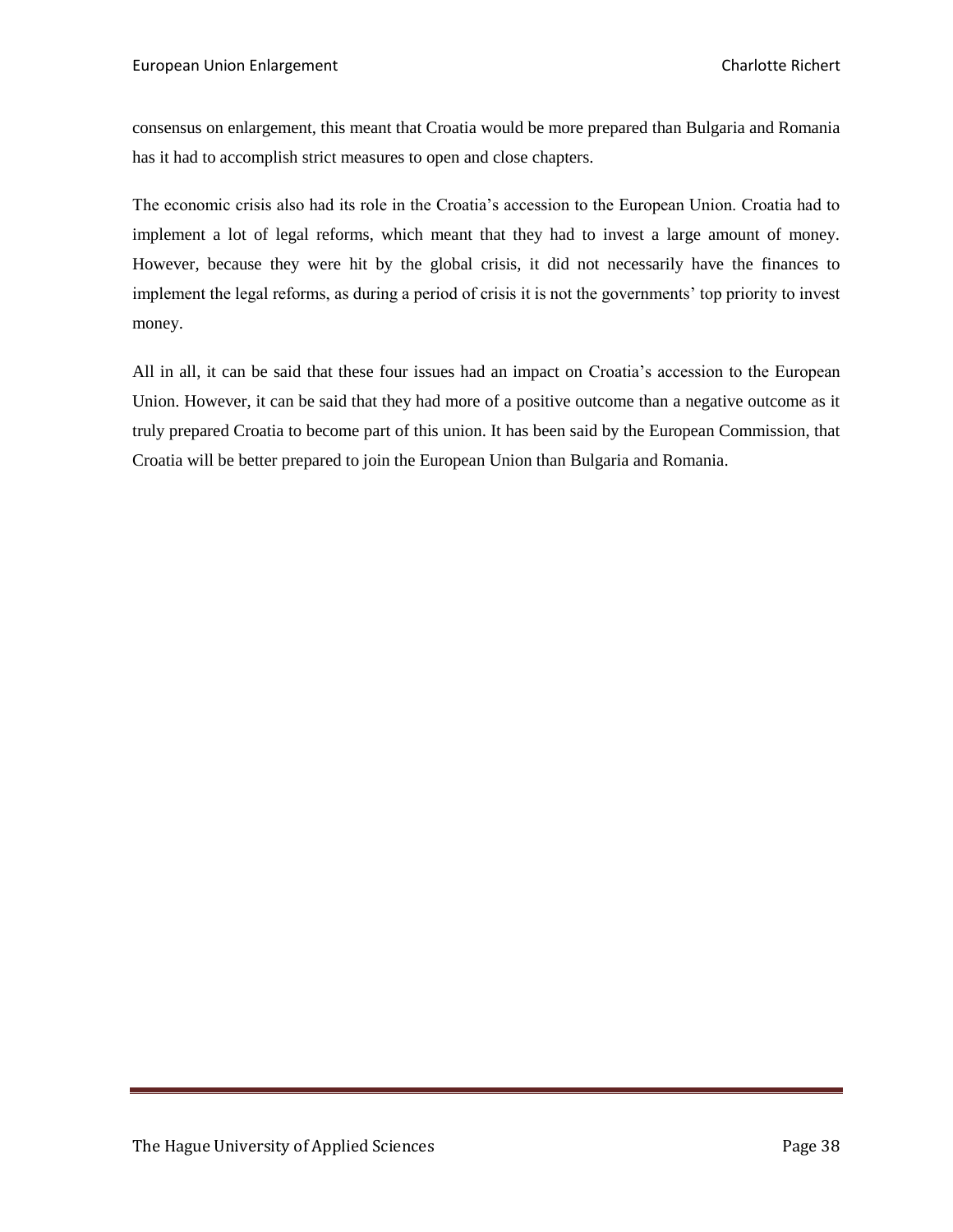# **Recommendation**

<span id="page-38-0"></span>According to the research carried out during the completion of this paper, several recommendations, both personal and European Union recommendations, can be made. These recommendations are aimed towards future accession rounds. Some of these recommendations are directed to Western Balkan countries due to the fact that the other Western Balkan countries have a similar background as Croatia.

Firstly, should there be an accession round in the near future? There are two answers to this question: yes and no. Yes if it is Iceland, and no if it is the Western Balkan countries. Iceland is right on its way in becoming the next European Union country. It has already opened four chapters, and closed two of those. Furthermore, it has adopted more than two-thirds of European Union legislations, meaning that the negotiations will go quicker than those of Croatia and even Bulgaria and Romania. Iceland's background is also very different to the Western Balkan. For example, it was not affected by an independence war, or border disputes, meaning that it will not be held back in the negotiation process. The only issue that could slow down the negotiations would be the Icesave dispute (2008) between Iceland, the United Kingdom (UK) and the Netherlands. The UK and the Netherlands demands that the Icelandic government repays them the costs brought in covering their citizens' losses due to Iceland's bankruptcy.

Due to the euro crisis currently happening, with Greece, Spain and Portugal having great economic issue, it would definitely not be wise for a Western Balkan accession round. Western Balkan countries have too many issues to resolve amongst them; they have high corruption, they do not very strong economies and would bring the European Union to a lower state than it is now. Therefore, it would be best for those countries to enter the European Union once the euro crisis is over. The European Union does not need any more countries like, especially, Greece.

The first European Union recommendation would be that it is important to strengthen the rule of law and public administration reforms. A new approach for the negotiating chapters' judiciary and fundamental rights and justice, freedom and security will be established in 2012. According to Mr van Buuren and the Enlargement Plan 2012 submitted by the European Commission, it is important that these two chapters are tackled early in the enlargement process, in order to provide countries maximum time to maintain records of what had been implemented and to establish the necessary legislations and institutions (European Commission, 2012, "DG Enlargement Management Plan", p.4).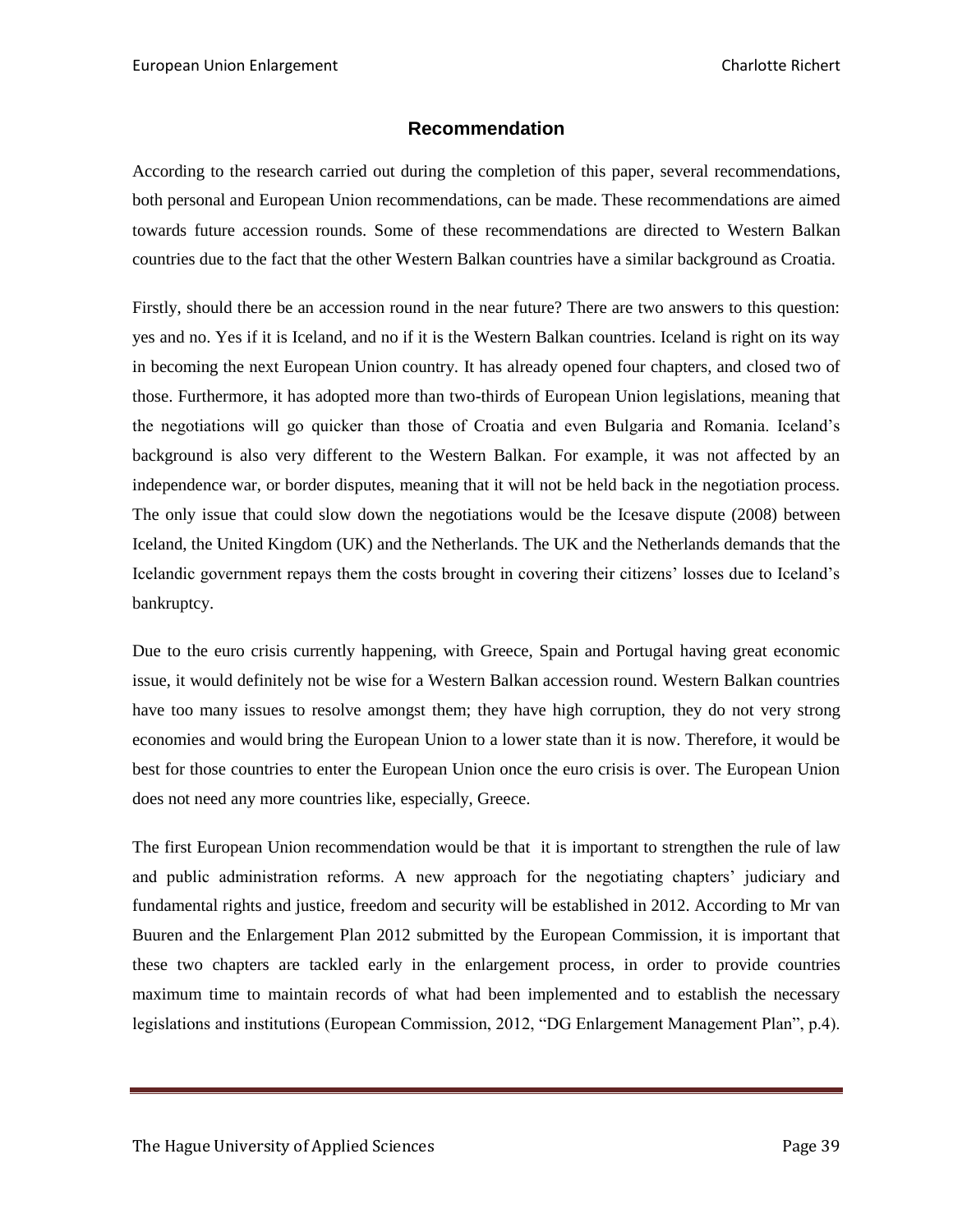This new approach will strengthen the rule of law, as well as public administration reforms as it will give the countries more time to apply the necessary reforms.

In addition to this, the negotiation with Croatia has confirmed that it is important to resolve and find solutions to bilateral conflicts before a country joins the European Union. Due to Croatia's and Slovenia's border dispute, this significantly slowed down the negotiation process for Croatia. It is therefore crucial that these disputes and conflicts are resolved before hand. This will unquestionably affect the Western Balkan countries because some are still in conflict with their neighboring countries.

This leads us to the final recommendation. Western Balkan countries are encouraged to enhance regional cooperation and reconciliation in the Western Balkan. There has been progress in those two fields. For example, the Sarajevo Process gathered Croatia, Serbia, Montenegro and Bosnia and Herzegovina in order to find a solution on how to return the refugees that fled each country during the Croatian independence war. This is a step towards the reconciliation of the Western Balkan and to ameliorate the relations between each country. However, further progress is required in order to avoid any backset if these countries reach the negotiation process.

Overall, if the most difficult chapters of the *acquis* are dealt with early in the negotiating process, if bilateral conflicts in the Western Balkan are dealt with before the negotiating process and if the Western Balkan countries continue to cooperate and work towards the reconciliation of the Western Balkan, joining the European will be much less difficult and will also prove that they are willing to become part of this union.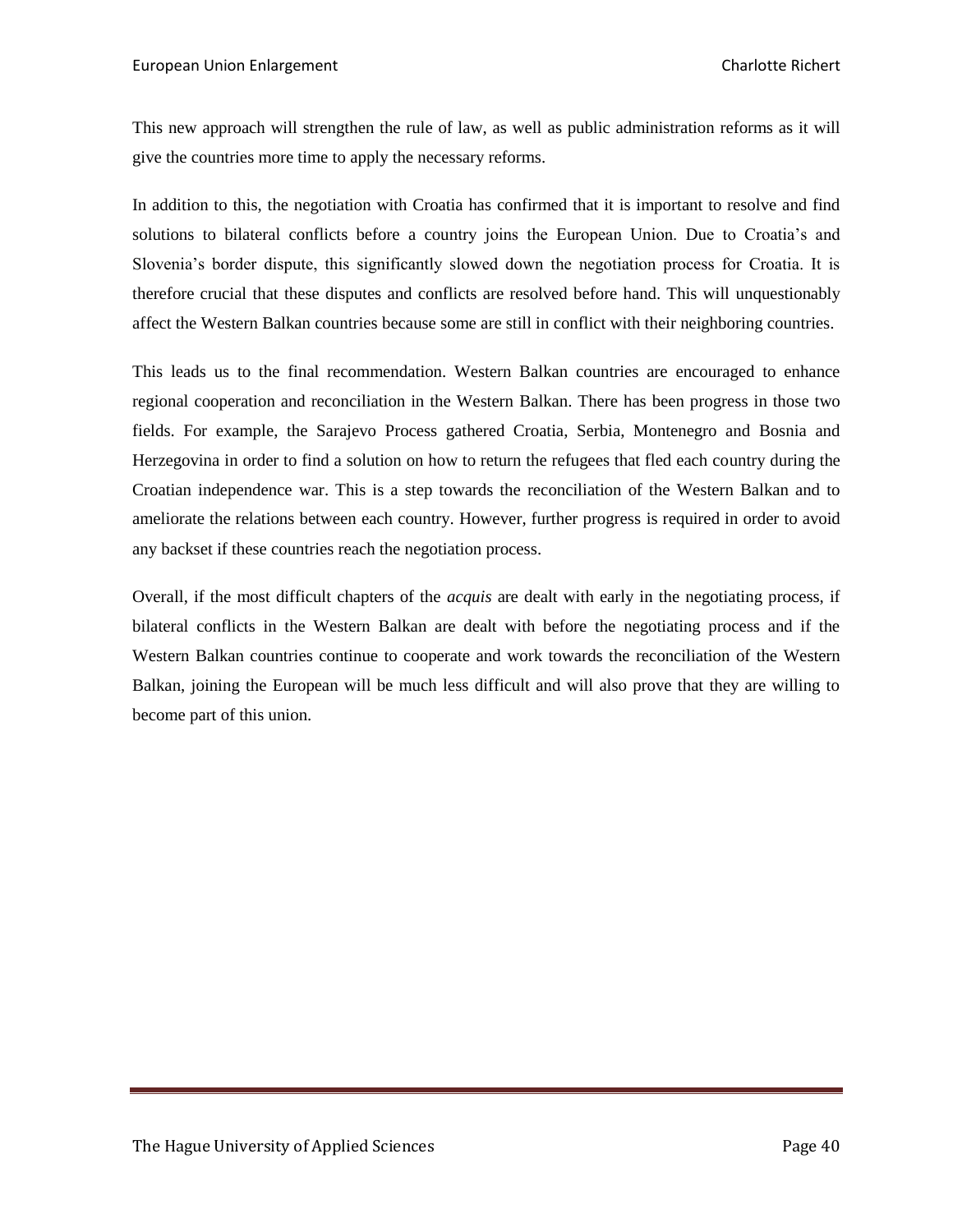# **References**

<span id="page-40-0"></span>*Accession Criteria*. (2011, November 10). Retrieved February 26, 2012, from the European Commission Web Site:

[http://ec.europa.eu/enlargement/enlargement\\_process/accession\\_process/criteria/index\\_en.htm](http://ec.europa.eu/enlargement/enlargement_process/accession_process/criteria/index_en.htm)

- Amnesty International (2011, February 10). *Croatia: protect war crimes witnesses*. Retrieved May 21, 2012, from the Amnesty International Web Site: <http://www.amnesty.org/en/appeals-for-action/croatia-protect-war-crimes-witnesses>
- Blanc, J. & Boulaud. (2011, June 14). *Rapport d'Information fait au nom de la commission des affaires estrangères, de la défense et des forces armées sur l'adhésion de la Croatie a l'Union européenne.* Retrieved March 8, 2012, from the Senat.fr Web Site : <http://www.senat.fr/rap/r10-610/r10-6101.pdf>
- Boromisa, A-M. (2003). *Croatia and the Lisbon Strategy: Convergence towards goals?* Retrieved March 03, 2012, from the FES.hr Web Site: [http://www.fes.hr/E-books/pdf/Croation\\_accession\\_to\\_EU4/Overview.htm](http://www.fes.hr/E-books/pdf/Croation_accession_to_EU4/Overview.htm)
- Cain, P. & Waterfield, B. (2012, June 06). *Croatia poised for EU membership following Slovenian border dispute referendum.* Retrieved May 2, 2012, from the Telegraph Web Site: [http://www.telegraph.co.uk/news/worldnews/europe/slovenia/7807200/Croatia-poised-for-EU](http://www.telegraph.co.uk/news/worldnews/europe/slovenia/7807200/Croatia-poised-for-EU-membership-following-Slovenian-border-dispute-referendum.html)[membership-following-Slovenian-border-dispute-referendum.html](http://www.telegraph.co.uk/news/worldnews/europe/slovenia/7807200/Croatia-poised-for-EU-membership-following-Slovenian-border-dispute-referendum.html)
- *Case Study: Croatian Shipbuilding.* (n.d.). Retrieved May 23, 2012, from the Lincoln Web Site: <http://www.lincoln.bizland.com/ocean/id102.htm>
- CEFTA. (2009). *Central European Free Trade Agreement – CEFTA 2006.* Retrieved May 23, 2012, from the CEFTA Web Site: <http://www.cefta.int/>
- *Commission proposes renewed consensus on enlargement.* (2006, November 8). Retrieved March 13, 2012, from the European Commission Web Site: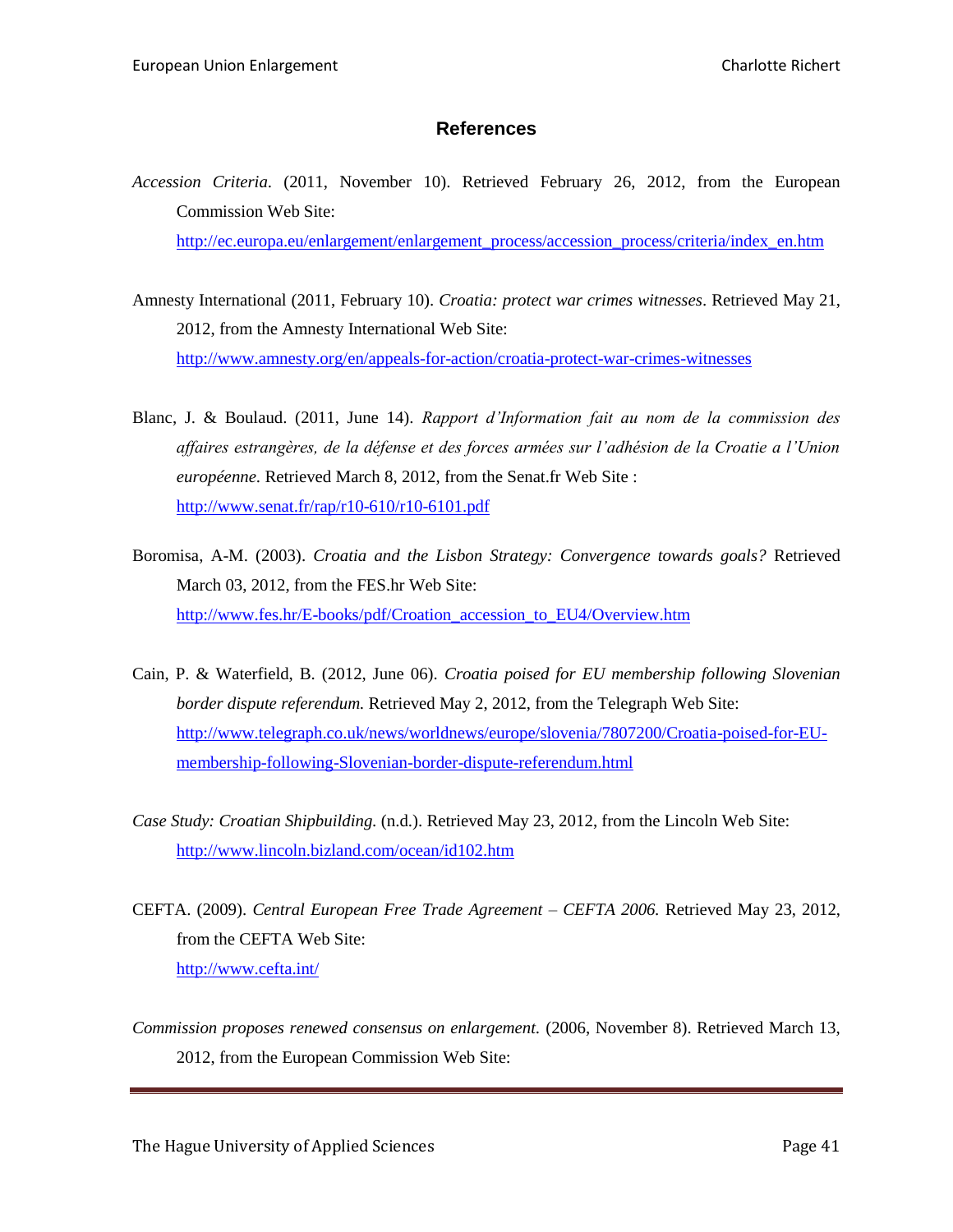<http://europa.eu/rapid/pressReleasesAction.do?reference=IP/06/1523>

*Conditions for Enlargement.* (2012, January 01). Retrieved February 26, 2012, from the European Commission Web Site:

[http://ec.europa.eu/enlargement/the-policy/conditions-for-enlargement/index\\_en.htm](http://ec.europa.eu/enlargement/the-policy/conditions-for-enlargement/index_en.htm)

*Croatia: A new model of enlargement.* (2011, March 4). Retrieved May 2, 2012, from the EPP Group Web Site:

[http://www.eppgroup.eu/Press/peve11/docs/110304croatia-conclusions\\_en.pdf](http://www.eppgroup.eu/Press/peve11/docs/110304croatia-conclusions_en.pdf)

*Croatia: Social Impact of the Crisis and Building Resilience.* (2012, December). Retrieved March 8, 2012 from the World Bank Web Site:

[http://www.worldbank.hr/WBSITE/EXTERNAL/COUNTRIES/ECAEXT/CROATIAEXTN/0,,](http://www.worldbank.hr/WBSITE/EXTERNAL/COUNTRIES/ECAEXT/CROATIAEXTN/0,,contentMDK:22631300~pagePK:141137~piPK:141127~theSitePK:301245,00.html) [contentMDK:22631300~pagePK:141137~piPK:141127~theSitePK:301245,00.html](http://www.worldbank.hr/WBSITE/EXTERNAL/COUNTRIES/ECAEXT/CROATIAEXTN/0,,contentMDK:22631300~pagePK:141137~piPK:141127~theSitePK:301245,00.html)

*Croatia Timeline: A Chronology of key events.* (2012, January 23). Retrieved May 11, 2012, from the BBC Web site:

<http://news.bbc.co.uk/2/hi/europe/1097156.stm>

- Croatian Chamber of Economy. (2009). *Croatian Business Partner 2009*. Retrieved May 22, 2012, from the HGK Web Site: [http://www2.hgk.hr/en/pdf/croatia\\_bussines\\_partner\\_2009.pdf](http://www2.hgk.hr/en/pdf/croatia_bussines_partner_2009.pdf)
- Croatian Times. (2012). *Unemployment rate at nine year high.* Retrieved May 23, 2012, from the Croatian Times Web Site: [http://croatiantimes.com/news/Business/2012-02-](http://croatiantimes.com/news/Business/2012-02-22/25268/Unemployment_rate_at_nine_year_high) 22/25268/Unemployment rate at nine year high
- Croatian Times. (2011). *Slovenia blocked opening of two chapters of Croatia's EU accession negotiations*. Retrieved May 21, 2012, from the Croatian Times Web Site: [http://croatiantimes.com/news/General\\_News/2008-07-](http://croatiantimes.com/news/General_News/2008-07-03/326/Slovenia_blocked_opening_of_two_chapters_of_Croatia) [03/326/Slovenia\\_blocked\\_opening\\_of\\_two\\_chapters\\_of\\_Croatia's\\_EU\\_accession\\_negotiations](http://croatiantimes.com/news/General_News/2008-07-03/326/Slovenia_blocked_opening_of_two_chapters_of_Croatia)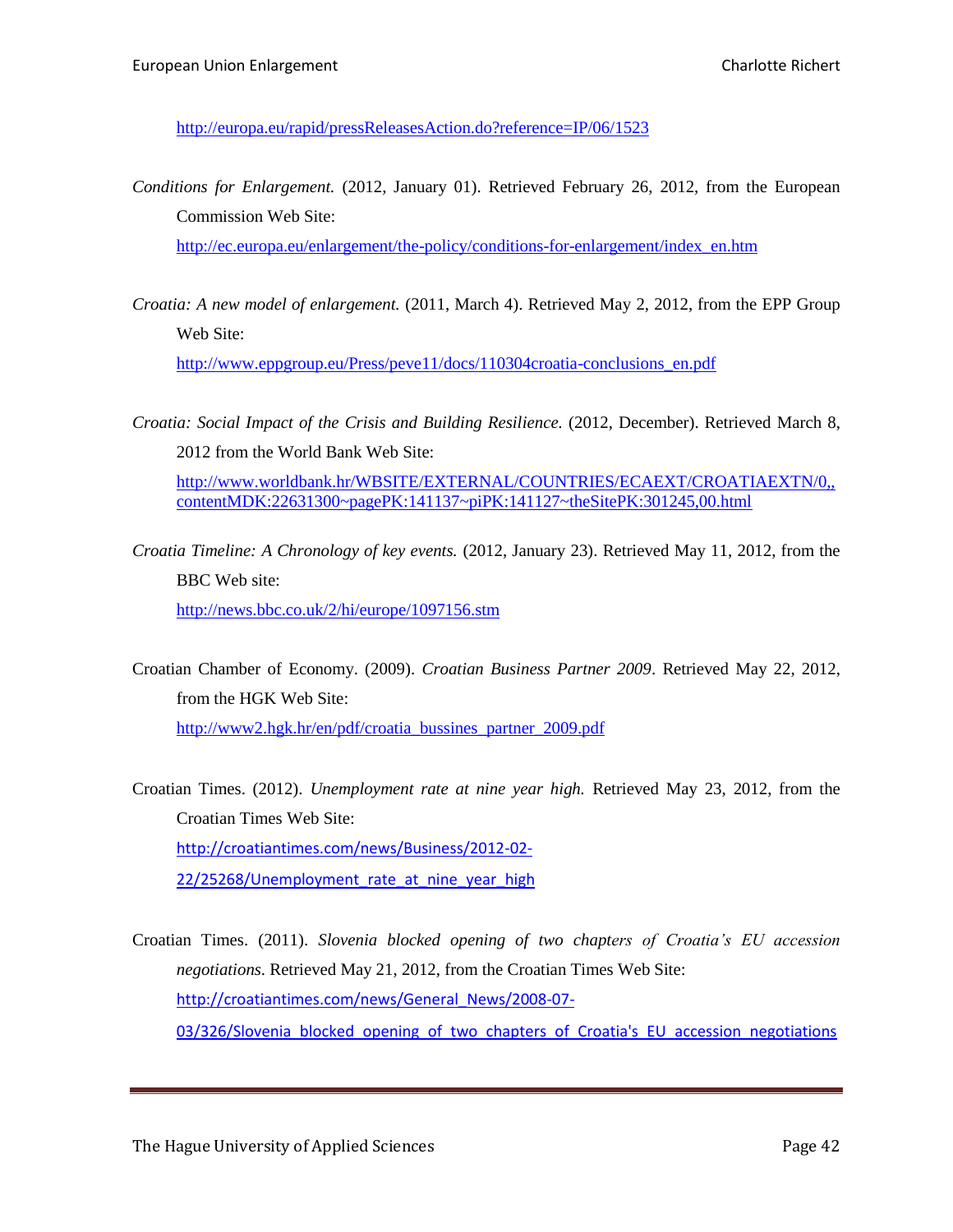- Cuckovic, N. (n.d.). *Fight against corruption in Croatia intensifies.* Retrieved May 25, 2012, from the EU-27 Watch Web site: <http://www.eu-27watch.org/?q=node/449>
- Delegation of the European Union to the Republic of Croatia. (n.d.). *Croatia and EU – prejudice and realities.* Retrieved May 23, 2012, from the Delegation of the European Union to the Republic of Croatia Web Site:

<http://www.delhrv.ec.europa.eu/?lang=en&content=61#6>

Demir, M. (2009). *The Essence of Border Dispute*. Retrieved May 21, 2012, from the Turkish Weekly Web Site:

<http://meja.kje.si/map.htm>

- *Economic Accession Criteria.* (2011, December 13). Retrieved May 2, 2012, from the European Commission Web Site: [http://ec.europa.eu/economy\\_finance/international/enlargement/criteria/index\\_en.htm](http://ec.europa.eu/economy_finance/international/enlargement/criteria/index_en.htm)
- Embassy of the Kingdom of the Netherlands, Zagreb. (2011). *Croatia: Economic News in Brief.* Retrieved May 15, 2012, from the Embassy of the Kingdom of the Netherlands in Croatia Web Site:

[http://croatia.nlembassy.org/binaries/content/assets/postenweb/k/kroatie/netherlands](http://croatia.nlembassy.org/binaries/content/assets/postenweb/k/kroatie/netherlands-embassy-in-zagreb/import/news/croatia-economic-news-in-brief--no-1-2011.pdf)[embassy-in-zagreb/import/news/croatia-economic-news-in-brief--no-1-2011.pdf](http://croatia.nlembassy.org/binaries/content/assets/postenweb/k/kroatie/netherlands-embassy-in-zagreb/import/news/croatia-economic-news-in-brief--no-1-2011.pdf)

- *Enlargement Strategy and Main Challenges 2011-2012.* (2011, November 12). Retrieved February 26, 2012, from the European Commission Web Site: [http://ec.europa.eu/enlargement/pdf/key\\_documents/2011/package/strategy\\_paper\\_2011\\_en.pdf](http://ec.europa.eu/enlargement/pdf/key_documents/2011/package/strategy_paper_2011_en.pdf)
- Erözden, O. (n.d.).*Croatia &/v. ICTY: A difficult year of co-operation.* Retrieved May 11, 2012, from the Web CEU Web Site: <http://web.ceu.hu/cps/bluebird/pap/erozden1.pdf>
- *EU Enlargement: the next eight.* (2012, March 2). Retrieved March 8, 2012, from the BBC Web Site: <http://www.bbc.co.uk/news/world-europe-11283616>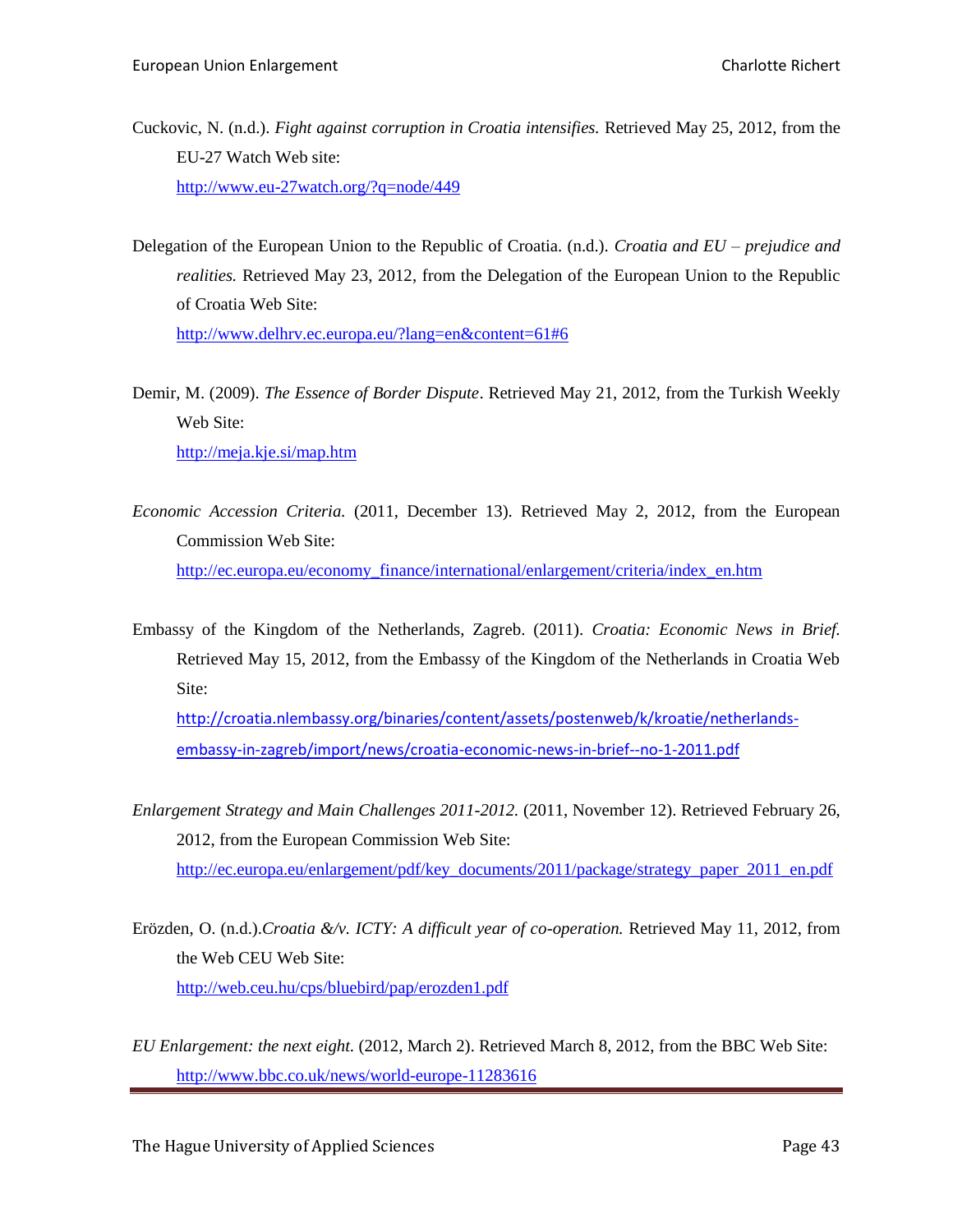- Eur Activ. 2011. *Bulgaria, Romania denied Schengen entry.* Retrieved May 22, 2012, from the EurActiv Web Site: <http://www.euractiv.com/future-eu/bulgaria-romania-denied-schengen-entry-news-505471>
- European Commission. (2012). *DG Enlargement Management Plan 2012.* Retrieved May 4, 2012, from the European Commission Web Site: [http://ec.europa.eu/atwork/synthesis/amp/doc/elarg\\_mp.pdf](http://ec.europa.eu/atwork/synthesis/amp/doc/elarg_mp.pdf)
- European Commission. (2012, February 21). *Assessing ongoing progress by Bulgaria and Romania.* Retrieved May 22, 2012, from the European Commission Web Site: [http://ec.europa.eu/cvm/index\\_en.htm](http://ec.europa.eu/cvm/index_en.htm)
- European Commission. (2012, April 24). *Monitoring report on Croatia's accession preparations.*  Retrieved May 4, 2012, from the European Commission Web Site: [http://ec.europa.eu/commission\\_2010-2014/fule/docs/news/20120424\\_report\\_final.pdf](http://ec.europa.eu/commission_2010-2014/fule/docs/news/20120424_report_final.pdf)
- European Commission. (2010, January). *Croatia Accession "Nearing the finish line…?"* Retrieved May 15, 2012, from the European Commission Web Site: [http://ec.europa.eu/economy\\_finance/een/016/article\\_8894\\_en.htm](http://ec.europa.eu/economy_finance/een/016/article_8894_en.htm)
- European Commission. (n.d.). *Bulgaria – EU-Bulgaria Relations.* Retrieved May 11, 2012, from the European Commission Web Site: [http://ec.europa.eu/enlargement/archives/bulgaria/eu\\_bulgaria\\_relations\\_en.htm](http://ec.europa.eu/enlargement/archives/bulgaria/eu_bulgaria_relations_en.htm)
- European Council. (1995). *Framework Convention for the Protection of National Minorities*. Retrieved May 14, 2012, from the European Council Web Site: <http://conventions.coe.int/Treaty/en/Treaties/html/157.htm>
- European Parliament. (2010, October). *Protection of the Roma in Croatia*. Retrieved May 23, 2012, from the European Parliament Web Site: [http://www.europarl.europa.eu/document/activities/cont/201011/20101124ATT00191/20101](http://www.europarl.europa.eu/document/activities/cont/201011/20101124ATT00191/20101124ATT00191EN.pdf) [124ATT00191EN.pdf](http://www.europarl.europa.eu/document/activities/cont/201011/20101124ATT00191/20101124ATT00191EN.pdf)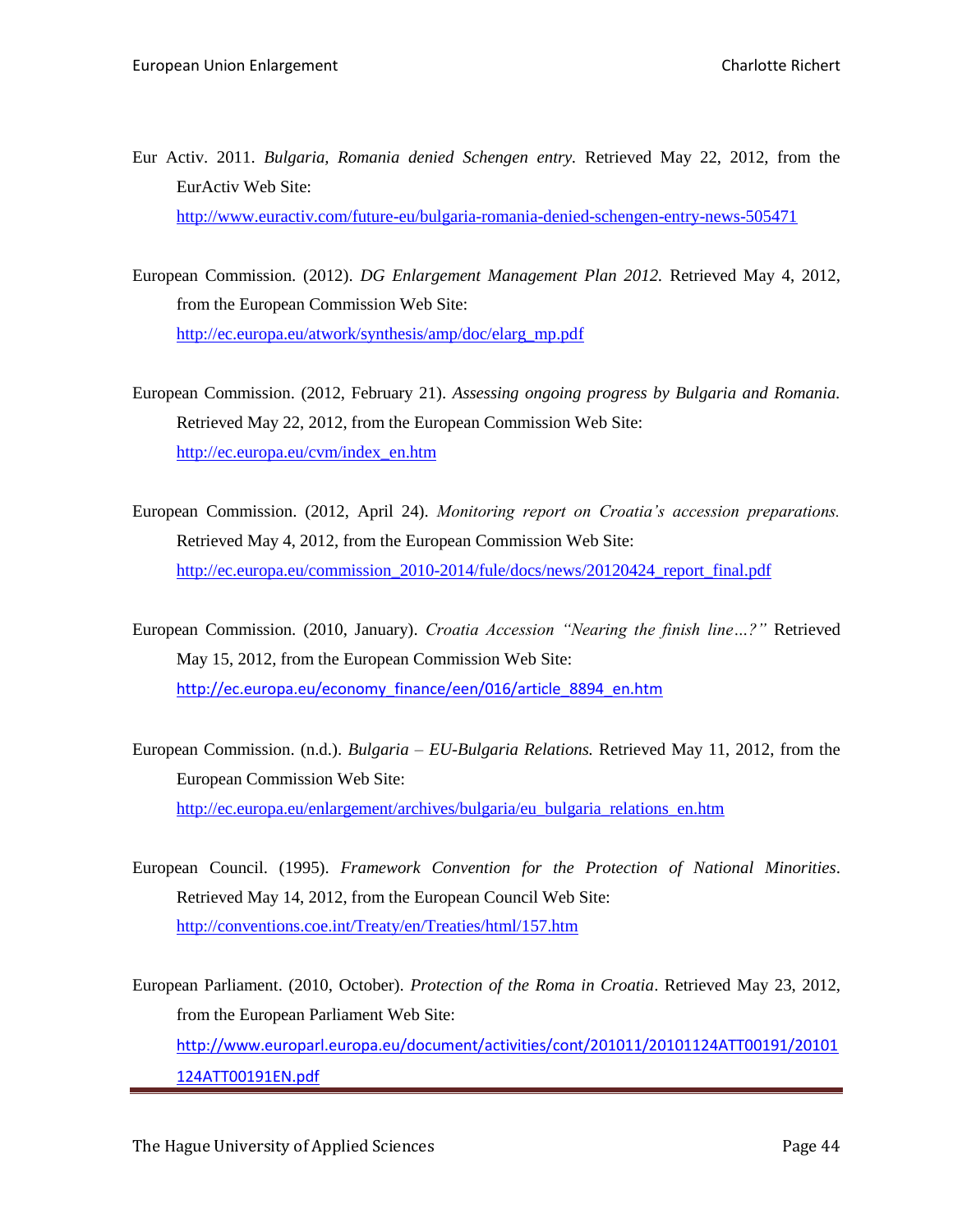- Foreign and Commonwealth Office. (2012, February 24). *Croatia – Economy*. Retrieved May 25, 2012, from the Foreign and Commonwealth Office Web site: [http://www.fco.gov.uk/en/travel-and-living-abroad/travel-advice-by-country/country](http://www.fco.gov.uk/en/travel-and-living-abroad/travel-advice-by-country/country-profile/europe/croatia/?profile=economy)[profile/europe/croatia/?profile=economy](http://www.fco.gov.uk/en/travel-and-living-abroad/travel-advice-by-country/country-profile/europe/croatia/?profile=economy)
- *Guide to the Main Administrative Structures Required for Implementing the Acquis.* (2005, May). Retrieved February 26, 2012, from the European Commission Web Site: [http://ec.europa.eu/enlargement/pdf/enlargement\\_process/accession\\_process/how\\_does\\_a\\_count](http://ec.europa.eu/enlargement/pdf/enlargement_process/accession_process/how_does_a_country_join_the_eu/negotiations_croatia_turkey/adminstructures_version_may05_35_ch_public_en.pdf) [ry\\_join\\_the\\_eu/negotiations\\_croatia\\_turkey/adminstructures\\_version\\_may05\\_35\\_ch\\_public\\_en.](http://ec.europa.eu/enlargement/pdf/enlargement_process/accession_process/how_does_a_country_join_the_eu/negotiations_croatia_turkey/adminstructures_version_may05_35_ch_public_en.pdf) [pdf](http://ec.europa.eu/enlargement/pdf/enlargement_process/accession_process/how_does_a_country_join_the_eu/negotiations_croatia_turkey/adminstructures_version_may05_35_ch_public_en.pdf)
- ICTY. (n.d.). *Establishment.* Retrieved May 21, 2012, from the ICTY Web Site: <http://www.icty.org/sid/319>
- Igman Initiative. (n.d.). *About Us – Mission.* Retrieved May 23, 2012, from the Igman Initiative Web Site: <http://www.igman-initiative.org/about-us/mission/>
- Ivankovic, M. (2006, April 13). *Agenda setting: a study into the EU-Croatia relationship.* Retrieved February 16, 2012, from the University of Twente Web Site: <http://essay.utwente.nl/55722/>
- *Judicial Reform Strategy.* (2011, July). Retrieved May 2, 2012, from the COE Web Site : [http://www.coe.int/t/dghl/cooperation/Cepej/profiles/Croatia\\_July\\_2011\\_en.pdf](http://www.coe.int/t/dghl/cooperation/Cepej/profiles/Croatia_July_2011_en.pdf)
- Kovacheva. R. (2010, December 03). *Croatia in the EU : lessons from the Bulgarian accession.* Retrieved May 22, 2012, from the EU Inside Web Site: <http://www.euinside.eu/en/news/croatia-in-the-eu-bulgarian-lessons-from-the-enlargement>
- *La Croatie prete a devenir le 28e pays de l'Union européene en 2013.* (2011, June 10). Retrieved March 7, 2012, from the France 24 Web Site : [http://www.france24.com/fr/20110610-croatie-adhesion-union-europeenne-2013-feu-vert](http://www.france24.com/fr/20110610-croatie-adhesion-union-europeenne-2013-feu-vert-bruxelles-union-europeenne-ue)[bruxelles-union-europeenne-ue](http://www.france24.com/fr/20110610-croatie-adhesion-union-europeenne-2013-feu-vert-bruxelles-union-europeenne-ue)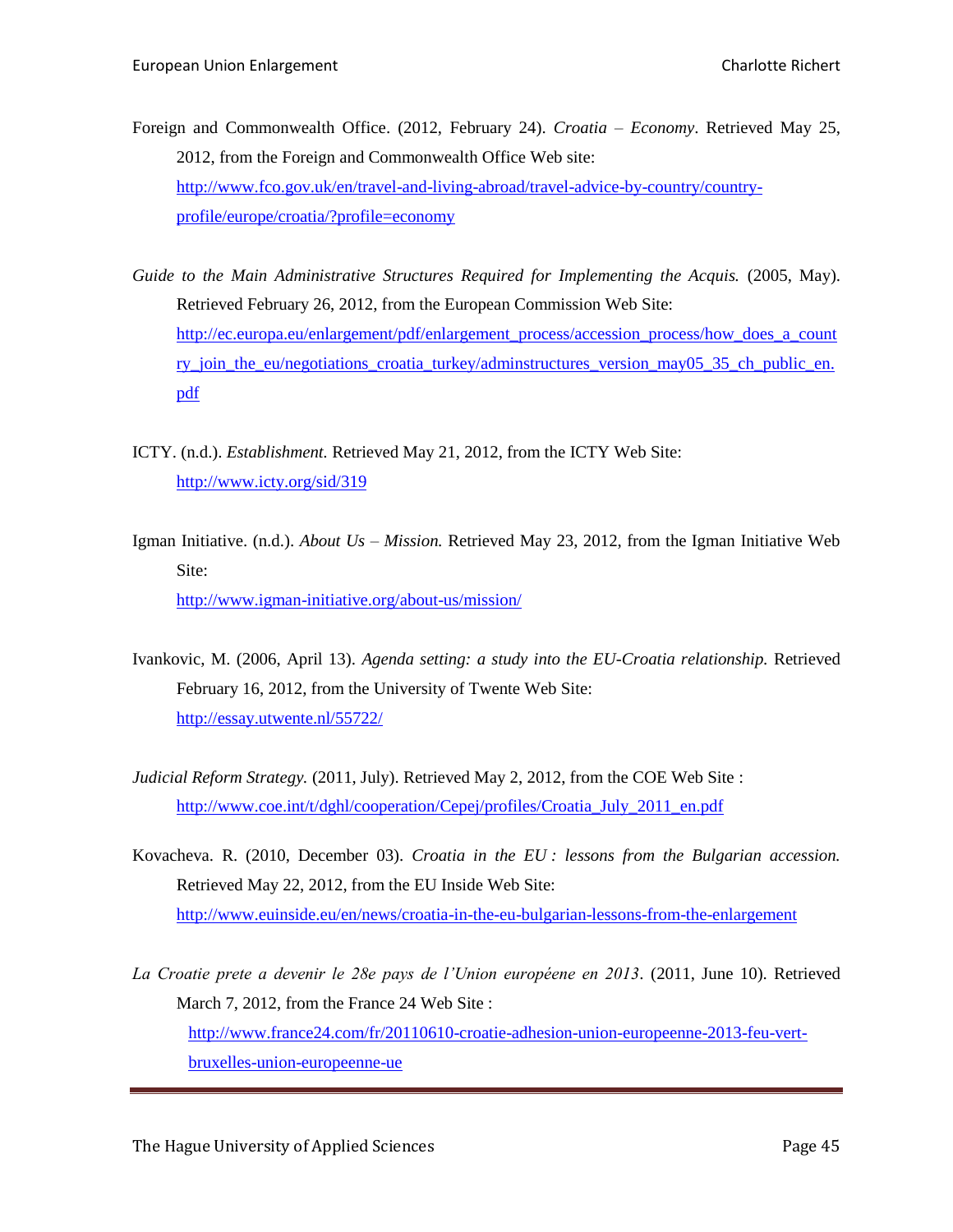- *Les étapes pour adhérer.* (2011, July 13). Retrieved May 2, 2012, from the Toute L'Europe Web Site : <http://www.touteleurope.eu/fr/actions/construction-europeenne/elargissement.html>
- Lungescu, O. (2009, February 18). *Slovenia-Croatia border row heats up.* Retrieved May 2, 2012, from the BBC Web Site:

<http://news.bbc.co.uk/2/hi/europe/7896040.stm>

- Marktler, T. (2002). *The Power of the Copenhagen Criteria.* Retriever May 3, 2012, from the HRCAK Web Site: [http://www.google.nl/url?sa=t&rct=j&q=&esrc=s&source=web&cd=5&ved=0CDwQFjAE&url](http://www.google.nl/url?sa=t&rct=j&q=&esrc=s&source=web&cd=5&ved=0CDwQFjAE&url=http%3A%2F%2Fhrcak.srce.hr%2Ffile%2F44723&ei=wJOiT7nRGZP64QSso7XgCA&usg=AFQjCNGMI4_YtCfi2dxjDFHaMr8b4rWOLw&sig2=N-Zba5VN1rhU5aokp7x8lg) [=http%3A%2F%2Fhrcak.srce.hr%2Ffile%2F44723&ei=wJOiT7nRGZP64QSso7XgCA&usg=](http://www.google.nl/url?sa=t&rct=j&q=&esrc=s&source=web&cd=5&ved=0CDwQFjAE&url=http%3A%2F%2Fhrcak.srce.hr%2Ffile%2F44723&ei=wJOiT7nRGZP64QSso7XgCA&usg=AFQjCNGMI4_YtCfi2dxjDFHaMr8b4rWOLw&sig2=N-Zba5VN1rhU5aokp7x8lg) [AFQjCNGMI4\\_YtCfi2dxjDFHaMr8b4rWOLw&sig2=N-Zba5VN1rhU5aokp7x8lg](http://www.google.nl/url?sa=t&rct=j&q=&esrc=s&source=web&cd=5&ved=0CDwQFjAE&url=http%3A%2F%2Fhrcak.srce.hr%2Ffile%2F44723&ei=wJOiT7nRGZP64QSso7XgCA&usg=AFQjCNGMI4_YtCfi2dxjDFHaMr8b4rWOLw&sig2=N-Zba5VN1rhU5aokp7x8lg)
- Miley, S. (2012, May 29). *ICTY prosecutor urges greater Croatia cooperation for EU accession.*  Retrieved May 2, 2012, from the Jurist Web Site: [http://jurist.org/paperchase/2010/05/icty-prosecutor-urges-greater-croatia-cooperation-for-eu](http://jurist.org/paperchase/2010/05/icty-prosecutor-urges-greater-croatia-cooperation-for-eu-accession.php)[accession.php](http://jurist.org/paperchase/2010/05/icty-prosecutor-urges-greater-croatia-cooperation-for-eu-accession.php)
- Miller, V. (2011, April 26). *The EU's Acquis Communautaire.* Retrieved May 2, 2012, from Parliament.uk Web Site: [www.parliament.uk/briefing-papers/SN05944.](http://www.parliament.uk/briefing-papers/SN05944.pdf)**pdf**
- Minority Rights Group International. (2003). *Report: Minorities in Croatia.* Retrieved May 23, 2012, from the Minority Rights Web site: [http://www.google.nl/url?sa=t&rct=j&q=&esrc=s&source=web&cd=1&ved=0CE8QFjAA&url](http://www.google.nl/url?sa=t&rct=j&q=&esrc=s&source=web&cd=1&ved=0CE8QFjAA&url=http%3A%2F%2Fwww.minorityrights.org%2Fdownload.php%3Fid%3D122&ei=xKq8T7CYCY-S8gO51J05&usg=AFQjCNGP1LzFMoGJrnJPmH2t12WTSPv-wQ&sig2=F6WOHrSf7jRi0iGC_K18xw) [=http%3A%2F%2Fwww.minorityrights.org%2Fdownload.php%3Fid%3D122&ei=xKq8T7CY](http://www.google.nl/url?sa=t&rct=j&q=&esrc=s&source=web&cd=1&ved=0CE8QFjAA&url=http%3A%2F%2Fwww.minorityrights.org%2Fdownload.php%3Fid%3D122&ei=xKq8T7CYCY-S8gO51J05&usg=AFQjCNGP1LzFMoGJrnJPmH2t12WTSPv-wQ&sig2=F6WOHrSf7jRi0iGC_K18xw) [CY-S8gO51J05&usg=AFQjCNGP1LzFMoGJrnJPmH2t12WTSPv](http://www.google.nl/url?sa=t&rct=j&q=&esrc=s&source=web&cd=1&ved=0CE8QFjAA&url=http%3A%2F%2Fwww.minorityrights.org%2Fdownload.php%3Fid%3D122&ei=xKq8T7CYCY-S8gO51J05&usg=AFQjCNGP1LzFMoGJrnJPmH2t12WTSPv-wQ&sig2=F6WOHrSf7jRi0iGC_K18xw)[wQ&sig2=F6WOHrSf7jRi0iGC\\_K18xw](http://www.google.nl/url?sa=t&rct=j&q=&esrc=s&source=web&cd=1&ved=0CE8QFjAA&url=http%3A%2F%2Fwww.minorityrights.org%2Fdownload.php%3Fid%3D122&ei=xKq8T7CYCY-S8gO51J05&usg=AFQjCNGP1LzFMoGJrnJPmH2t12WTSPv-wQ&sig2=F6WOHrSf7jRi0iGC_K18xw)
- *Negotiating Framework.* (2005, October 3). Retrieved February 26, 2012, from the European Commission Web Site:

[http://ec.europa.eu/enlargement/pdf/st20004\\_05\\_hr\\_framedoc\\_en.pdf](http://ec.europa.eu/enlargement/pdf/st20004_05_hr_framedoc_en.pdf)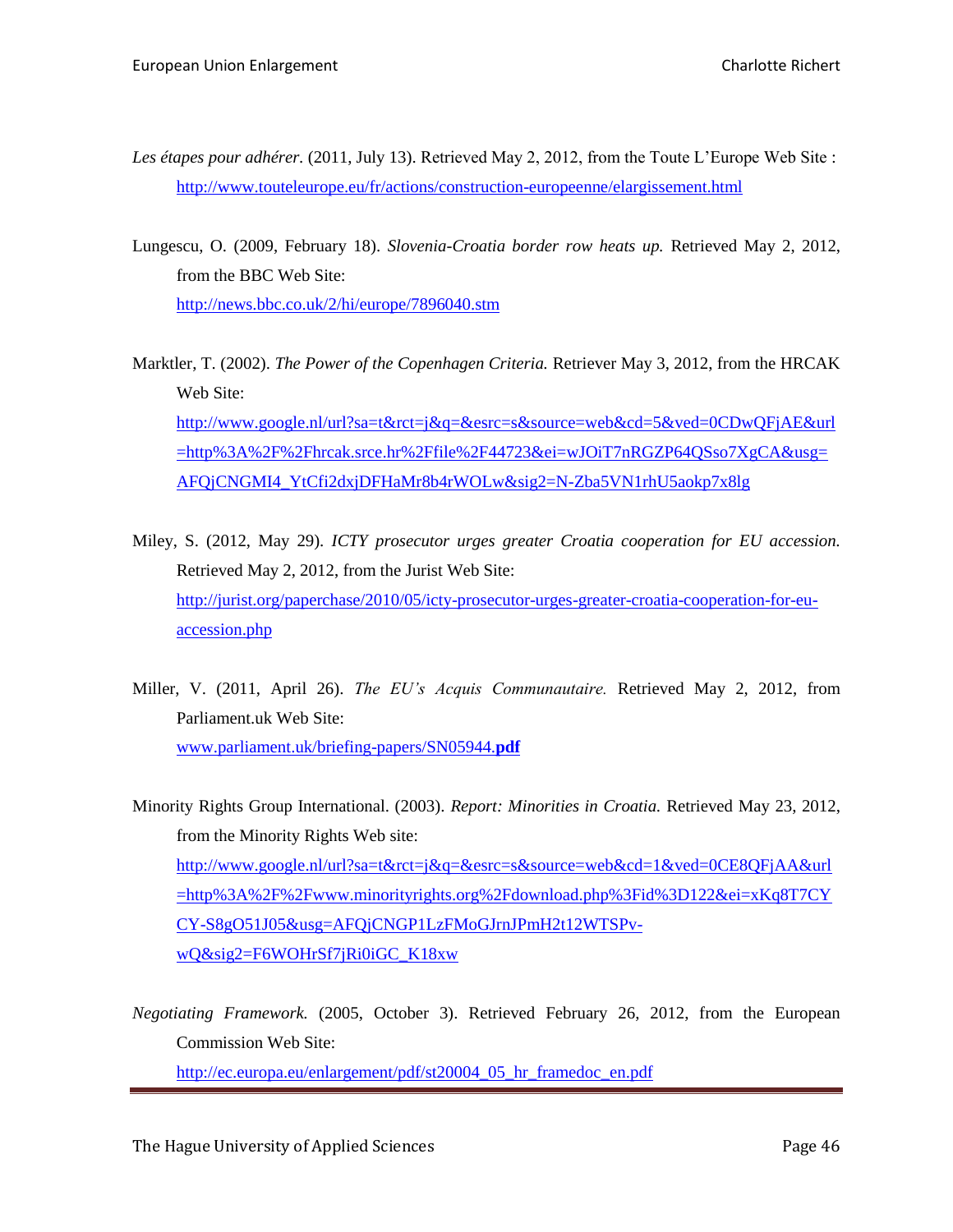- *Questions and answers on the Union's enlargement strategy and its integration capacity.* (2006, November 8). Retrieved May 2, 2012, from the European Commission Web Site: <http://europa.eu/rapid/pressReleasesAction.do?reference=MEMO/06/413>
- Republic of Croatia, Ministry of Finance. (n.d.). *Pre-Accession Economic Programme*. Retrieved May 15, 2012, from the Ministry of Finance Web Site: <http://www.mfin.hr/en/pre-accession-economic-program>
- Rose, R. (2005, December). *Croatian Opinion and the EU's Copenhagen Criteria.* Retrieved February 26, 2012, from the KMS2 Web Site: [www.kms2.isn.ethz.ch/.../Files/.../EP+BP+December+2005+\(04\).pdf](http://www.kms2.isn.ethz.ch/.../Files/.../EP+BP+December+2005+(04).pdf)
- SEECP. (2012). *About SEECP.* Retrieved May 23, 2012, from the SEECP Web Site: <http://rspcsee.org/en/pages/read/about-seecp>
- *Slovenia, Croatia agree arbiters for border dispute.* (2012). Retrieved May, 12, 2012, from the EurActiv Web Site: [http://www.euractiv.com/enlargement/slovenia-croatia-agree-arbiters-border-dispute-news-](http://www.euractiv.com/enlargement/slovenia-croatia-agree-arbiters-border-dispute-news-510223)[510223](http://www.euractiv.com/enlargement/slovenia-croatia-agree-arbiters-border-dispute-news-510223)
- *The Sarajevo Process. (2007).* Retrieved May 15, 2012, from the OSCE Web Site: <http://www.osce.org/zagreb/26483>
- Tweede Kamer. (2011). *Tweede Kamer der Staten-Generaal*. Retrieved April 27, 2012, from Martin van Buuren, Policy Officer at the Ministry of Foreign Affairs.
- United Nations. *United Nations Convention on the Law of the Sea*. Retrieved May 21, 2012, from the UN Web Site: [http://www.un.org/Depts/los/convention\\_agreements/texts/unclos/unclos\\_e.pdf](http://www.un.org/Depts/los/convention_agreements/texts/unclos/unclos_e.pdf)
- UNODC. 2011. *Corruption in Croatia: bribery as experience by the population.* Retrieved May 23, from the UNODC Web Site: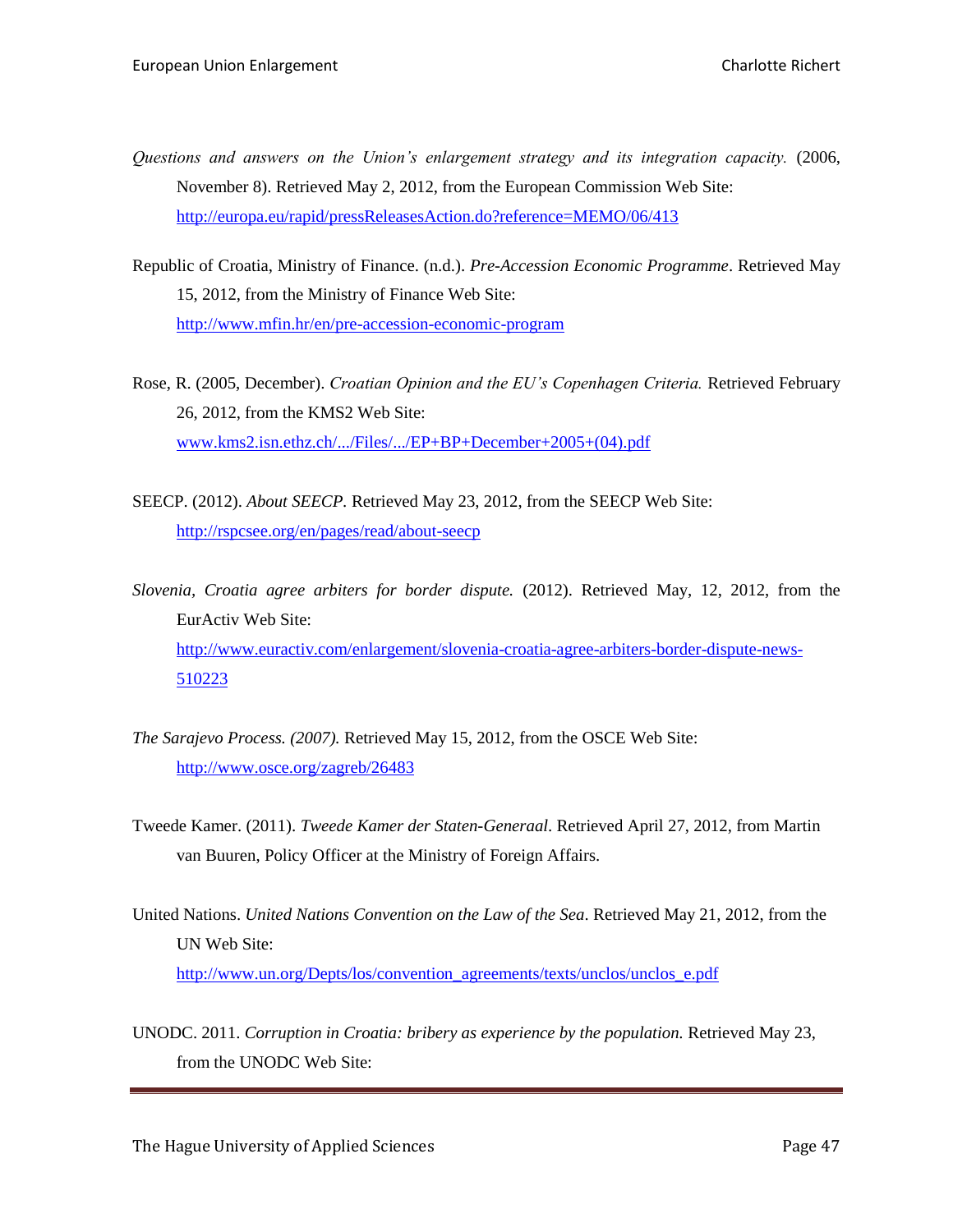[http://www.unodc.org/documents/data-and-](http://www.unodc.org/documents/data-and-analysis/statistics/corruption/Croatia_corruption_report_web_version.pdf)

[analysis/statistics/corruption/Croatia\\_corruption\\_report\\_web\\_version.pdf](http://www.unodc.org/documents/data-and-analysis/statistics/corruption/Croatia_corruption_report_web_version.pdf)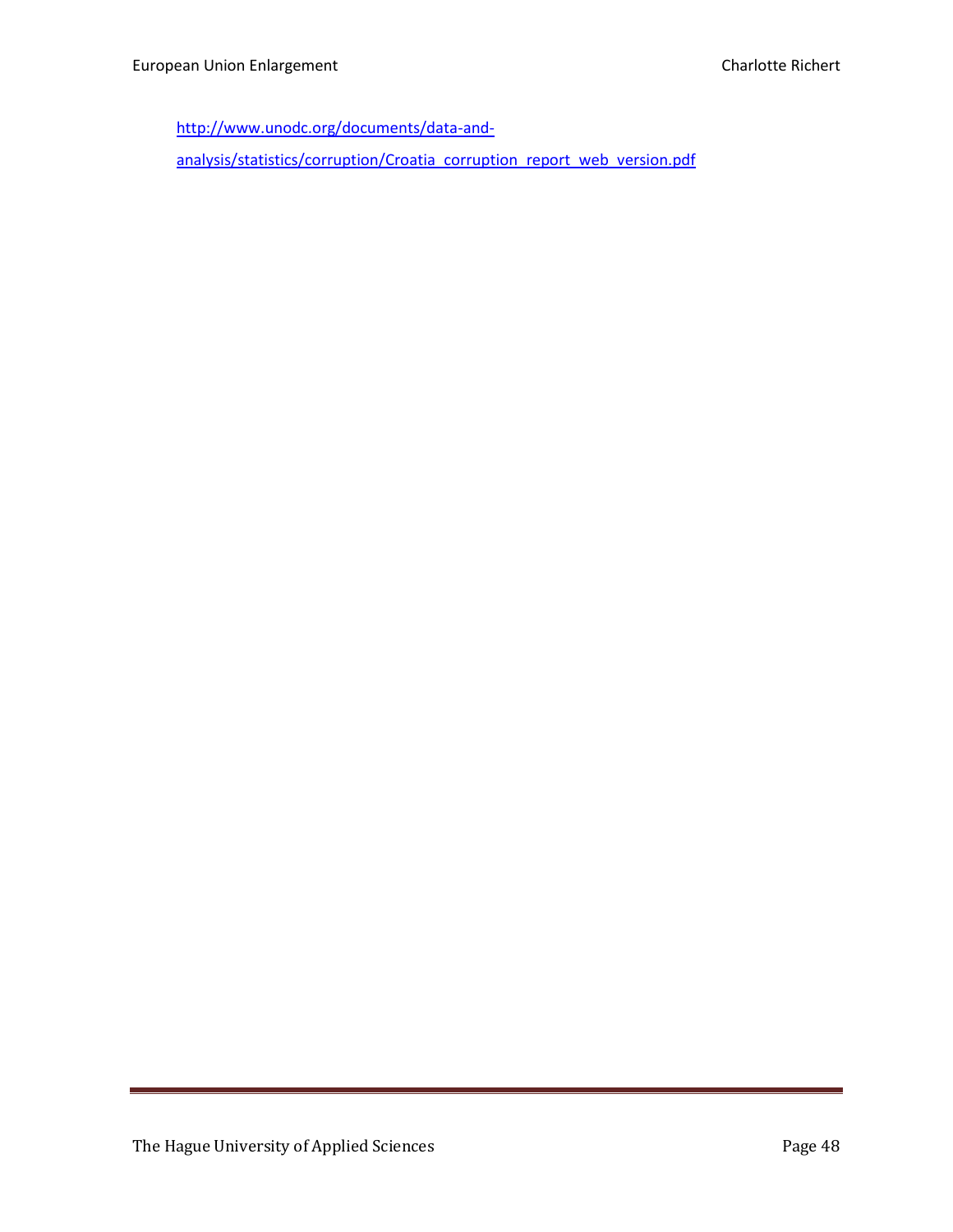# **Appendix**

# <span id="page-48-1"></span><span id="page-48-0"></span>**Interview with Mr. van Buuren, Policy Officer at the Ministry of Foreign Affairs**

#### **1. Could you please introduce yourself, tell me a little bit about your background?**

Since July 2011, Mr. van Buuren has been working within the European Integration Directorate (External Affairs Unit) of the Ministry of Foreign Affairs. He is dealing with the enlargement policy with countries with which negotiations are currently opened (Iceland and Turkey, and possible also Montenegro in the near future). In addition to this he is dealing with Croatia (with which the accession negotiations have already been concluded). He is coordinating the Dutch position in the Council's Working Party on Enlargement

- **2. As you know, I am currently writing my thesis about the challenges of accession for Croatia, from a European Union perspective. I would first like to talk about the Copenhagen criteria, and then move on to the challenges. The last two points of the Copenhagen criteria are important ones and would like to know the following**
	- **a) Compared to Bulgaria and Romania, I have noticed that there were more chapters in the Acquis Communautaire. Did the fact that there were more chapters, had any consequences on Croatia? (i.e. made it more difficult).**

Since 2006, a renewed consensus on enlargement policy is in place, making this policy stricter.. This renewed consensus came about due to the previous accession round. It was a lesson learnt from Bulgaria and Romania. .

Croatia is also the first country that had to negotiate its accession according a new negotiating methodology where opening/closing benchmarks need to be fulfilled in order to open/close a new negotiating chapter. For example, in order to open chapter 23, Croatia had to fulfill several opening benchmarks, which had to be approved by the entire Council in order to open it.

One of the advantages (from the point of view of the Member States) of this new negotiating methodology was that is strengthened the control of the Council on the process.

**b) In 2006, the Commission proposed a renewed consensus on enlargement. Could you tell me more about this?**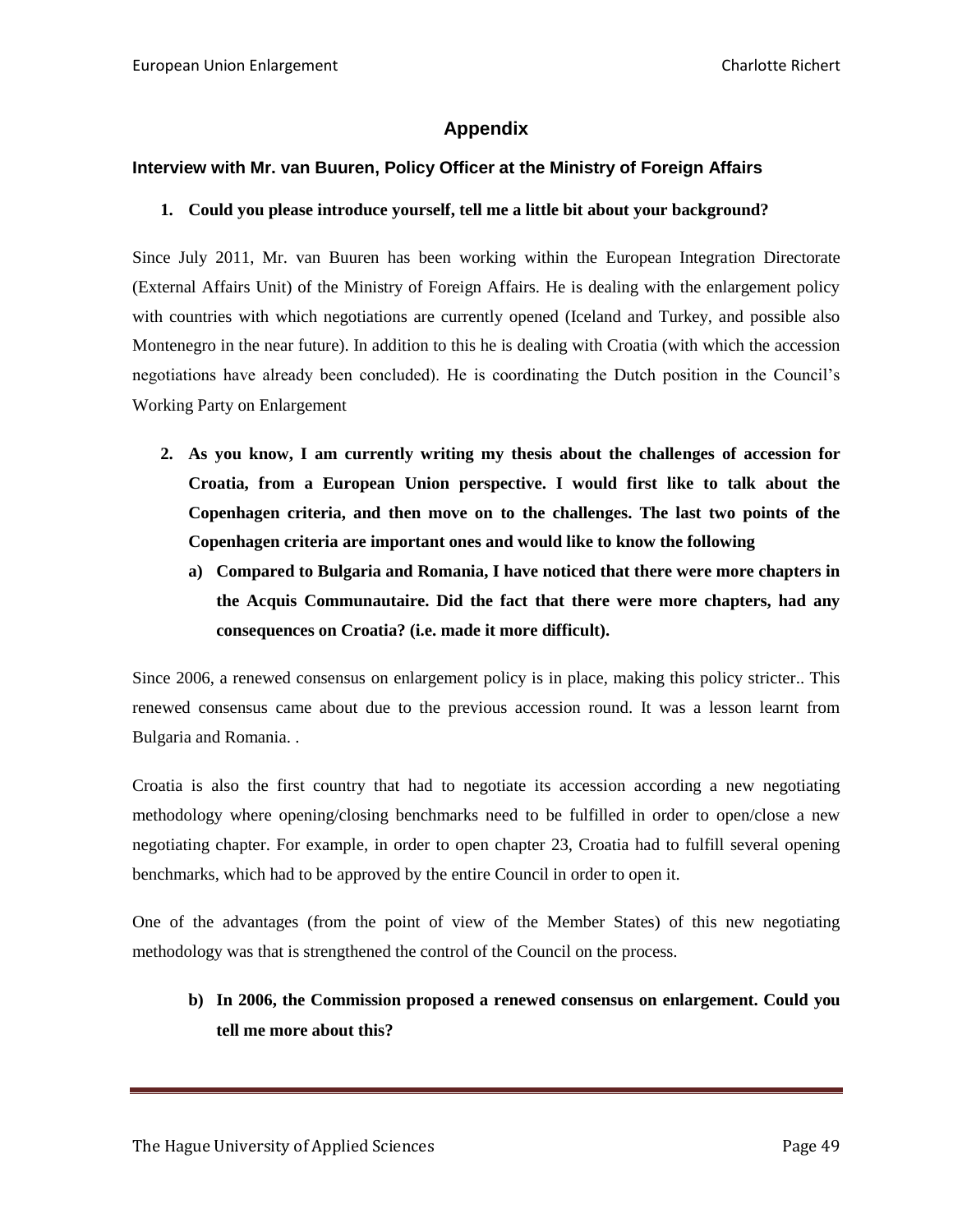One of the most important features of the renewed consensus is that conditionally becomes stronger in the process. Before a country may join, it must fulfill strict conditions. In other words, the process has come more 'merit bases'. The stronger conditionality is reflected in the new methodology of opening and closing benchmarks. One of the reasons to establish a new enlargement policy (renewed consensus on enlargement) was to regain the trust with the enlargement policy among the public. I.e. due to the experiences from the enlargement round with Romania public opinion towards the enlargement policy had become more negative. Many felt these countries joined the Union, while not ready for it. The renewed consensus on enlargement was needed to improve the credibility of the process. Furthermore, the renewed consensus on enlargement has been further reinforced, since the Council (General Affairs Council) approved in December 5 a new approach (for future accession negotiations) to the negotiations of the important chapters 23 and 24 (Rule of Law, and Justice and Home Affairs related issues), which i.e. enables to open these chapters earlier on and not wait till the end of the negotiations (which might increase the political pressure on Member States to agree with the closure of these chapters). This new approach will give the countries more time to fulfill all the criteria.

# **3. I have read that the independence war and the border dispute with Slovenia slowed down the negotiations process considerably. Could you tell me why and how that affected Croatia's future negotiations?**

Slovenia was blocking the negotiations on some of the chapters, however on a more technical level negotiations were still going on. In order to conclude the whole negotiating process all chapters must be closed.

Croatia was not willing to cooperate with the ICTY fully (i.e. due to domestic political reasons). The war affected the population, especially the part of the Croatian population that lived in the part of the country with a considerable Serb minority. From a political perspective, it was difficult, for political leaders in Croatia, to extradite some Croatian suspects of war crimes as some considered them to be "war heroes". However, due to pressure from the other countries, Croatia in the end extradited them. The Netherlands was one of the countries pushing hard for this.

**4. It was seen that it was much harder for Croatia to become a new member, especially due to the previous accession round. What has the European Union learnt from that, and what has changed?**

Read the new consensus enlargement.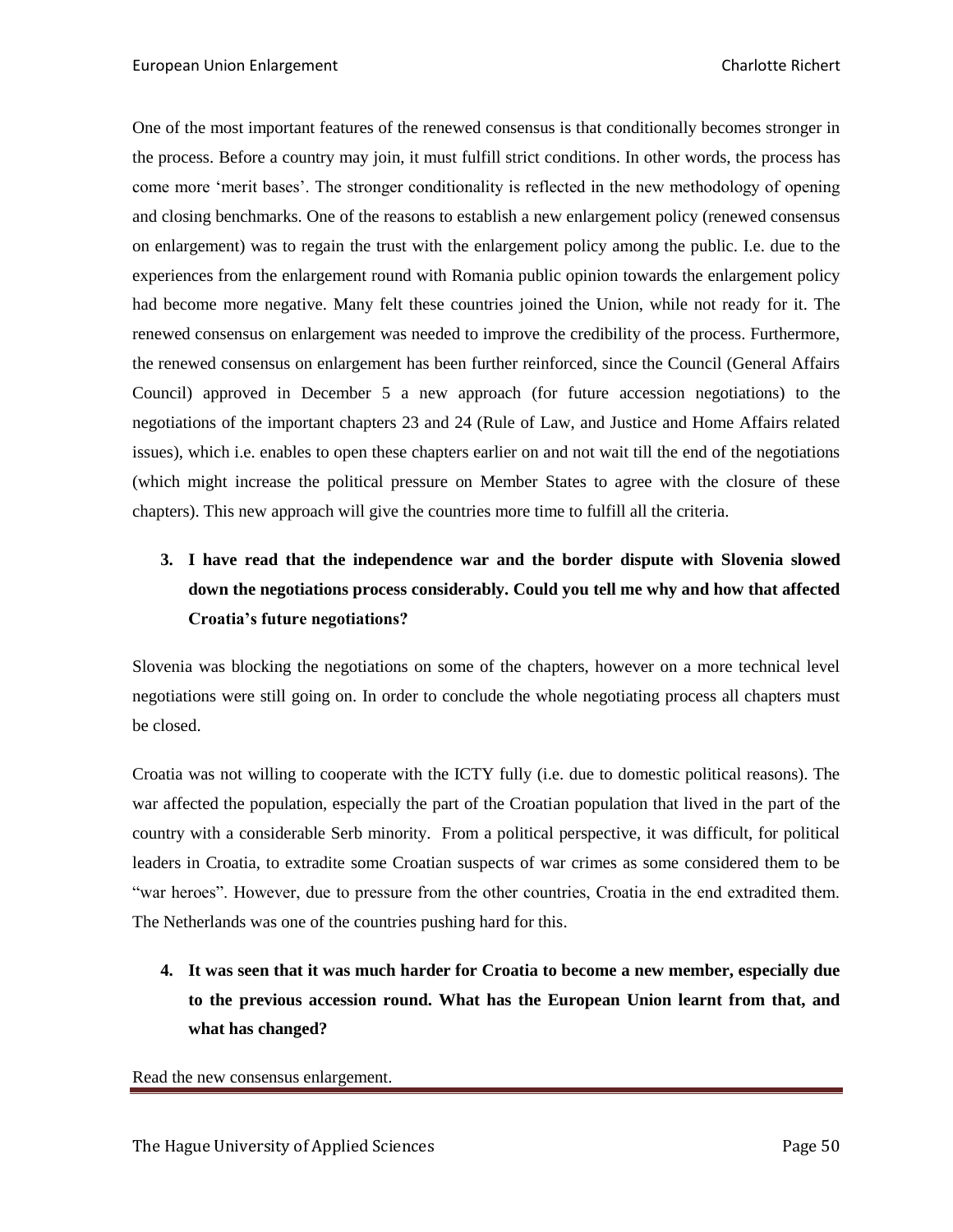# **5. The economic crisis is another challenge for Croatia. How did the economic crisis affect Croatia? Did it slow down the negotiations?**

The economic crisis did not slow down the negotiations. It had an indirect impact/effect. I.e. legal changes had to be made, which sometimes has considerable financial implications and Croatia had to invest in those new legal changes. There is willingness by Croatia to continue with the reforms, but financially it is a bigger challenge for Croatia to pursue these reforms.

# **6. In order for Croatia to become an EU member state, what did the European Union expect Croatia to do/change?**

Adjustments had to be done in many policy areas (dealt with in all the chapters). However, for Croatia some of the most demanding chapters for Croatia were chapters 8, 23 and 24. For example, chapter 8 (competition policy), it includes the steel and shipyard sector. Those used to be owned by the state which was aiding the companies, but these needed (and some still need) to be privatized.

# **7. How has Croatia handled**

# **a) Fight against corruption and organized crimes**

Croatia has improved its judicial system, the protection of witnesses, reinforcing the department, training the personnel etc.

#### **b) Judicial reforms**

For examples they have established a new recruitment system. The Commission has called on Croatia to change the immunity of judges. Judges are too much protected, and this is something that needs to be changed. They are also trying to reduce the work load of the courts, and have created specialized courts. However, improvements need to be made i.e. in civil cases.

#### **c) Minority rights**

Legislation is in good place for minority rights. Here again they are training police officers, improving rights for sexual minorities by launching campaigns so that the population better understands. But still considerable work has to be done to improve the position of minorities.

# **d) Return of refugees**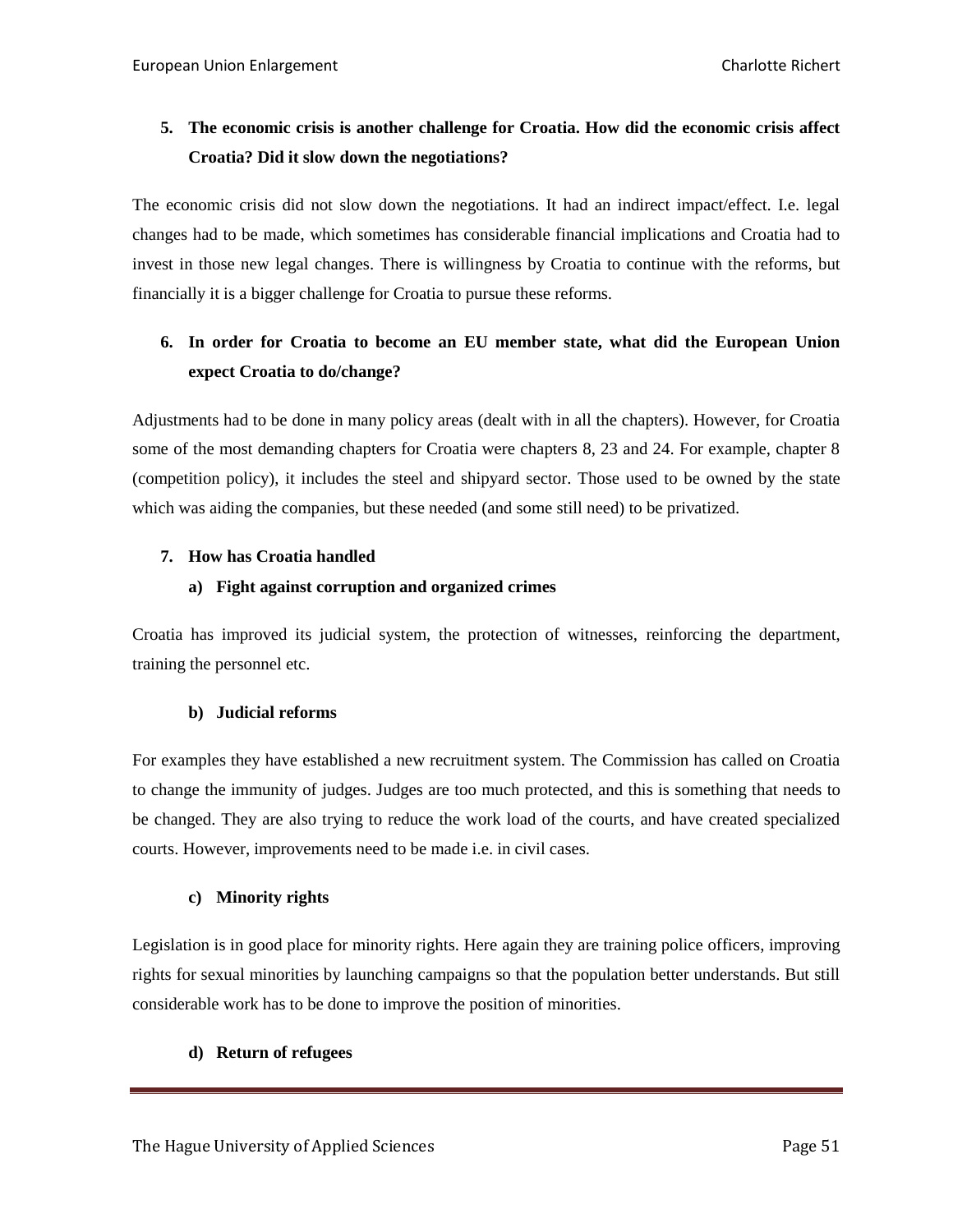The return of refugees was discussed in the so-called Sarajevo Process. On important problem is related to the housing of refugees, and a a plan has been developed in order to resolve this. About half a billion euro is approximately needed to resolve the problem (contribution from the Member States, the European Union and UN-Agencies), in order to resolve this issue.

#### **e) Regional cooperation**

Bilateral agreements were signed between neighboring countries. For example in the field of the judicial affairs.

#### **8. What do you think is Croatia's future within the European Union?**

Croatia is already doing better in some policy areas than countries that joined the EU already in the past. due to the stricter rules of the renewed consensus. The "exit level" of the negotiations was higher than for example was the case for Bulgaria and Romania, which means a higher level of preparation/readiness (in some fields), which will help Croatia to function better.

# **9. What can Croatia gain from joining the European Union?**

Croatia will be fully part of the internal market and will have access to it. They will also receive funds for regional development. They will also have a say in all the EU decision-making, security.. Furthermore, in the long term, they will have the chance to join the Eurozone, which will give them financial stability, export etc.

# **10. Finally, what has the EU learnt from this accession round and how is it going to affect the next accession round? (i.e. for the Balkan states)**

It is important to start the most difficult chapters, such as 23 and 24, the rule of law and justice and home affairs, to be opened earlier in process.

Also the negotiations with Croatia has again confirmed that it is important that bilateral conflicts need to be handled before a country can join the EU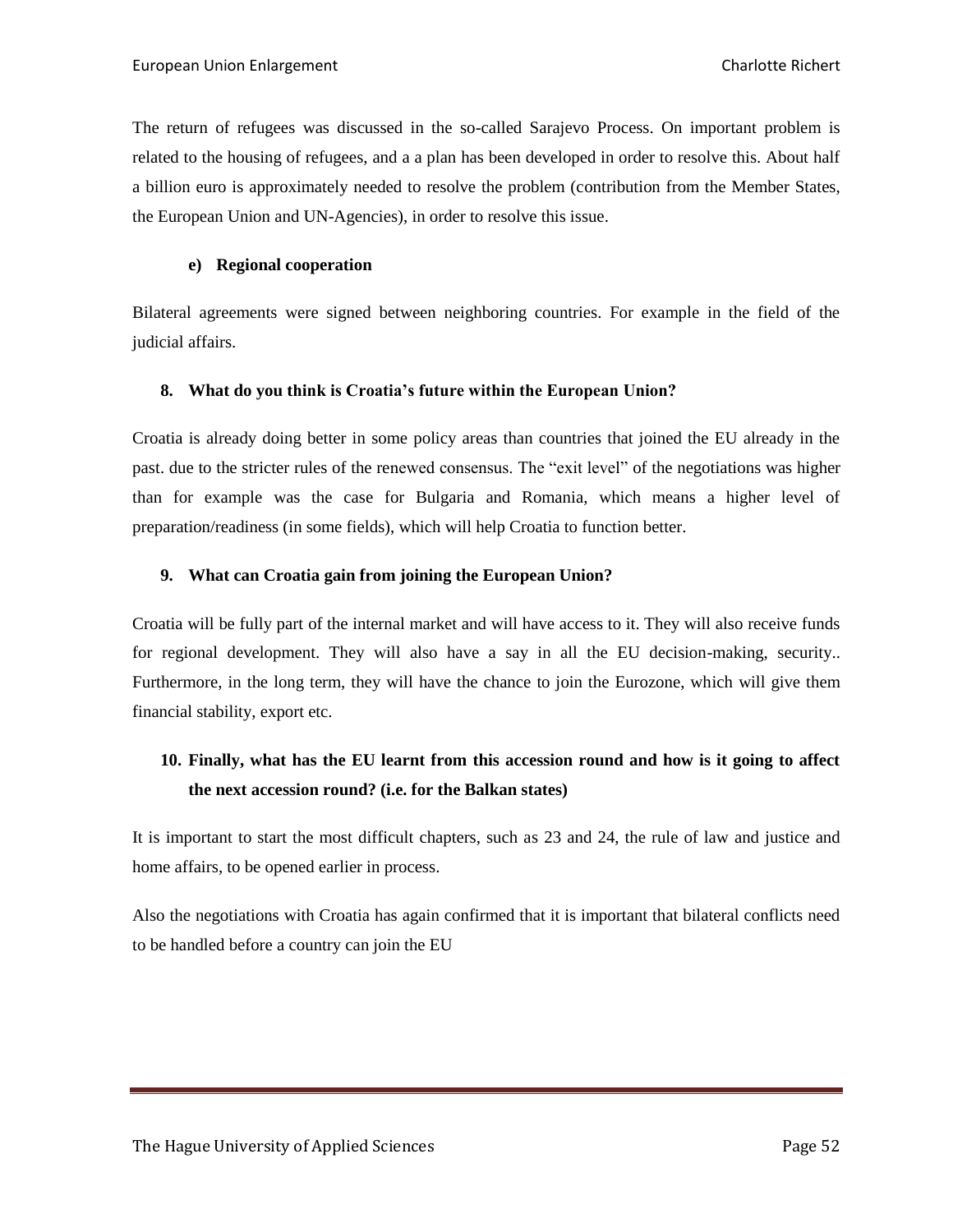# <span id="page-52-0"></span>**Chapters of the Acquis Communautaire**

#### **Chapter 1: Free movement of goods**

- Old approach product legislation
- New and global approach product legislation
- Procedural measures (arms, cultural goods)

#### *Meaning for Croatia:*

- Implementation of legislation in the fields of data exclusivity, absence of financial interest in pharmaceutical industry, clinical trials for medicinal products of human use.
- New transposition adopted in electromagnetic compatibility, explosive substances, machinery.
- Central contact point facilitating cooperation between the Ministry of Economy, Labour and Entrepreneurship and other central State departments

#### **Chapter 2: Freedom of movement for workers**

- Access to labor
- Coordination of social security system

#### *Meaning for Croatia:*

- Participation with the European Employment Services network.
- Preparing towards EESSI project (electronic exchanges of data under EU regulations).
- Preparing towards European health insurance card.

#### **Chapter 3: Right of Establishment and freedom to provide services**

- Right of establishment
- Freedom to provide cross-border services
- Postal services

#### *Meaning for Croatia:*

- Working on transposition of the Service Directive.
- Croatian post aimed at preparing towards full liberalization of postal services market.

#### **Chapter 4: Free movement of capital**

- Capital movements and payments
- Payment systems
- Fight against money laundering

*Meaning for Croatia:*

• Croatia liberalized deposit transactions by residents.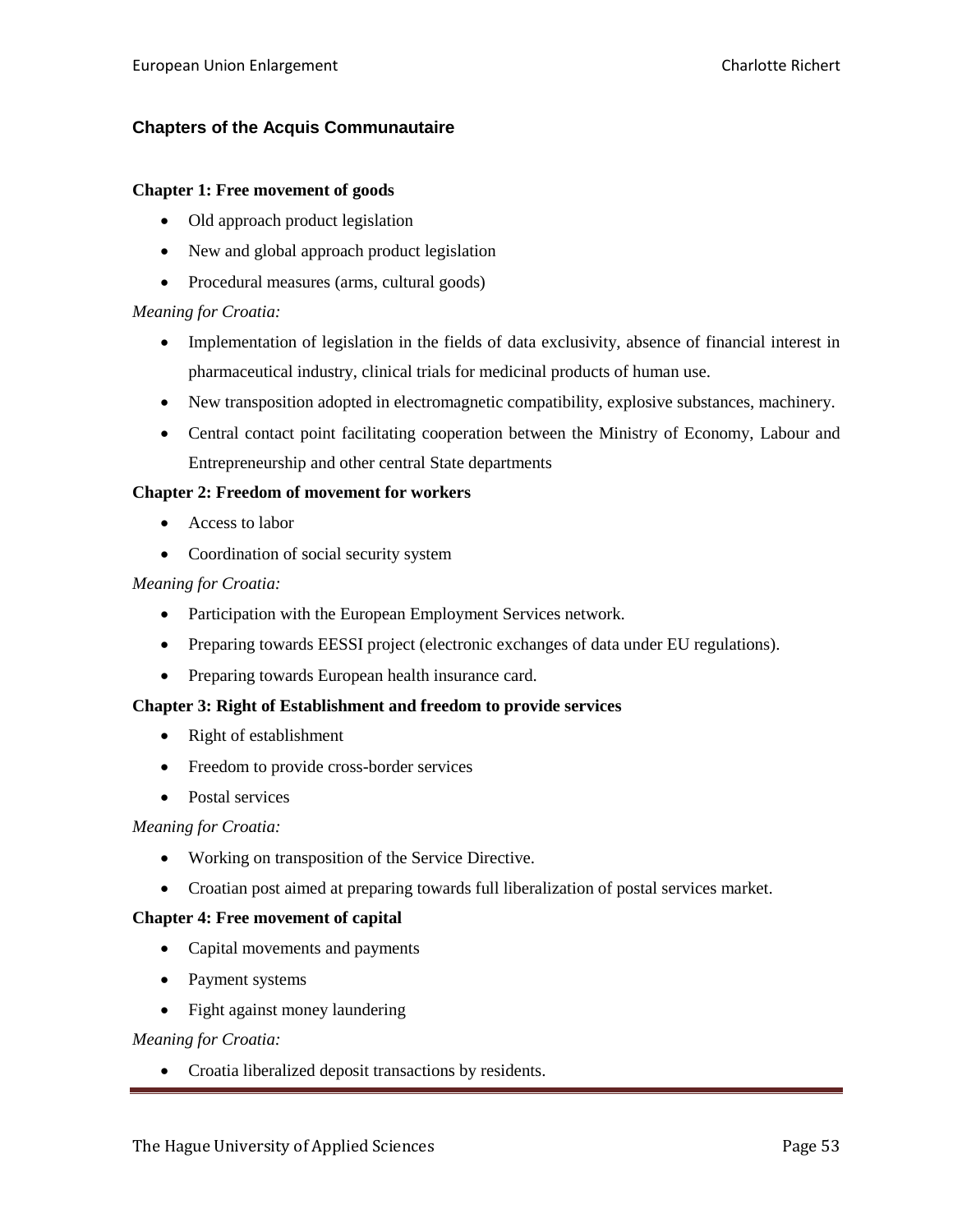- New Payment Systems Act and implementing legislation entered into force.
- Cooperation between Croatian Financial Intelligence Unit and reporting entities to fight against money laundering.

# **Chapter 5: Public procurement**

*Meaning for Croatia:*

• Croatia adopted the Public Procurement Law.

#### **Chapter 6: Company law**

• Cooperation accounting and holding

# *Meaning for Croatia:*

 Croatian Financial Reporting Standards Board to provide translated versions of accounting reports.

# **Chapter 7: Intellectual property law**

- Copyrights and neighboring rights
- Industrial property rights
- Enforcement

#### *Meaning for Croatia:*

- Raise public awareness of intellectual property rights.
- Inter-agency cooperation in the field of enforcement.

#### **Chapter 8: Competition policy**

- Anti-trust and mergers
- State aid

#### *Meaning for Croatia:*

- New Competition Act provides new tools for the Croatian Competition Agency to enforce competition rules in Croatia.
- Regulations were implemented setting fines.
- Croatian Broadcasting Act entered into force, ensuring compliance of the finance of the public broadcaster with EU state aid rules.
- Restructuring plans for shipbuilding sector.

#### **Chapter 9: Financial services**

- Banking sector
- Insurance sector
- Investment services and securities markets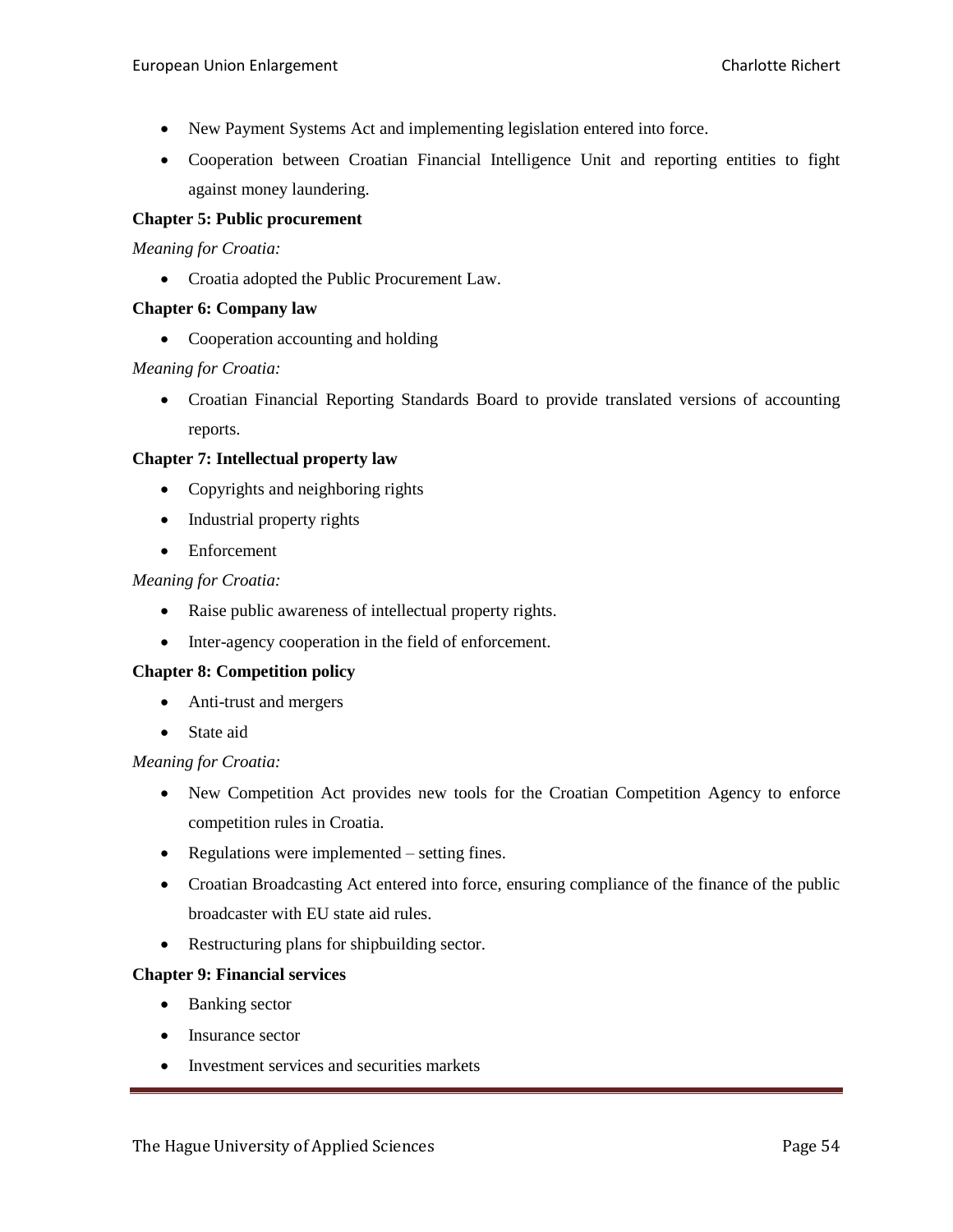Electronic Money Law was adopted and the implementing legislations.

### **Chapter 10: Information society and media**

- Telecommunications and information technologies
- Audiovisual policy

#### *Meaning for Croatia:*

- Croatian Radio-Television Act adopted in line with EU state aid rules.
- Switched to digital television.
- Crisis tax on mobile operators' revenue introduced.

# **Chapter 11: Agriculture and rural development**

- Common market organization (CMO) and animal products
- Rural development

# *Meaning for Croatia:*

- Aligned act on the organization of the market in agricultural products with action plan for harmonization with the CMO.
- Implemented measures under the Instrument for Pre-Accession Assistance for Rural Development.

#### **Chapter 12: Food safety, veterinary and phytosanitary policy**

- Control and hygiene
- Rapid alert for food and feed
- Irradiated food
- Mineral water

#### *Meaning for Croatia:*

- Veterinary: adopting of implementing legislation in numerous fields. Training and recruitment provided for veterinarians.
- Implemented the national plan for the upgrading of establishments for food and feed of animal origin.
- Implementing legislation adopted in plant health and plant protection products.

#### **Chapter 13: Fisheries**

- Resource and fleet management, inspection and control
- Structural actions
- Market policy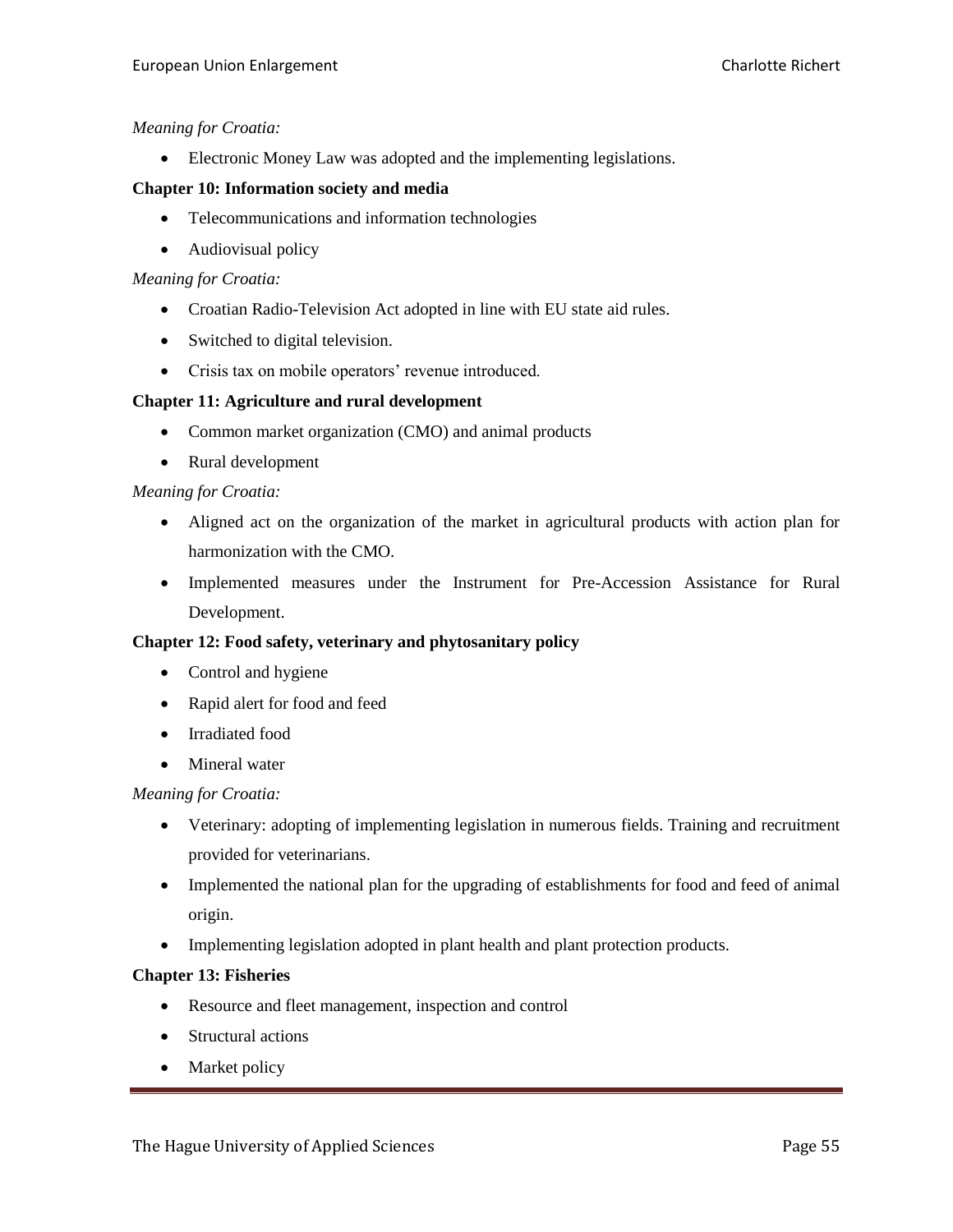- Adopted implementing legislation in commercial fishing, fishing licences, fleet registration.
- Additional staff has been recruited in the fisheries monitoring centre.
- Administrative bodies to implement European Fisheries Fund are in place.
- Aligned its rules on state aid with the *acquis.*

# **Chapter 14: Transport policy**

- Road transport
- Rail transport
- Air transport

# *Meaning for Croatia:*

- Improvement on administrative capacity for implementing road safety needed.
- Administrative capacity of railway regulatory body has increased.
- Implemented first phase of European Common Aviation Area and working towards second phase.
- Participation in integration of its air space into Functional Airspace Block Central Europe.

# **Chapter 15: Energy**

- Security of supply
- Internal energy market
- Nuclear energy

# *Meaning for Croatia:*

- Preparing for implementing of its plan for security, formation and replenishment of mandatory storage of oil and oil products.
- New gas interconnector with Hungary established, connecting gas transportation system between the two countries.
- Several laws and pact have been amended in the internal energy market and renewable energy.

# **Chapter 16: Taxation**

#### *Meaning for Croatia:*

 Legislation is in line with EU *acquis,* further requirements in VAT, reduced rates and exemptions, free zones and special schemes needed.

# **Chapter 17: Economic and monetary policy**

- Monetary policy
- Economic policy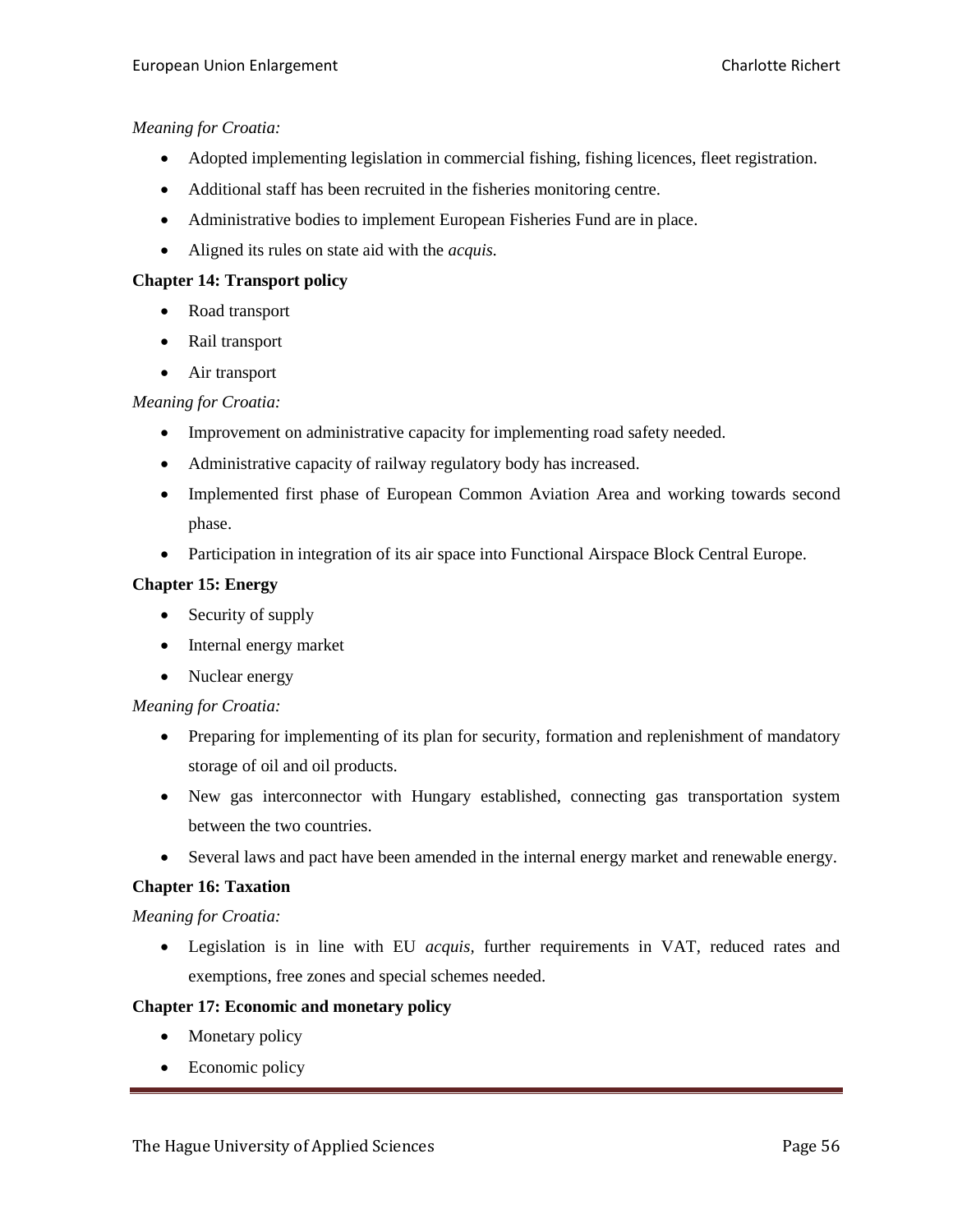Pre-accession economic programme 2011-2013 shows consistent macroeconomic and fiscal framework.

### **Chapter 18: Statistics**

• Statistical infrastructure

# *Meaning for Croatia:*

Central Bureau of Statistics and additional recruitment.

# **Chapter 19: Social policy and employment**

- Labor law
- Health and safety at work
- Social dialogue
- Anti-discrimination and equal opportunities

# *Meaning for Croatia:*

- Country court established for work-related disputes.
- Amendments of Labor Act.
- Labor inspectors dealing with health and safety.
- Economic and Social Council.
- Preparation for European Social Fund.

# **Chapter 20: Enterprise and industrial policy**

- Policy making
- Implementing agencies

# *Meaning for Croatia:*

- Implementing of Industrial Policy Strategy Participates in Europe Enterprise Network.
- Adopted four-year Operation Plan (wood industry).

# **Chapter 21: Trans-European networks**

# *Meaning for Croatia:*

- Cooperation under Memorandum of Understanding on development of South-East Europe Core Regional Transport Network.
- Continued implementing of the multi-annual development plan for South-East Europe Transport Observatory.

# **Chapter 22: Regional policy and coordination of structural instruments**

*Meaning for Croatia:*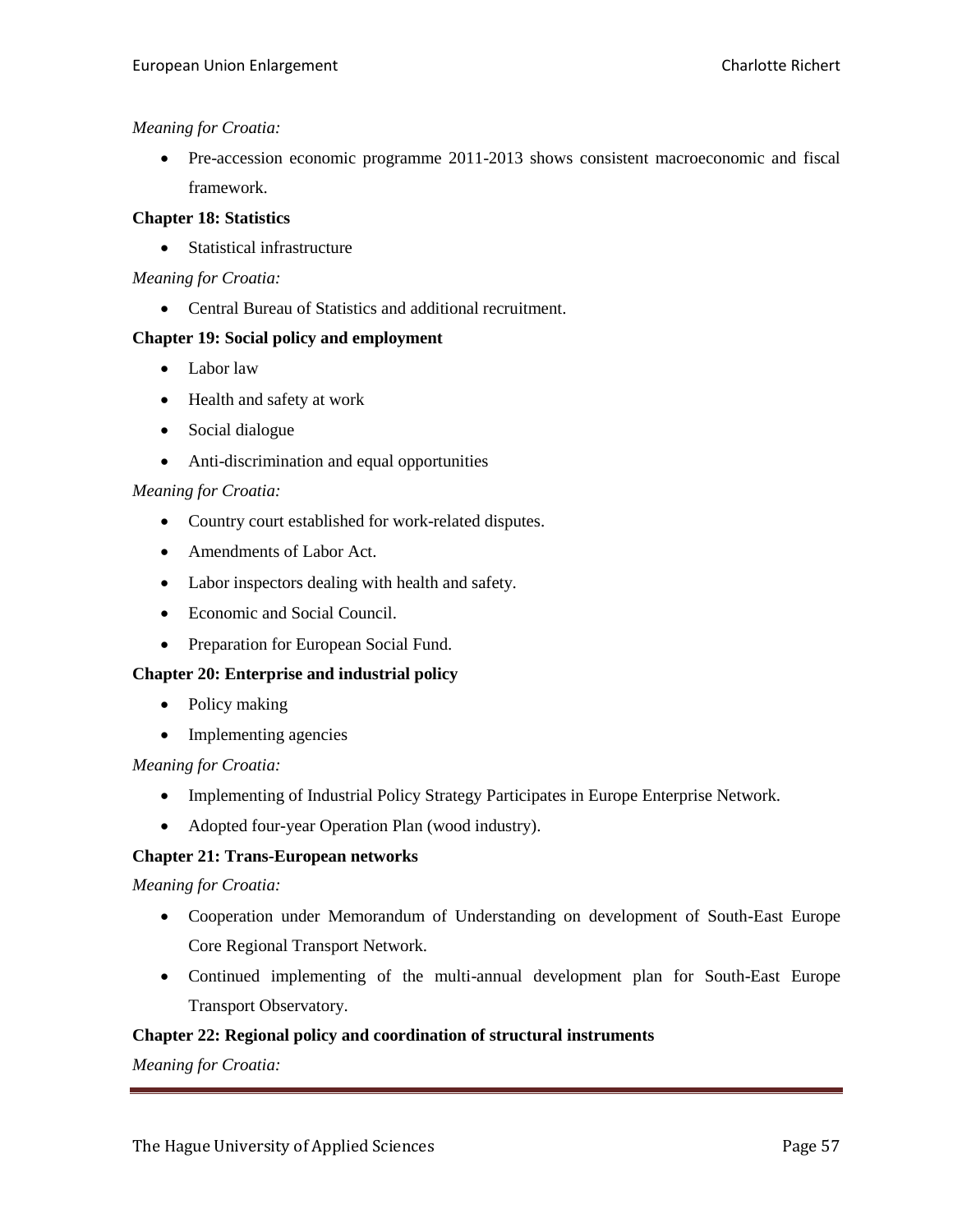- Legislative framework to ensure full compatibility of operations financed by Structural and Cohesions funds with EU policy in place.
- New law on public procurement adopted.

# **Chapter 23: Judiciary and fundamental rights**

- Judiciary
- Anti-corruption policy
- Fundamental rights
- Citizens' rights

# *Meaning for Croatia:*

- New Judicial Reform Strategy adopted for 2011-2015 period.
- Independence of Judiciary.
- Implementation of uniform, transparent, objective and nationally applicable criteria for appointing judges and prosecutors.
- Implementation of anti-corruption strategy.

# **Chapter 24: Justice, freedom and security**

- Schengen and external borders
- Visa policy
- Asylum
- Police cooperation and fight against organized crimes

#### *Meaning for Croatia:*

- Implementing legislation from the Act on Amendments to the Asylum Act adopted.
- New Asylum Act provides several rights in favor of refugees and persons under subsidiary protection.
- New Aliens Act transposing EU Visa Code prepared.
- Strengthening of border police.
- Agreements with Slovakia and Montenegro for fight against corruption.

#### **Chapter 25: Science and research**

*Meaning for Croatia:*

- Participate in Seventh EU Research Framework Programme.
- To integrate European Research Area.

#### **Chapter 26: Education and culture**

• Education and training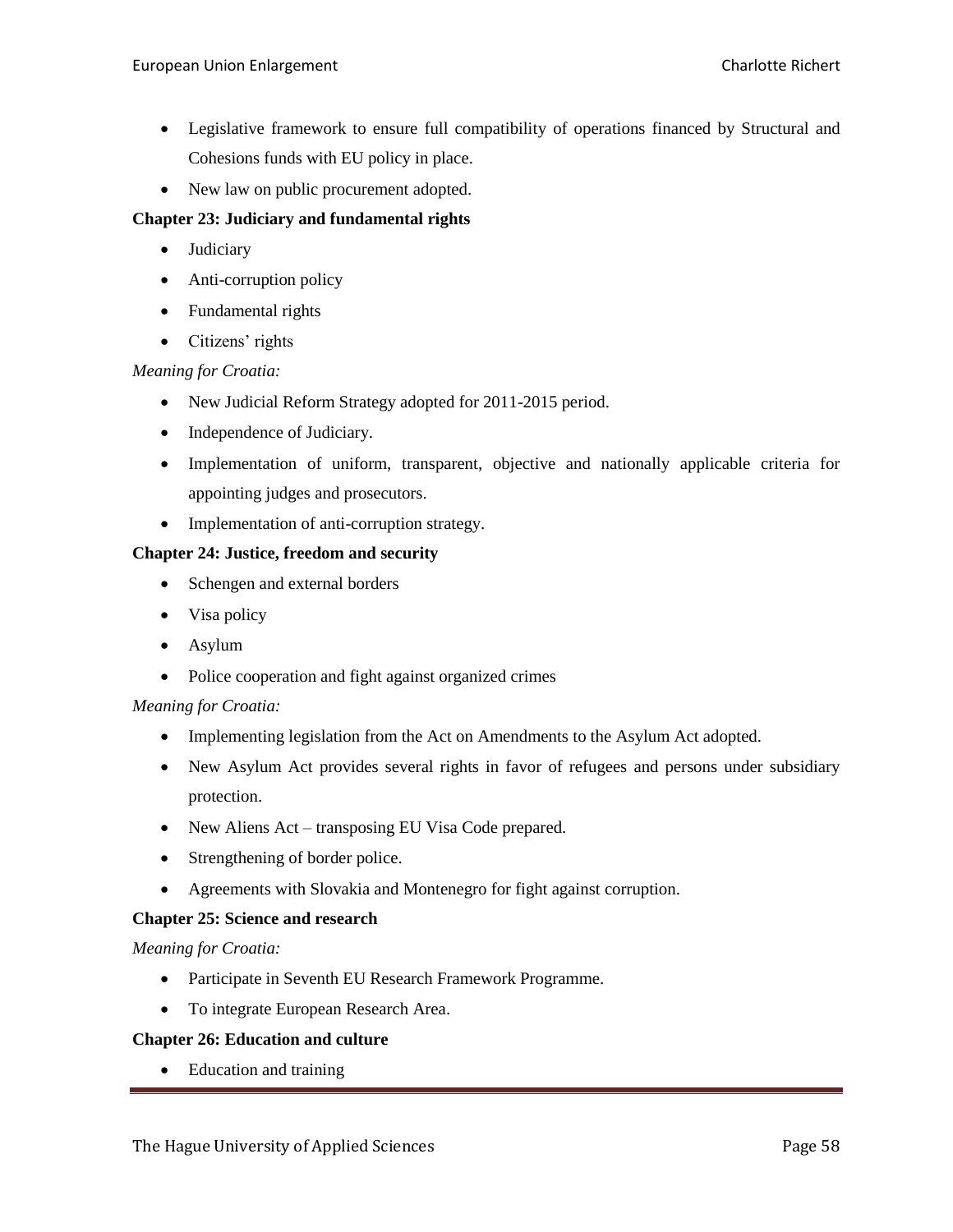Participates in strategic framework for European cooperation in education and training.

### **Chapter 27: Environment**

- Air and water quality
- Waste management
- Nature protection

# *Meaning for Croatia:*

- Implemented legislation relating to reduction of emissions of Volatile Organic Compounds from petrol stations.
- Adopted a plan of measures for sudden and unforeseen cases of water pollution.
- Set of legislation to improve implementation of Water Act and Water Management Financing Act adopted.

# **Chapter 28: Consumer and health protection**

- Market surveillance
- Non-safety related measures
- Public health

# *Meaning for Croatia:*

• Regional counseling centres.

#### **Chapter 29: Customs union**

Administrative and operational capacity

#### *Meaning for Croatia:*

- Customs Administrative implemented new Business Strategy and Anti-Corruption programme.
- New equipments for customs control.

#### **Chapter 30: External relations**

- Common commercial policy
- Development policy and humanitarian aid

# *Meaning for Croatia:*

- Cooperates and coordinates with Commission to align itself with EU policies and positions towards third countries.
- Bilateral trade and investment agreements with third countries.
- Participates in Central European Free Trade Agreement.